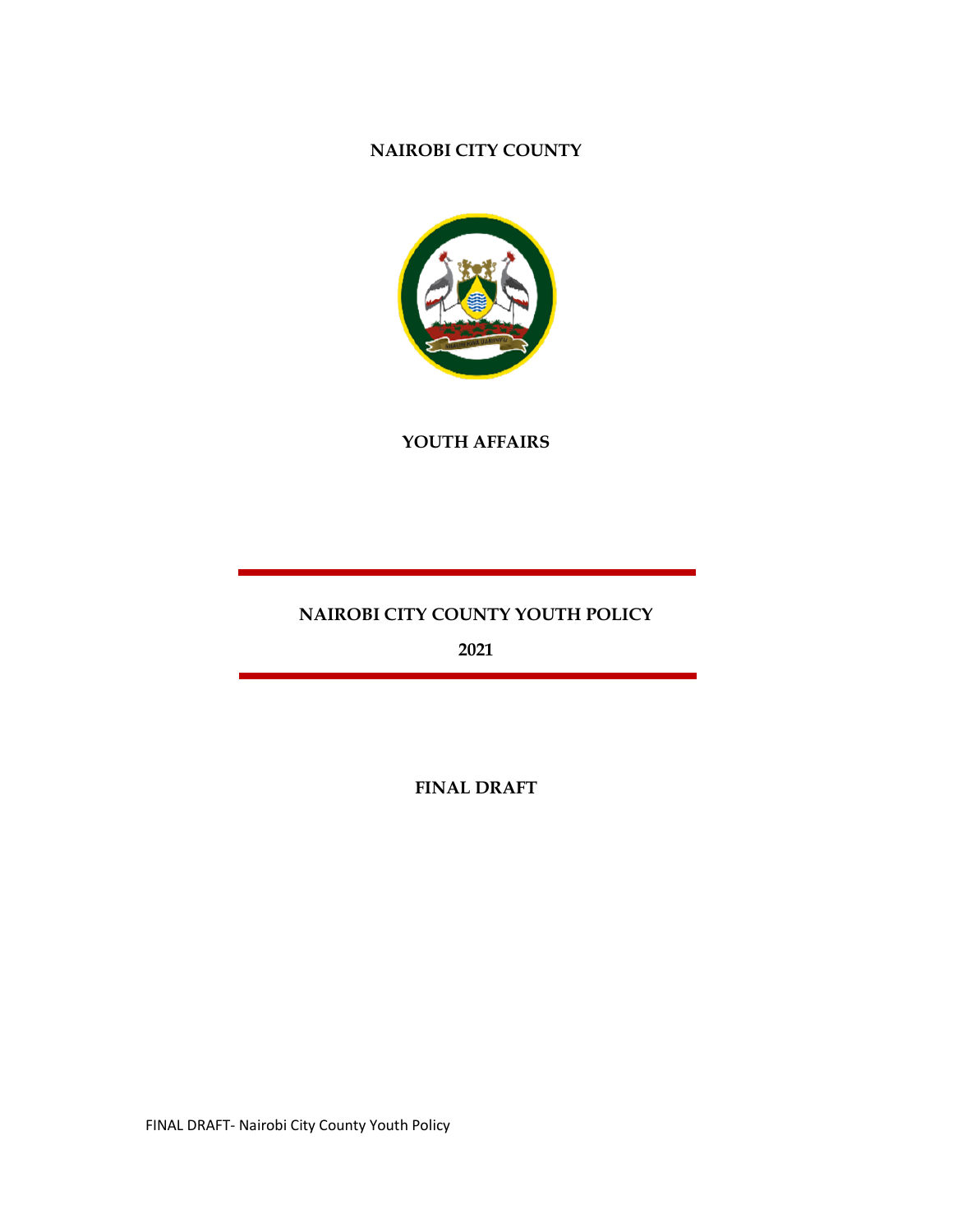### FOREWORD

Governments around the world develop policies that they use to guide their engagement with various segments and sectors of the public. A simple definition of policy is ''a framework of engagement between the governed and their government'.

The Nairobi City County Youth Policy 2021 a product of the Nairobi City County Government is no different. It lays out the framework of engagement between the Nairobi City County Government and Nairobi youth currently estimated at 31% of the population. The youth by their sheer numbers are an important constituency for the County. Their numbers coupled with the fact that Kenya's and indeed the future of the county lies in their hands. This makes it imperative for Nairobi City County Government to engage them in the development agenda of the county.

To underpin the seriousness by which the county holds its youth, this policy makes various commitments that will have far reaching impacts on the participation, engagement and inclusion of Nairobi youth in its leadership, governance and development agenda. First the policy identifies twelve priority areas that will guide its engagement with the youth. The policy recommends that the County Government of Nairobi shall allocate at least 2% of its annual budget to the programs and activities within the department of youth to be implemented at the ward level. The policy for the first time proposes the establishment of a Nairobi Youth Advisory Committee that will act as the voice of Nairobi Youth in the management of youth affairs in the county.

The policy has a monitoring and evaluation framework through which Nairobi youth and stakeholders invested in the youth sector are invited to hold the county and particularly the Department of Youth Affairs in the county accountable for the implementation of youth programmes. This accountability mechanism is not only in the programmes and activities of the department of youth Affairs but cuts across all sectors of the county since the policy also allows for mainstreaming of youth issues in all departments and sectors in the County Government.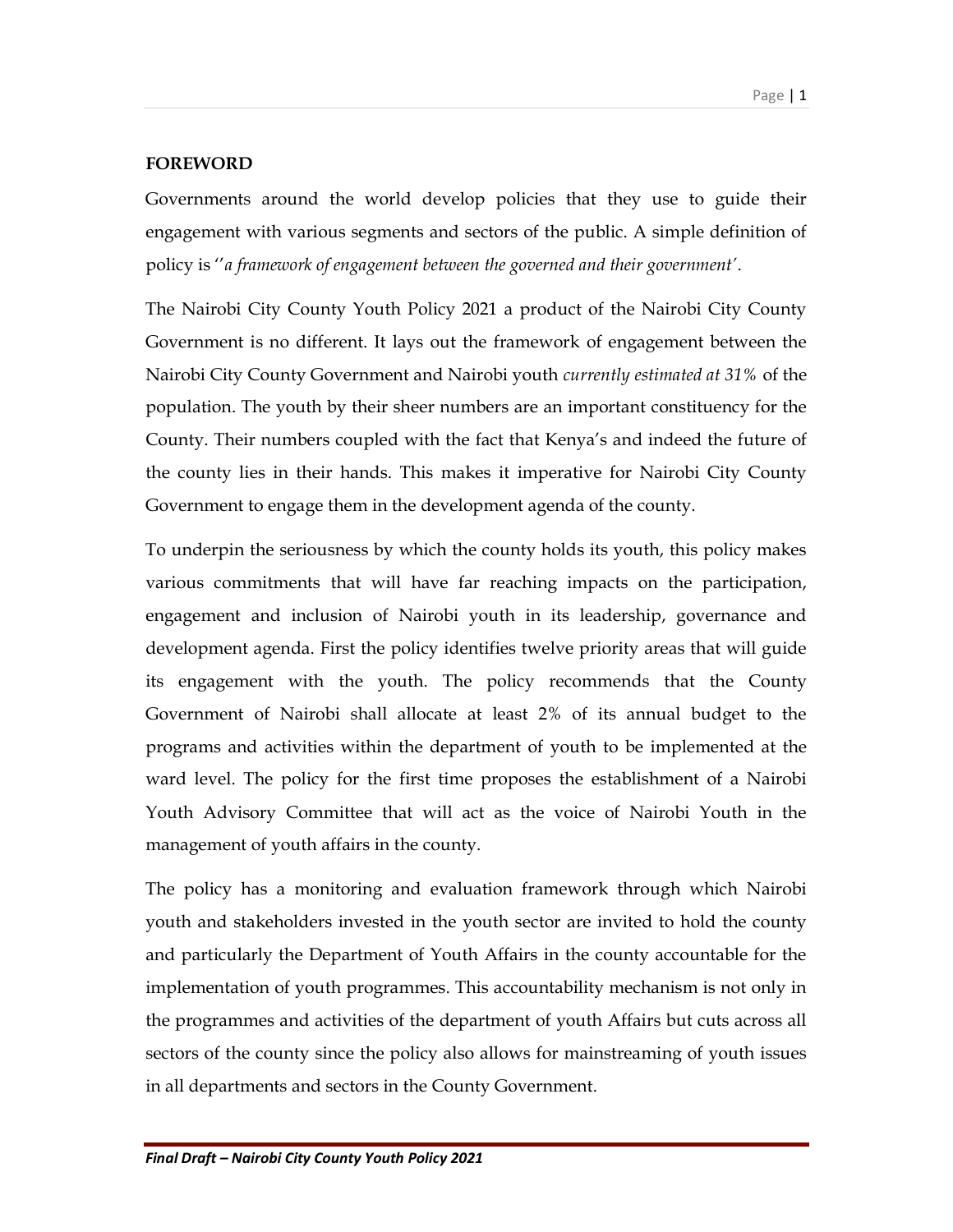There is no greater commitment to a people by its government than the open invitation to partner in the implementation of important programmes and projects that is crystallized in a policy and/or other legal frameworks. Through this policy the NCCG lays the framework of engagement with Nairobi youth, and we trust that this will herald an era of partnership, solidarity and participation of the youth in the management of their own affairs. It is our belief that the youth of Nairobi will accept this invitation by NCCG and consciously and consistently play their roles as equal partners in the implementation of this policy and thus give life to the policy and consequently help the NCCG achieve the vision that the county has for its youth.

#### H.E. ANN KANANU

**GOVERNOR** Nairobi City County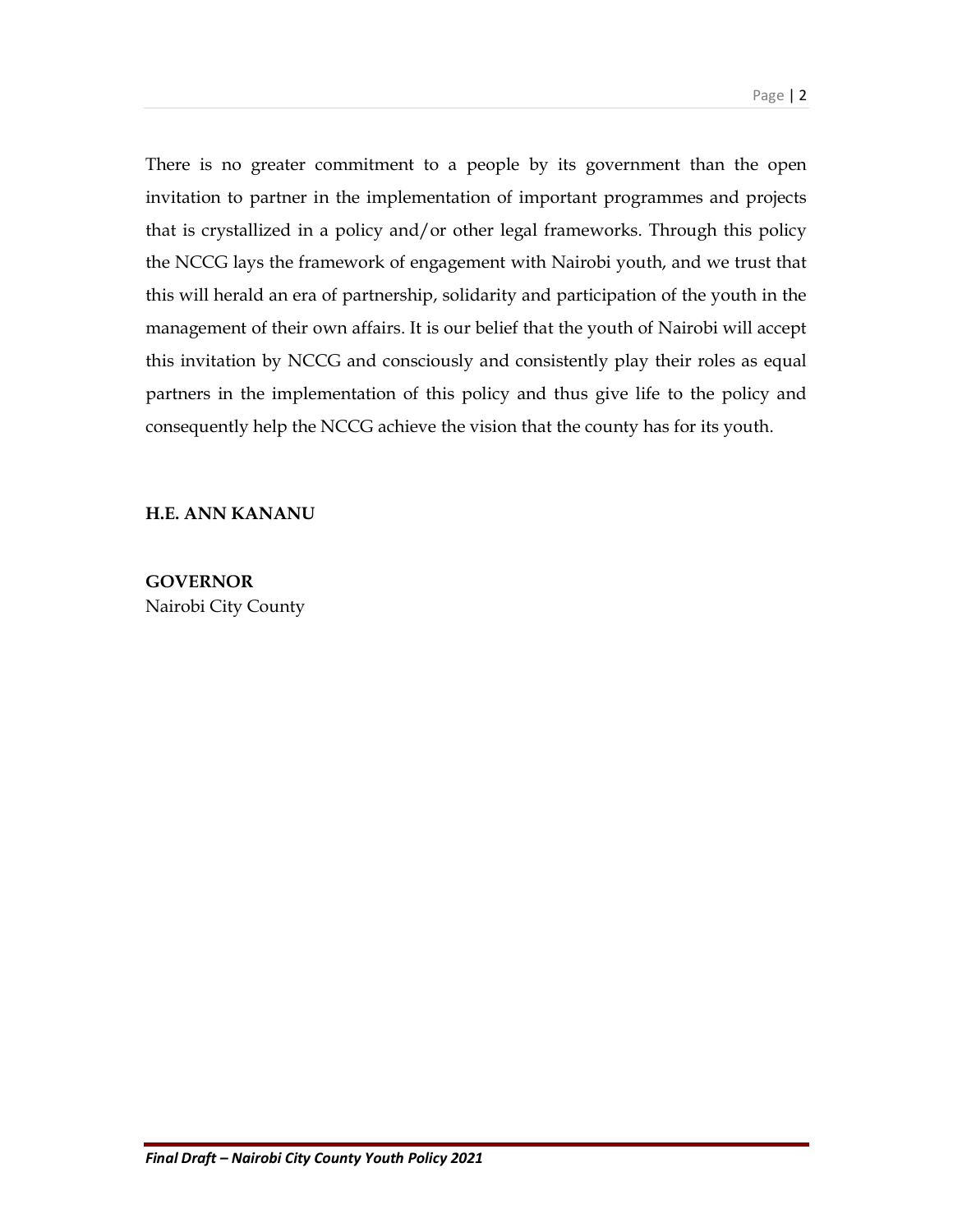## ACKNOWLEDGEMENT

The Nairobi City County Youth Policy was developed in a consultative and participatory manner in line with the constitutional requirement of citizen participation and stakeholder engagements. A lot of dedication and commitment has gone into the development of this policy and I therefore, would wish to take this opportunity to express sincere gratitude to the Nairobi youth and all the Members of the Technical Working Group for their invaluable contribution towards the development of this policy.

I am grateful to the consultant Mr. Johnstone Kotut for his guidance, candid opinion and commitment throughout the process of developing the policy. Special thanks to the staff of Nairobi City County government especially the Department of Youth Affairs under the leadership of the Chief Officer- Youth and Sports, Mr. Daniel Ngari and Director- Youth Affairs, Mr. Wainaina Muiruri.

Our special appreciation also goes to the non-state actors who contributed to the development of this policy. This include County Governance Watch supported by CREATE programme, Volunteer Services Overseas – Kenya, Volunteer Involving Organizations Society Kenya, Youth in Action, Horn of Africa Youth Network, Plan International – Kenya, PAWA 254, Clivios Organization, Ujana na Ujuzi, and Youth Alive! Kenya among others.

I also wish to thank all the youth and stakeholders who actively participated in giving their inputs during the public participation forums and written memorandum. In addition, I acknowledge the support of Elimika Youth programme (UON) who conducted a study on youth programmes in Nairobi City County and whose report also informed the development this Policy.

The recommendations in this policy and their implementation will require significant financial commitments and technical support. I am confident that all stakeholders will work in partnership to help mobilize these resources as well as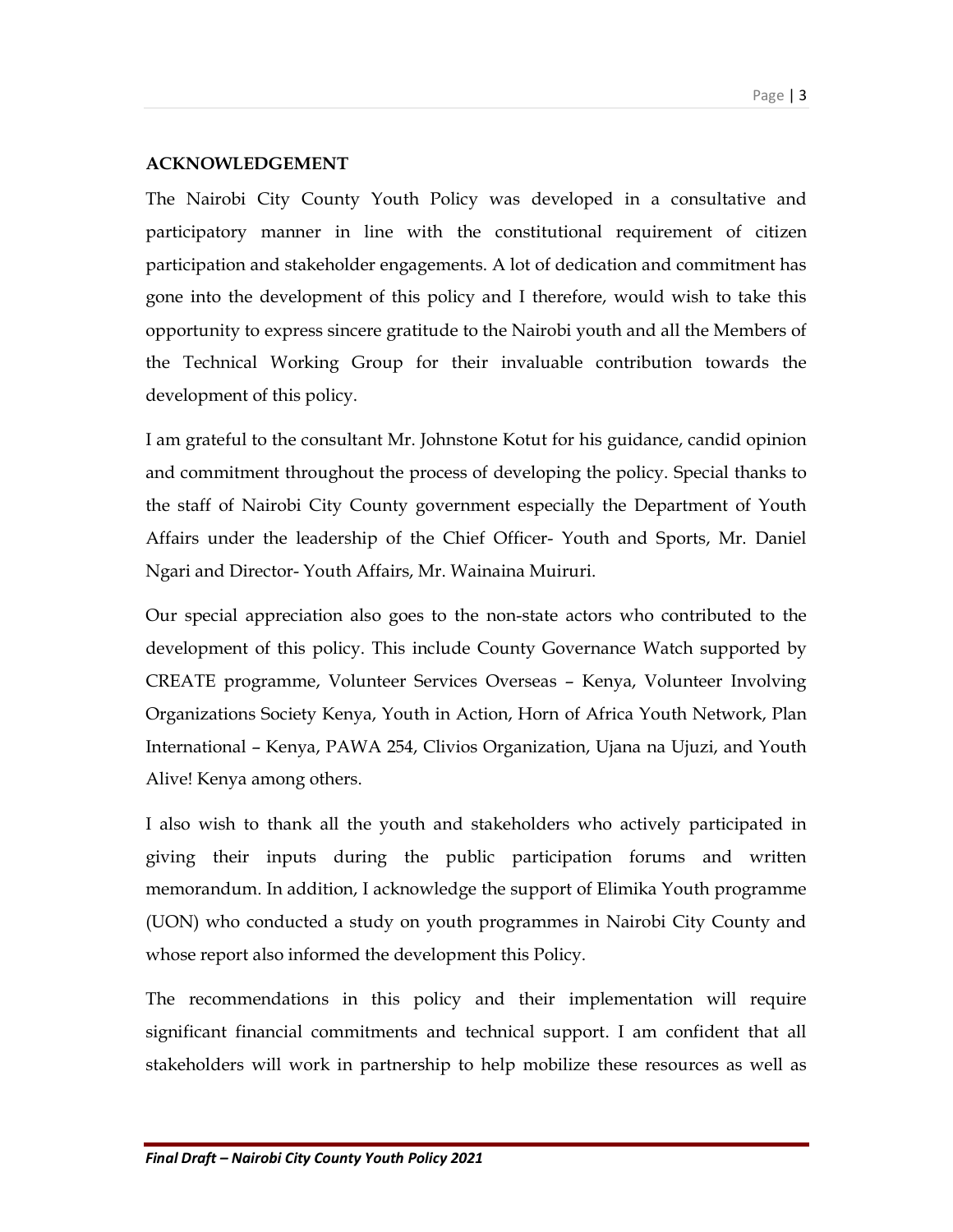fully participate in the design, implementation, monitoring and evaluation of the programs proposed in this policy.

It is our conviction that the policy will serve to facilitate the youth programme in the economic and social aspects for our inclusive growth through Kenya Vision 2030, County Integrated Development Plan(CIDP), Sustainable development goals(SDGs) and other development frameworks.

# JANET M. OUKO

County Executive Committee Member Education, Youth, Sports, Gender & Social Services Nairobi City County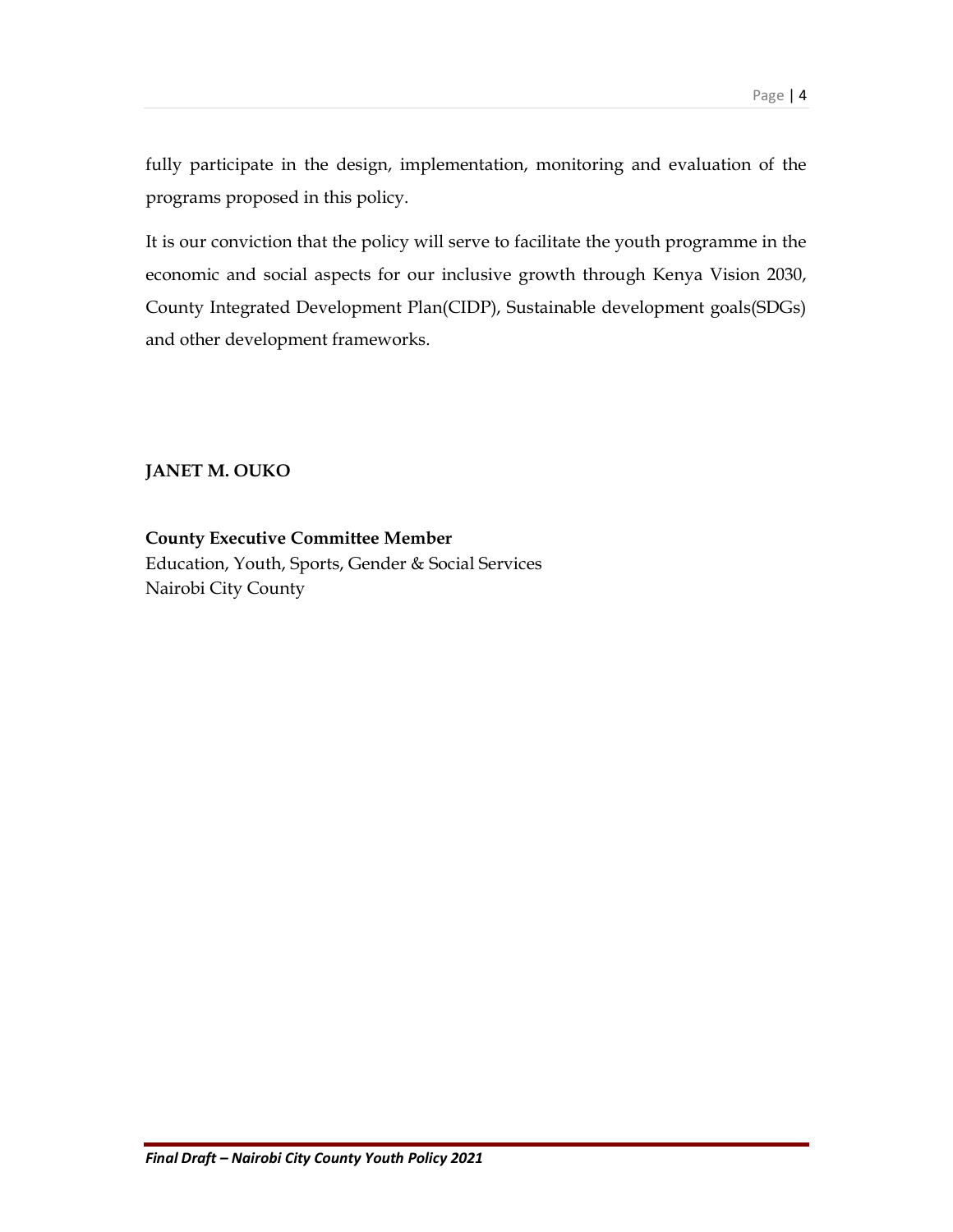# **CONTENT**

| 1.   |                                                            |  |
|------|------------------------------------------------------------|--|
| 1.1  |                                                            |  |
| 1.2  |                                                            |  |
| 1.3  |                                                            |  |
| 1.4  |                                                            |  |
| 2    |                                                            |  |
| 2.1  |                                                            |  |
| 2.2  |                                                            |  |
| 2.3  |                                                            |  |
| 2.4  |                                                            |  |
| 2.5  |                                                            |  |
| 3    |                                                            |  |
| 3.1  |                                                            |  |
| 3.2  |                                                            |  |
| 3.3  |                                                            |  |
| 3.4  | Environment Management for Sustainable Development40       |  |
| 3.5  |                                                            |  |
| 3.6  |                                                            |  |
| 3.7  |                                                            |  |
| 3.8  | Identification and Development of Talent and Creativity 46 |  |
| 3.9  |                                                            |  |
| 3.10 |                                                            |  |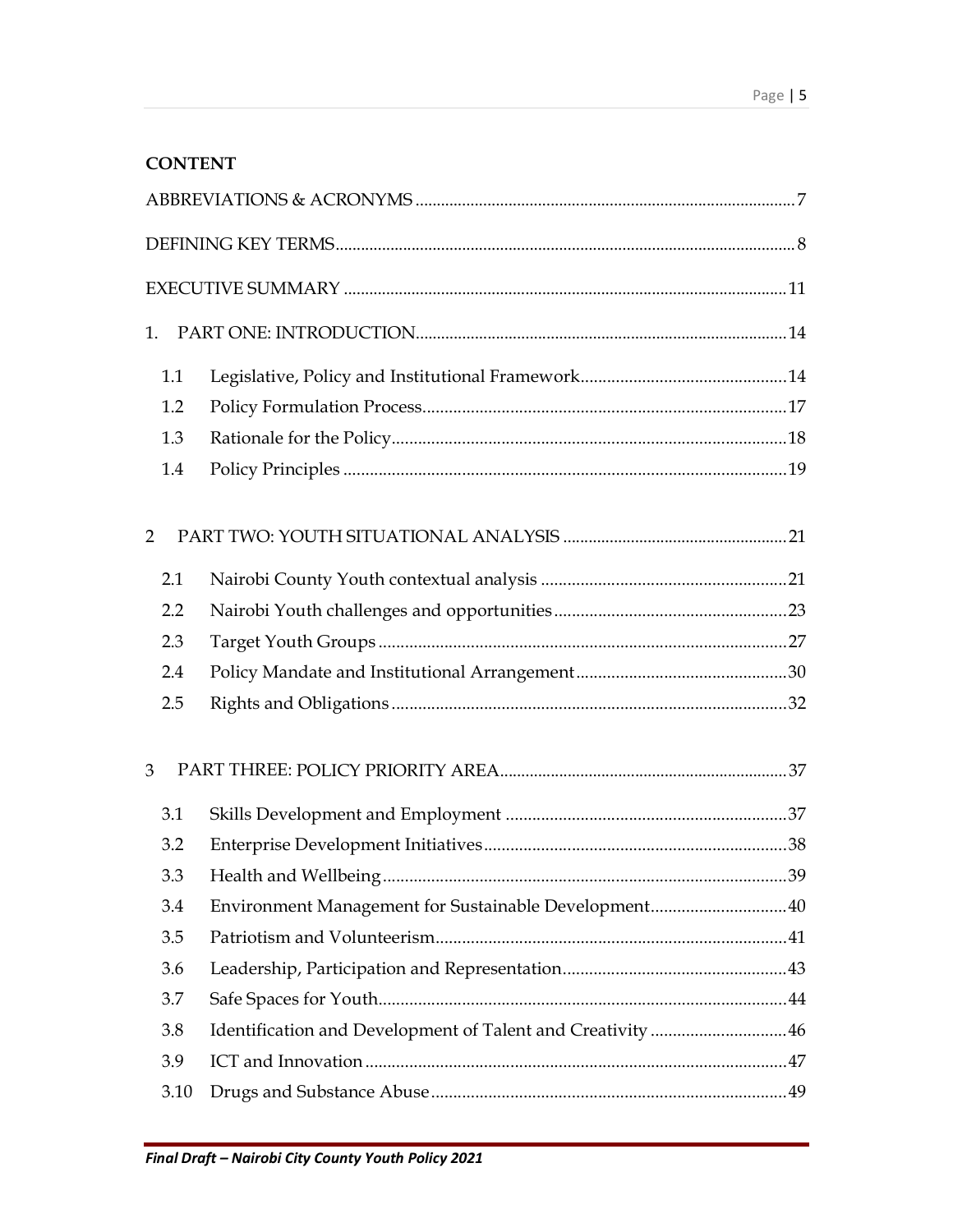| 4.1 |                                                                                  |  |
|-----|----------------------------------------------------------------------------------|--|
|     | 4.2 The following structures and institutions will support the implementation of |  |
|     |                                                                                  |  |
|     |                                                                                  |  |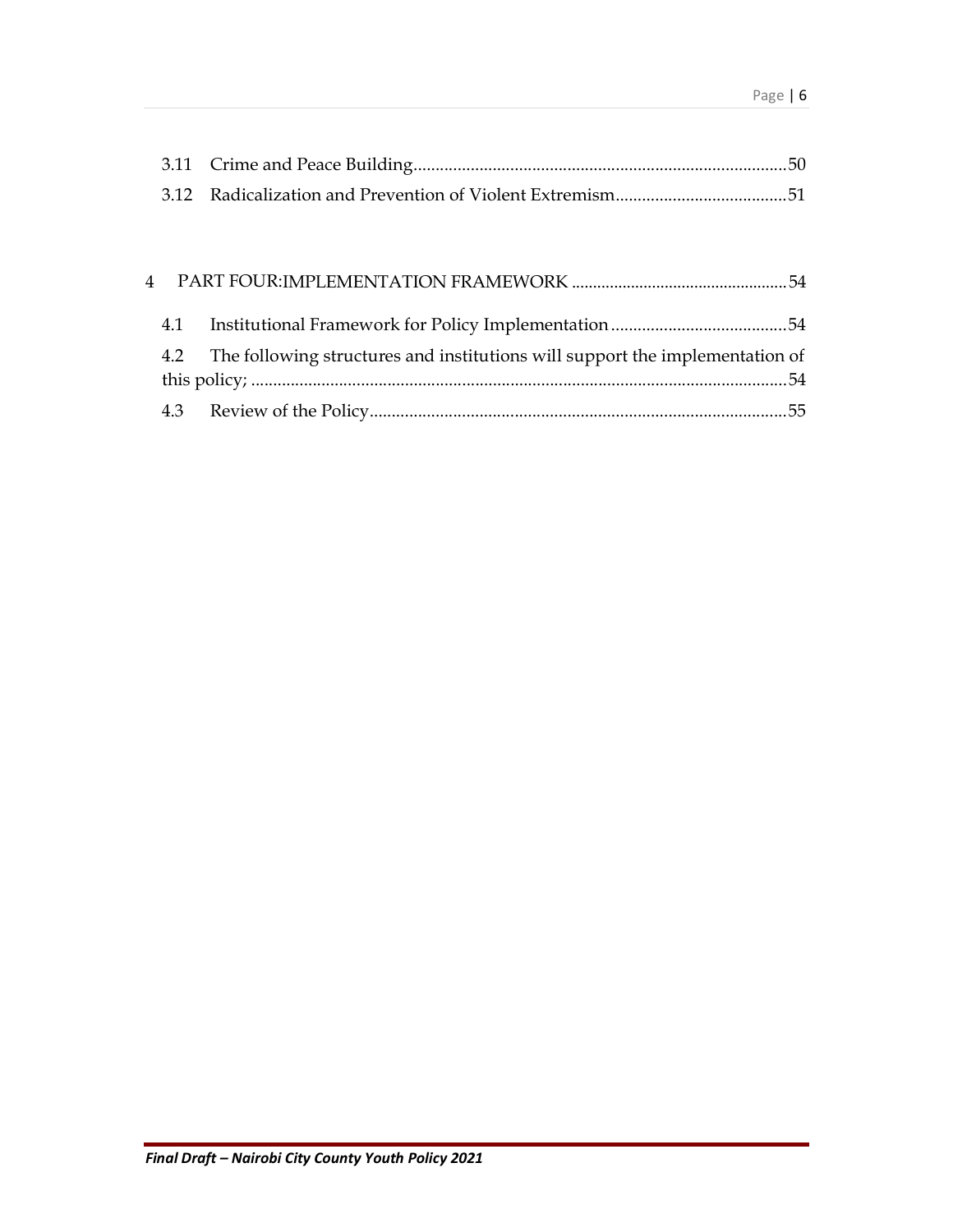## ABBREVIATIONS & ACRONYMS

| <b>AGPO</b>      | Access to Government Procurement Opportunities                            |
|------------------|---------------------------------------------------------------------------|
| <b>AIDS</b>      | Acquired Immuno-Deficiency Syndrome                                       |
| <b>CEC</b>       | <b>County Executive Committee</b>                                         |
| <b>CECM</b>      | County Executive Committee Member responsible for Youth<br><b>Affairs</b> |
| <b>CIDP</b>      | County Integrated Development Plan                                        |
| <b>HIV</b>       | Human Immunodeficiency Virus                                              |
| ICT              | Information and Communication Technology                                  |
|                  |                                                                           |
| <b>KEPSA</b>     | Kenya Private Sector Alliance                                             |
| <b>KNBS</b>      | Kenya National Bureau of Statistics                                       |
| <b>NACADA</b>    | National Authority for the Campaign against Alcohol and Drug<br>Abuse     |
| <b>NEET</b>      | Not in Education Employment and Training                                  |
| <b>NCCG</b>      | Nairobi City County Government                                            |
| <b>NYC</b>       | National Youth Council                                                    |
| <b>PWDs</b>      | Persons with Disability                                                   |
| <b>PCVE</b>      | Preventing and Countering Violent Extremism                               |
| <b>SDGs</b>      | Sustainable Development Goals                                             |
| <b>SRHR</b>      | Sexual Reproductive Health and Rights                                     |
| <b>STIs</b>      | Sexually Transmitted Infections                                           |
| <b>TWG</b>       | <b>Technical Working Group</b>                                            |
| <b>UNHABITAT</b> | United Nations Human Settlement Program                                   |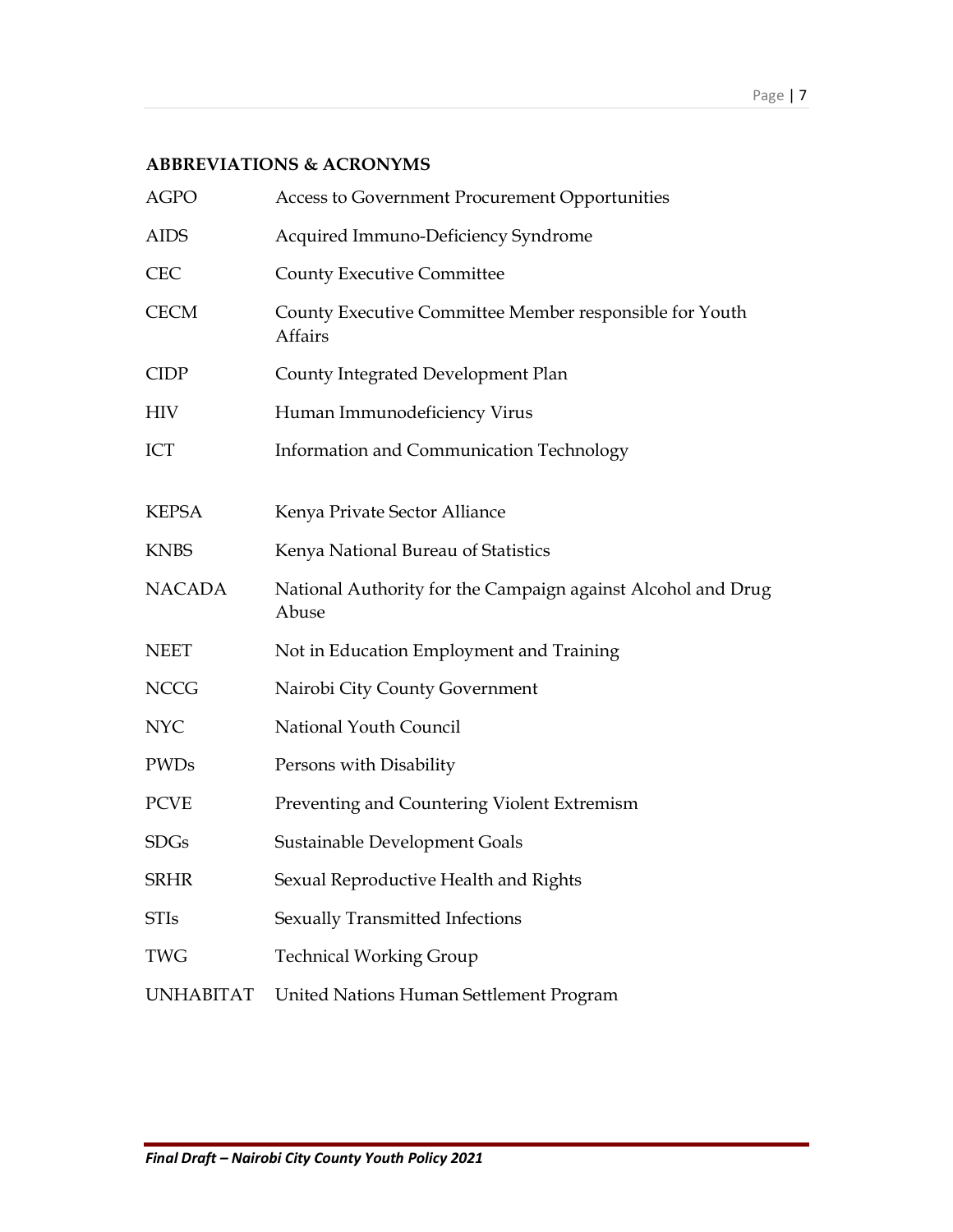#### DEFINING KEY TERMS

#### Kenyan Youth

The policy has borrowed the definition of a Youth from the Kenya Constitution 2010 which defines Youth as an individual who has attained the age of 18 years but has not attained the age of 35 years.

#### Youth of Nairobi

The Policy defines a Youth of Nairobi as an individual who has attained the age of 18 years but has not attained the age of 35 years.

The Policy allows the term 'youth' to refer to both age and youth-hood. With respect to age, a youth is defined as a person in the age bracket of 18 to 34 years while youth-hood; Is looked at as the specific stage between childhood and adulthood when people have to negotiate a complex interplay of both personal and socio-economic changes to manoeuvre the transition from dependence to independence, take effective control of their lives and assume social commitments. The Policy recognizes youth-hood as a period of transition and vulnerability when the youth have to undergo learning, going to work, staying healthy and safe, forming families and exercising citizenship. Success in this period of transition requires development of human capital of the youth, empowering the youth to take up leadership roles, make informed and competent choices, and develop a sense of wellbeing.

#### Youth Empowerment

Is both a means and an end, an attitudinal, structural, and cultural process whereby youth gain the ability, authority, and agency to make decisions and implement change in their own and other peoples' lives both now and, in their adulthood, while bearing responsibility for the consequences of those decisions and actions.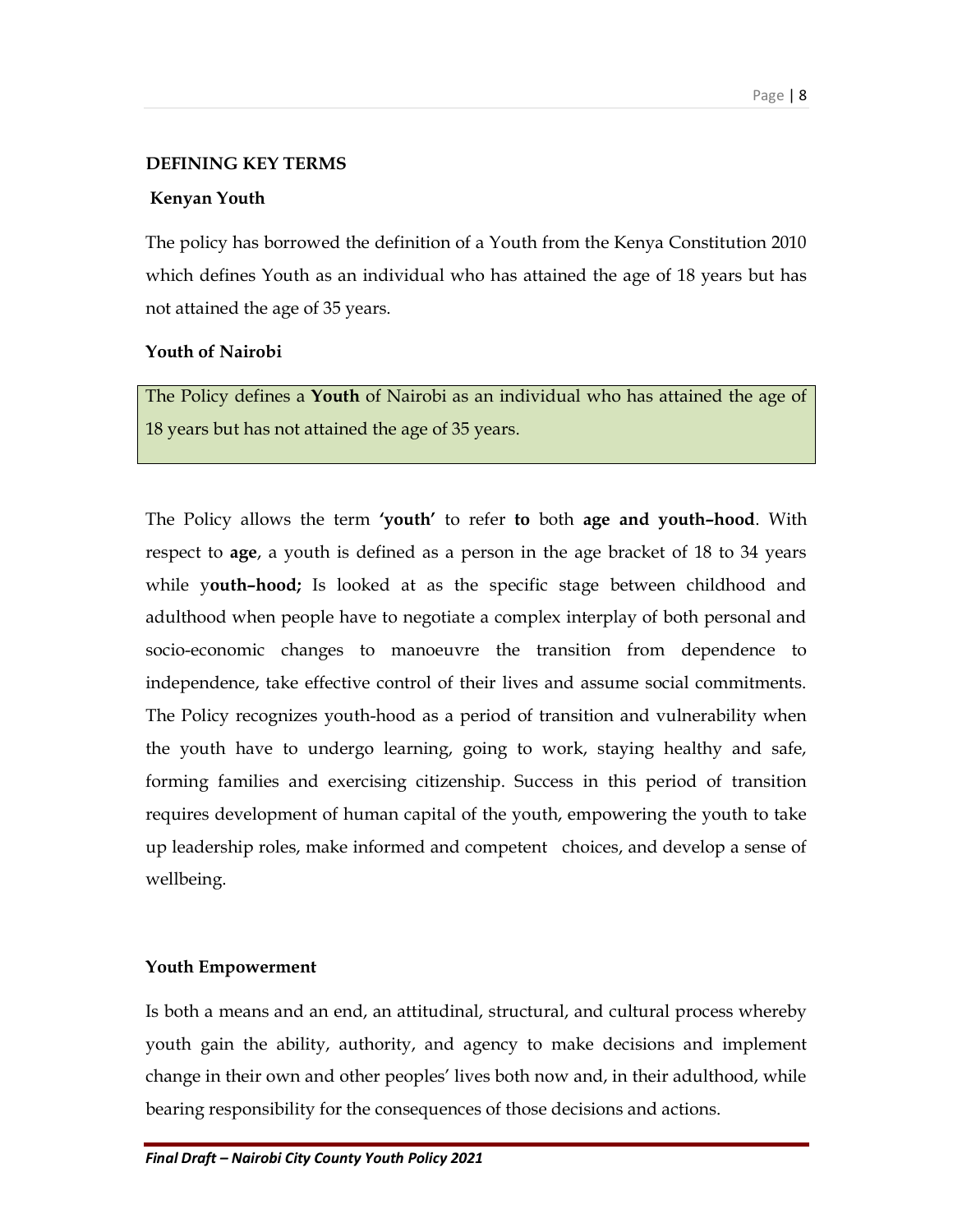#### Youth Development

The term Youth Development means improving the lives that the youth lead, giving them more freedom and opportunities to live the lives they value. It means developing the abilities of the youth and giving them a chance to use these abilities to flourish.

#### Government

According to the Constitution of Kenya (2010), the word Government refers to the two levels of government: The National Government and the 47 County Governments. However, with respect to this policy, the government means the Nairobi City County.

#### **Stakeholders**

Include private sector, development partners, Faith Based Organisations (FBOs), Community Based Organisations (CBOs), Civil Society Organisations (CSOs), Non-Government Organisations (NGOs), Youth Serving Organisations (YSOs) and individuals.

#### Youth Participation

Youth Participation refers to the act of youth having influence and shared responsibility on decisions and actions that affect their lives. It also acknowledges the youth within a context that acknowledges and respects their talents, strengths and supports them in finding ways to deal with the issues that affect them.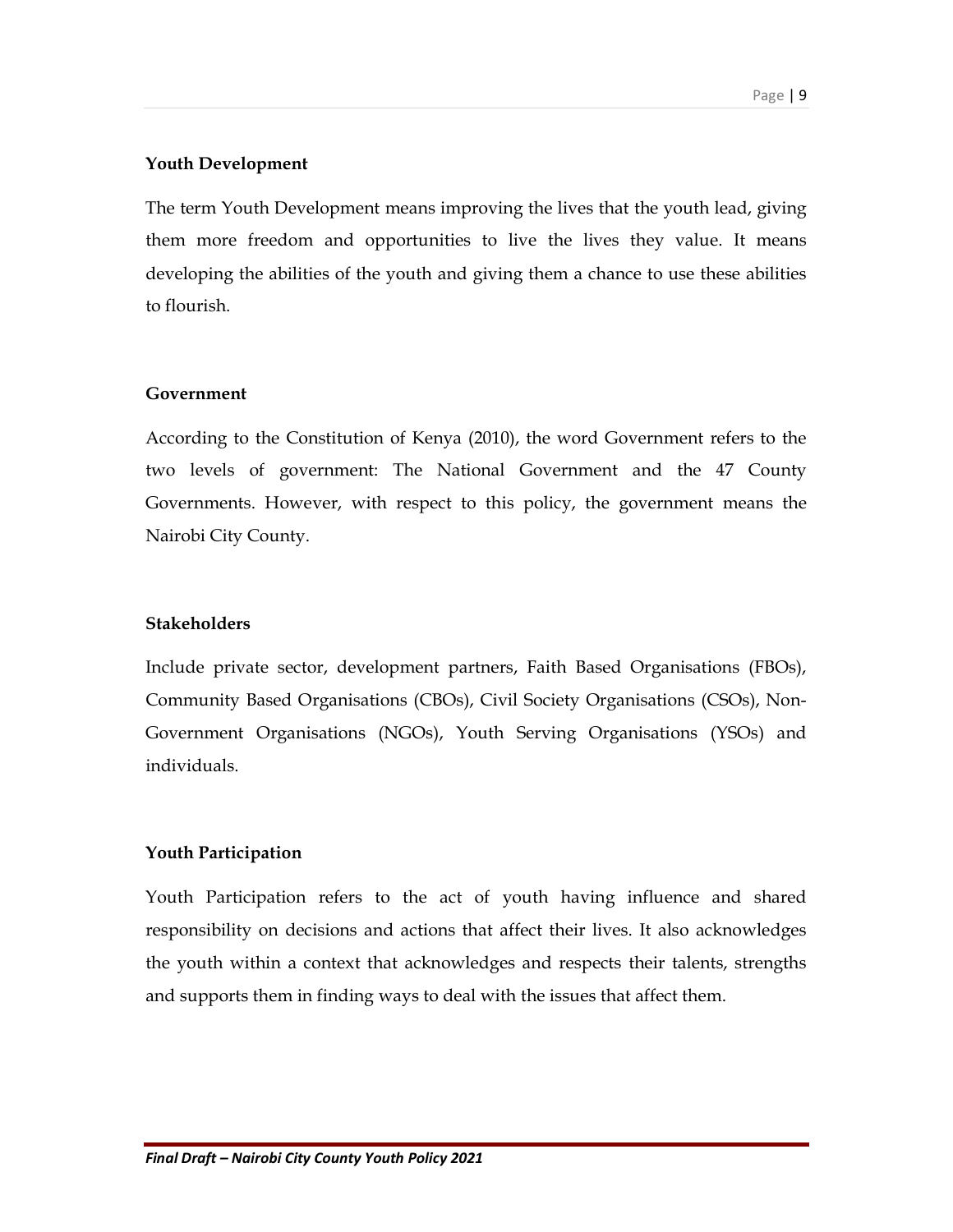### Youth Employment

Youth employment is a means of providing youth with opportunities for work that are productive in order to deliver fair income, security in the workplace and social protection. It also enhances better prospects for personal development and social integration, freedom for the youth to express their concerns, organize and participate in the decisions that affect their lives and equality of opportunity and treatment.

### Youth Work

All forms of youth engagement that builds personal awareness and support the social, political and socio-economic empowerment of youth.

### Youth Sector

Refers to any organisation or institution that deals with youth related issues.

#### Safe Spaces for Youth

A space occupied by youth that is co-governed by the youth with rules and norms set by young people. A safe space shall be one that enables young people to experience feelings of love, ownership, learning, growth, freedom, and social hope.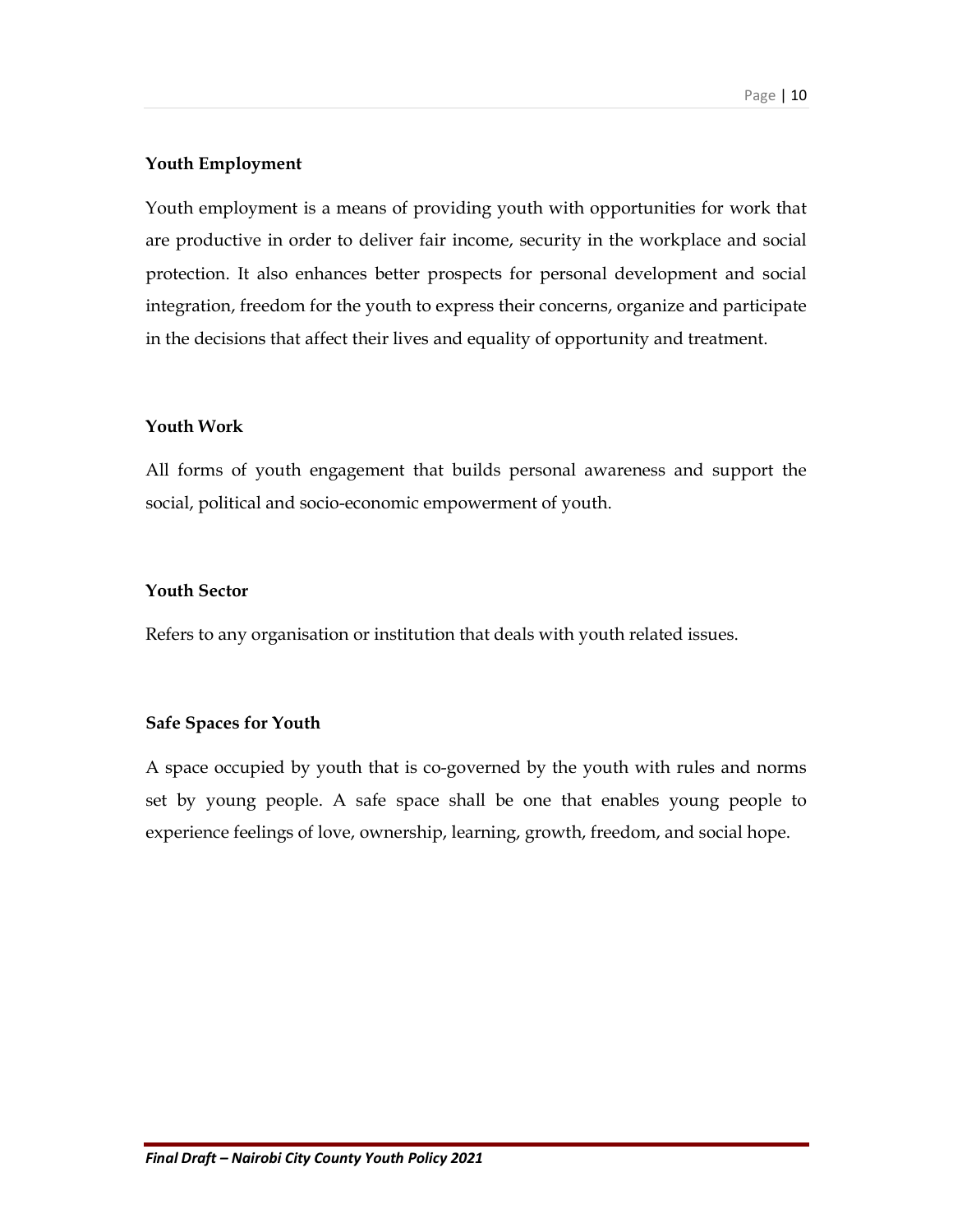### EXECUTIVE SUMMARY

The Nairobi City County Youth Policy seeks to provide an opportunity for improving the quality of life for Nairobian youth through their participation in economic and democratic processes as well as in community and civic affairs. It also advocates for the creation of a supportive social, cultural, economic and political environment that will empower the youth to be partners on County development.

In summary the Policy provides a detailed account of various aspects, key of which are highlighted here under.

## Targeted Youth by the Policy

This policy targets youth in Nairobi County regardless of their social economic status, education background, health, disability, sexual orientation, faith, race and political affiliation with special attention to marginalized groups of youth because of their specific needs. These special groups include: Youth with disability; Street youth; Youth infected with HIV and AIDS; Female Youth; the unemployed youth; Refugee youth and other youth open to neglect, manipulation and abuse of rights; All youth (Male And female youth); unemployed and underemployed; youth not in education employment and training (NEET); Youth living in informal settlement; homeless youth; youth with underlying conditions; youth in learning institutions; incarcerated youth; youth in conflict situation; and Youth out of school.

In each of the targeted youth groups, the Government and organisations working with the youth will be required to give special attention and affirmative action.

## Youth Challenges, Strengths and Opportunities

The policy emphasises that the narrative about the youth of Nairobi should have a positive component. In this regard the document shares the various challenges that face the youth such as: unemployment and lack of employability skills, poor health,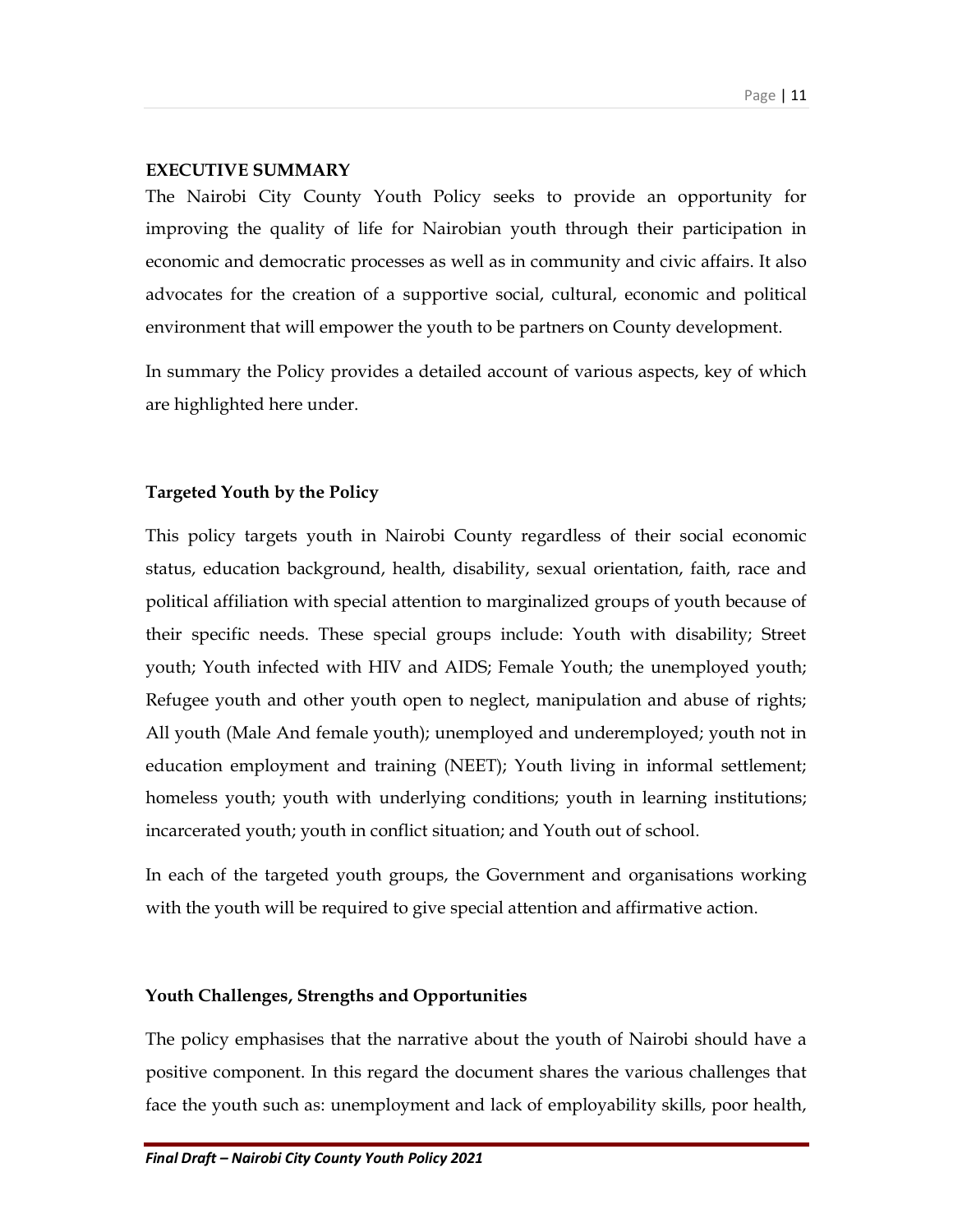and lack sufficient socio and economic support, drug addiction and crime/radicalization. However, the Policy has also brought out some key strengths and opportunities that the youth present. Some of these positive aspects include: their numbers which presents the highest workforce dividend that needs to be harnessed and optimized; they are highly educated; their readiness to learn and be taught; they easily embrace ICT and optimize its use; they have energy and are available; and they demonstrate high affinity for networking, teamwork and cohesion.

#### Priority Areas for the Policy

The policy has articulated the youth empowerment and development priorities within the Kenyan context. The priorities that shall direct programmes and activities are:

- i. Skills Development and Employment,
- ii. Enterprise Development
- iii. Health and Wellbeing
- iv. Environment Management for Sustainable Development.
- v. Patriotism and Volunteerism.
- vi. Leadership, Participation and Representation.
- vii. Safe spaces for Youth
- viii. Identification and Development of Talent and Creativity
- ix. ICT and Innovation
- x. Drugs and Substance Abuse.
- xi. Crime and Peace Building.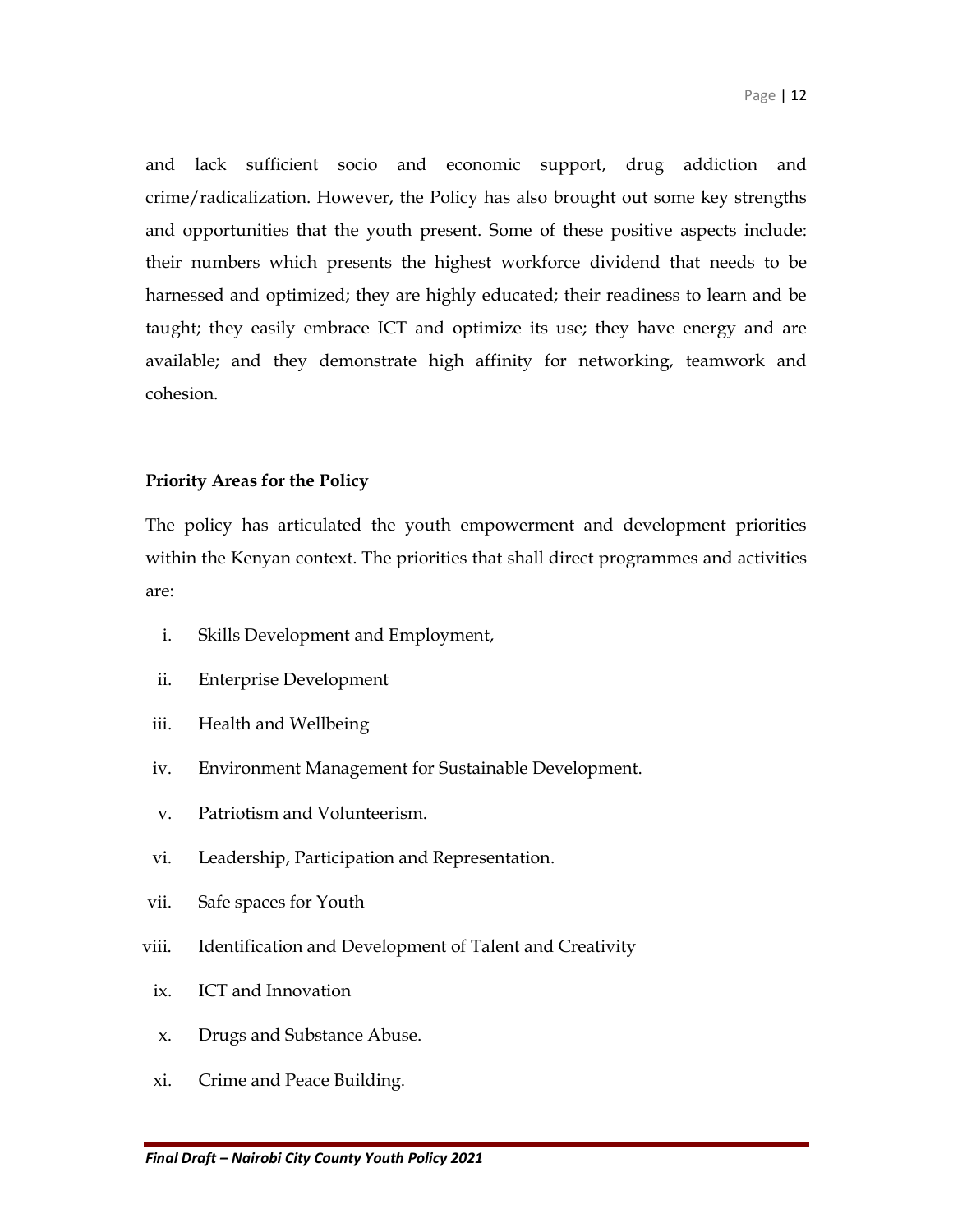xii. Radicalization and Prevention of Violent Extremism.

Under each of the mentioned priorities, several interventions have been provided to mitigate and transform the youth to improve their well-being.

# Policy Coordination, Implementation, Monitoring, Evaluation and Reporting Mechanisms

The Policy provides a well-defined mechanism that will implement, coordinate, monitor, evaluate and report on youth empowerment and development interventions. The mechanism will include like-minded stakeholders, thematic working groups, and the Department responsible for Youth Affairs in the county. Each of the players shall be assigned specific roles to play.

The Policy implementation mechanism will be operationalized through an Action Plan detailing: policy priorities, key actions, indicators, timelines, responsibility, and estimated budget per year.

## Recommended Budget and Implementation of the Policy

1. The Policy proposes that NCCG shall allocate at least 2% of its annual budget to the programs and activities within the department of youth to be implemented at the ward level.

2. It is also expected that the Policy shall be reviewed in consultation with key stakeholders after every 5 years or when emerging issues arise.

Finally, the Policy avails itself as a credible guide and reference tool for effective development and implementation of youth empowerment and development interventions in Nairobi County.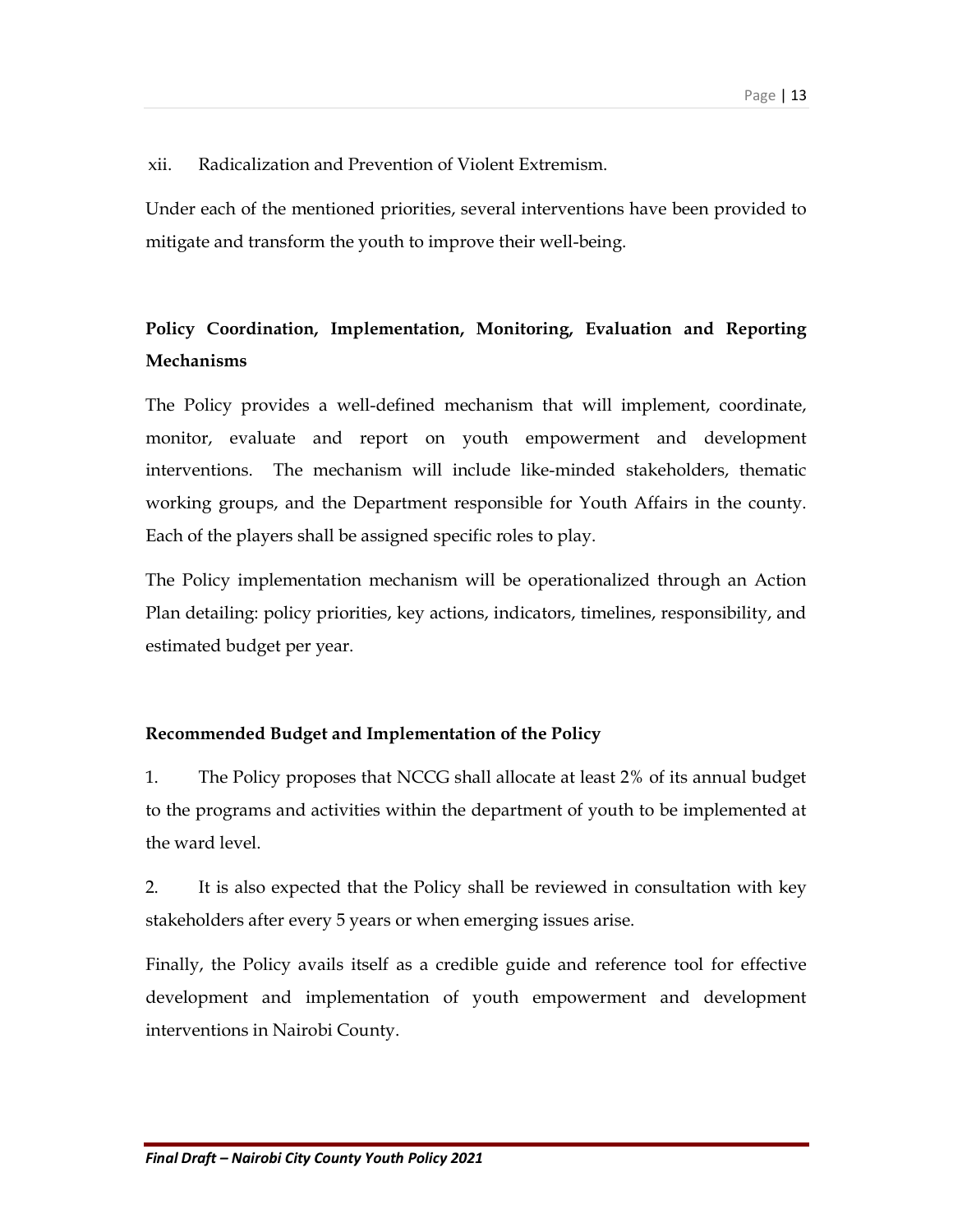## 1. PART ONE: INTRODUCTION

### 1.1 Legislative, Policy and Institutional Framework

The Nairobi City County Youth Policy borrows from different legislations both within and outside of the country. Specifically, the policy is informed by the following legislative frameworks.

## (i) The Constitution of Kenya

Articles 10 and 27 call for inclusivity, non- discrimination, equality and freedom from discrimination on the basis of age. In addition, Article 55 states that the State shall take measures, including affirmative action programmes, to ensure that the youth: access relevant education and training; have opportunities to associate, be represented and participate in political, social, economic and other spheres of life; access employment, protected from harmful cultural practices and exploitation; develop their cultural values, languages and practices; and have reasonable access to water, health services and infrastructure. Article 100 advocates for enactment of laws that promotes representation of marginalised groups. Article 174 provides the objects of devolution to include recognition of the right of communities to manage their own affairs and to further their development; and, to protect and promote the interests and rights of minorities and marginalised communities; among others.

#### (ii) The County Government Act 2012

This Act is purposed at giving effect to the objects and principles of devolution as set out in the Constitution. Section 97 provides that a county government shall observe the following principles— protection of marginalized and minority groups from discrimination and from treatment of distinction of any kind, including language, religion, culture, national or social origin, sex, caste, birth, descent or other status; non-discrimination and equality of treatment in all areas of economic, educational, social, religious, political and cultural life of the marginalized and minority groups; special protection to vulnerable persons who may be subject to threats or acts of discrimination, hostility, violence and abuse as a result of their ethnic, cultural,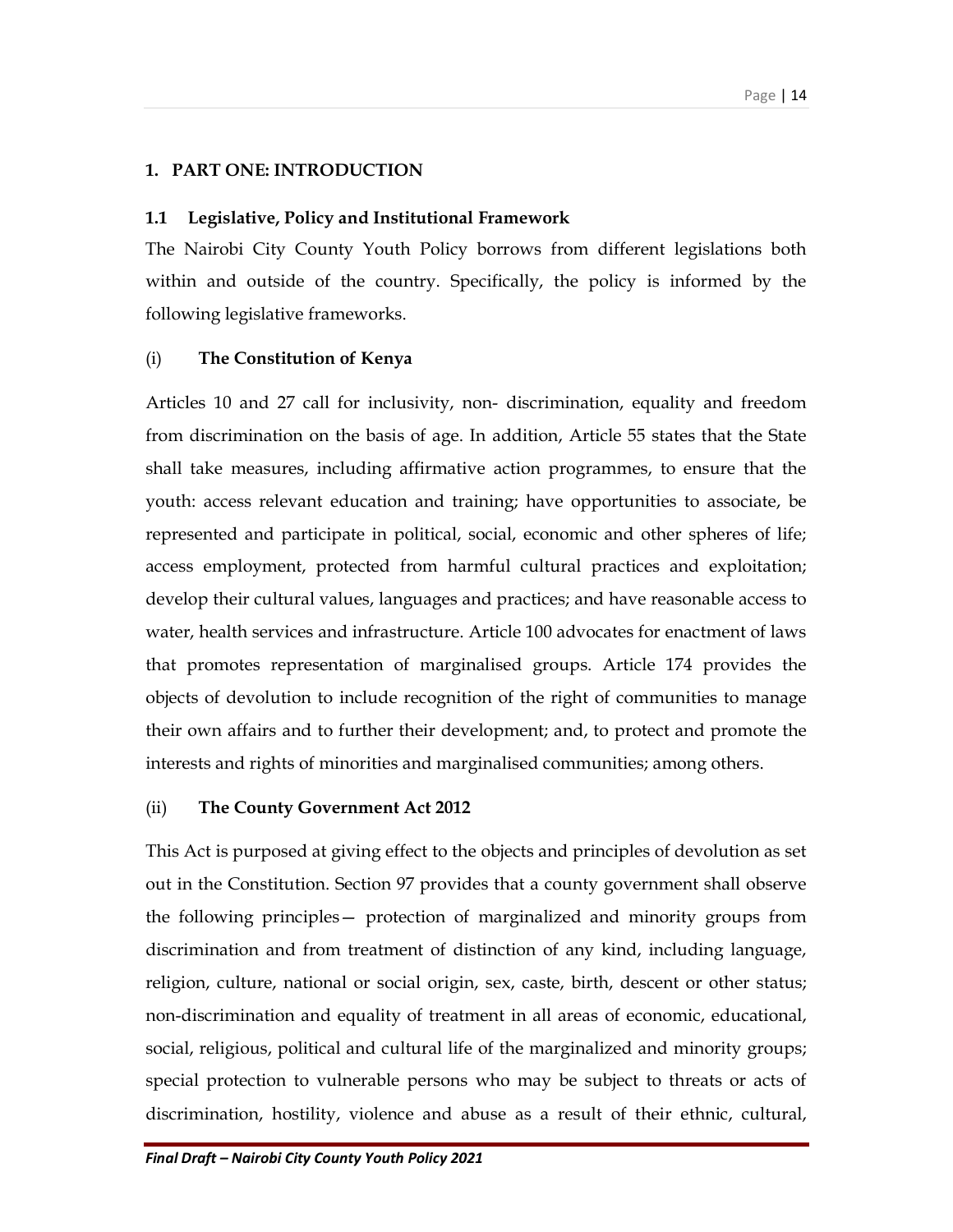linguistic, religious or other identity; special measures of affirmative action for marginalized and minority groups to ensure their enjoyment of equal rights with the rest of the population; respect and promotion of the identity and characteristics of minorities; AND, promotion of effective participation of marginalised and minority groups in public and political life, among others.

## (iii) The Urban Areas and Cities Act

The Act is objected at establishing a legislative framework for—governance and management of urban areas and cities; and, participation by the residents in the governance of urban areas and cities; among others.

## (iv) The Public Procurement and Assets Disposal Act 2015

This Act calls for the protection of youth enterprises. Section 53(6) and section 157 on Reserves a minimum of thirty per cent of the budgetary allocations for enterprises owned by women, youth, persons with disabilities and other disadvantaged groups. Section 61(5) and section 142(3) waive tender securities for youth enterprises.

## (v) The Public Finance Management Act 2012 and County Regulations 2015

The Act provides the framework for the administration of public coffers in the county level. Section 116 empowers the CECM for finance to establish other public funds with the approval of the CEC and the county assembly.

## (vi) The Nairobi City County Public Participation Act 2016

This is an Act of the Nairobi City County Assembly with the aim of providing a mechanism for public participation in the governance of the County in line with the objects of devolution.

## (vii) The National Youth Council Act, No. 10 of 2009

The Act established the National Youth Council to facilitate, co-ordinate, promote, monitor and advocate for youth issues and youth led initiatives under the Ministry in charge of youth.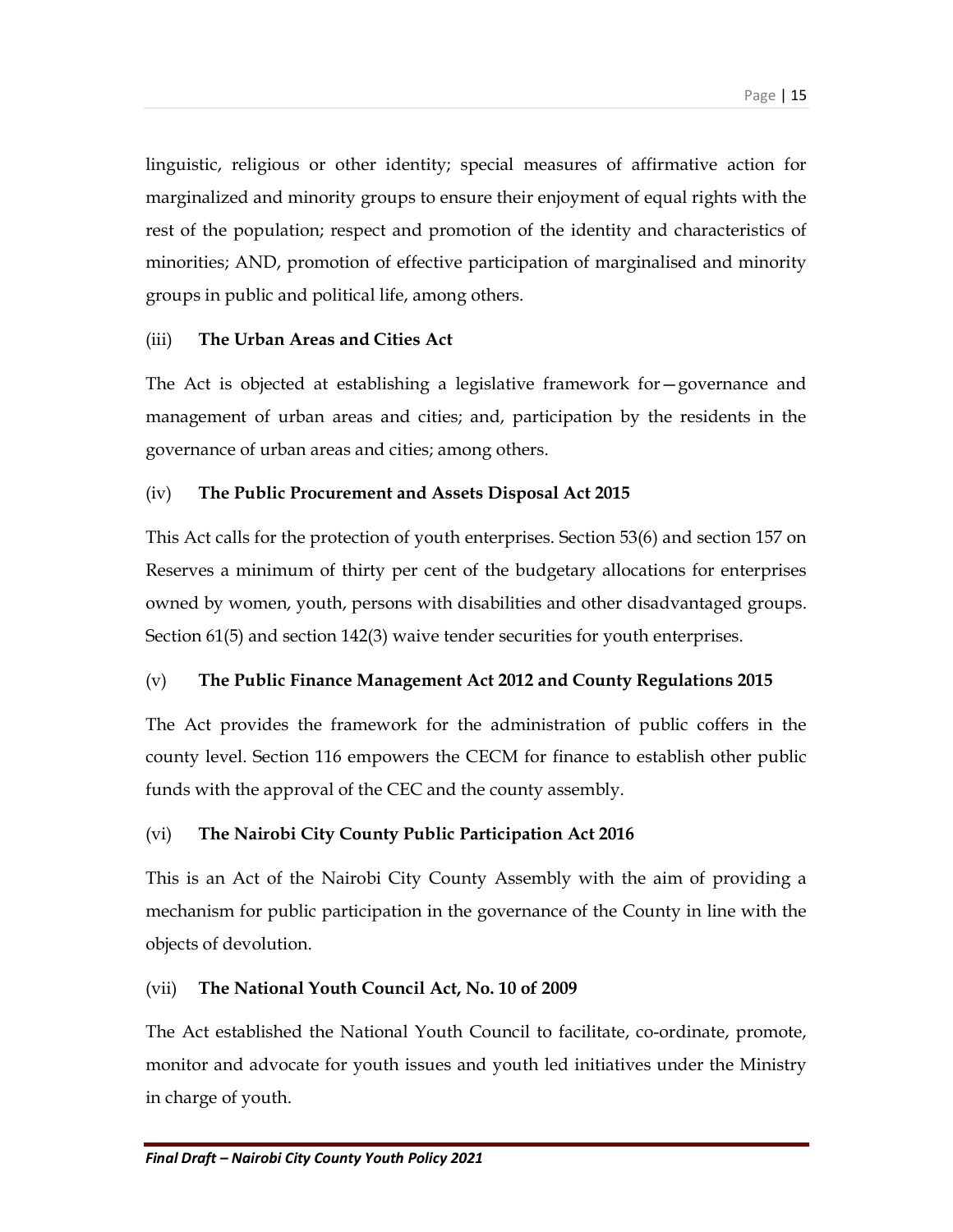## (viii) Kenya Youth Development Policy 2019

The policy aims at ensuring that youth play their role in the development of the country. The Policy goal is to promote youth participation in community and civic affairs to ensure that youth programmes are youth centred. It spells out the strategic areas that must be addressed and implementation mechanisms.

#### (ix) Kenya Vision 2030

The Vision envisages responsible, globally competitive and prosperous youth. Among the specific interventions under the vision are: establishment of youth Centres, Mentorship, development of creative industry hubs and youth enterprise financing.

#### (x) One Stop Youth Information Resource Centre

Nairobi City County together with the UN-Habitat launched the One Stop Youth Information Resource Centre on the 12<sup>th</sup> August 2003 that brought together Government, Civil Society Organizations, Private Sector, UN Agencies and the Youth to create opportunities for youth under 'one roof' and impart appropriate skills, give relevant & timely information, build networks & meaningfully engage young people in Development

#### Other International Conventions and Treaties

The relevant international and regional instruments providing for governance on youth matters include:

- a. The African Youth Charter, 2006.
- b. Commonwealth Plan of Action for Youth Empowerment.
- c. World Programme of Action for Youth (WPAY).
- d. Dakar Declaration on Youth Empowerment (2000).
- e. Sustainable Development Goals (SDGs 2030)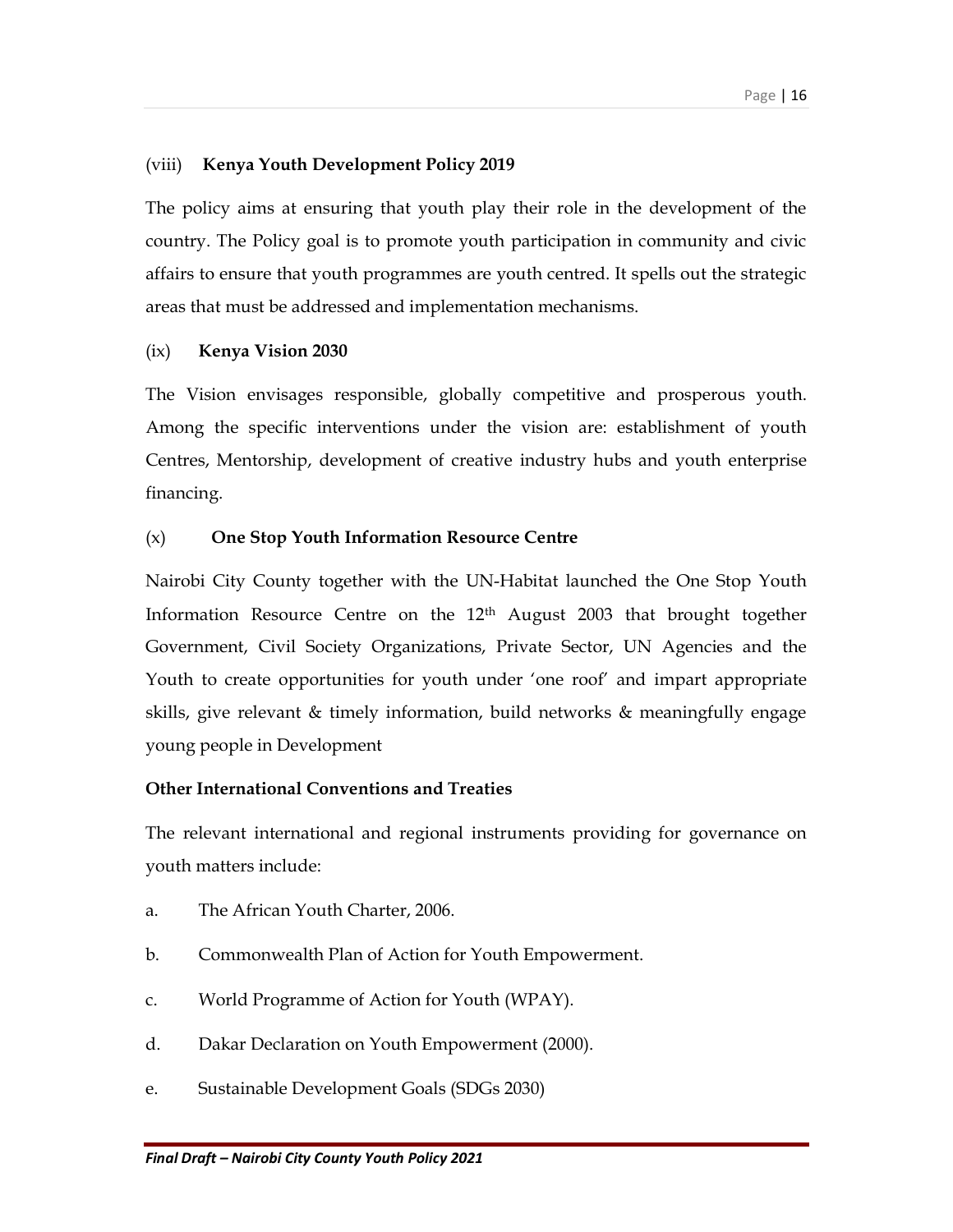#### 1.2 Policy Formulation Process

The Nairobi City County Youth Policy was developed through an evidence-based and a consultative process with young people and stakeholders. These stakeholders included relevant government ministries, departments, and agencies; development partners, civil society organisations, private sector and youth serving organisations. The need for the policy was initiated by a motion from the County Assembly, the department's intentions to structure its operations, and the need for a framework guiding youth programming within the county voiced by youth of Nairobi. To kick start the process, the youth affairs department identified critical stakeholders for a brainstorming session on policy formulation process. These stakeholders formed the technical working group composed of young people, youth serving organizations and other interested groups to provide leadership, coordination and the technical guidance in the process. The technical working group reviewed the existing policy drafts and various researches on youth issues in Nairobi and developed the first draft.

The draft document was subjected to public participation for the youth and other critical stakeholders to give their input and validate some of the issues raised. The public input was then subjected to technical review and later further consultations with critical youth stakeholders. In all these processes the input was being tracked and recorded as the technical working group ensured it was captured in the subsequent drafts. A further consultative meeting was held with the CEC for their inputs to be captured before final validation by the technical working group. The validated draft was then handed over to the county legal department and further reviewed in a consultative workshop involving representation of the technical working group. The objective of the legal review was to ensure that the draft is in line with existing legal provisions. Finally, the document is expected to be submitted to the CEC and the County Assembly for approval.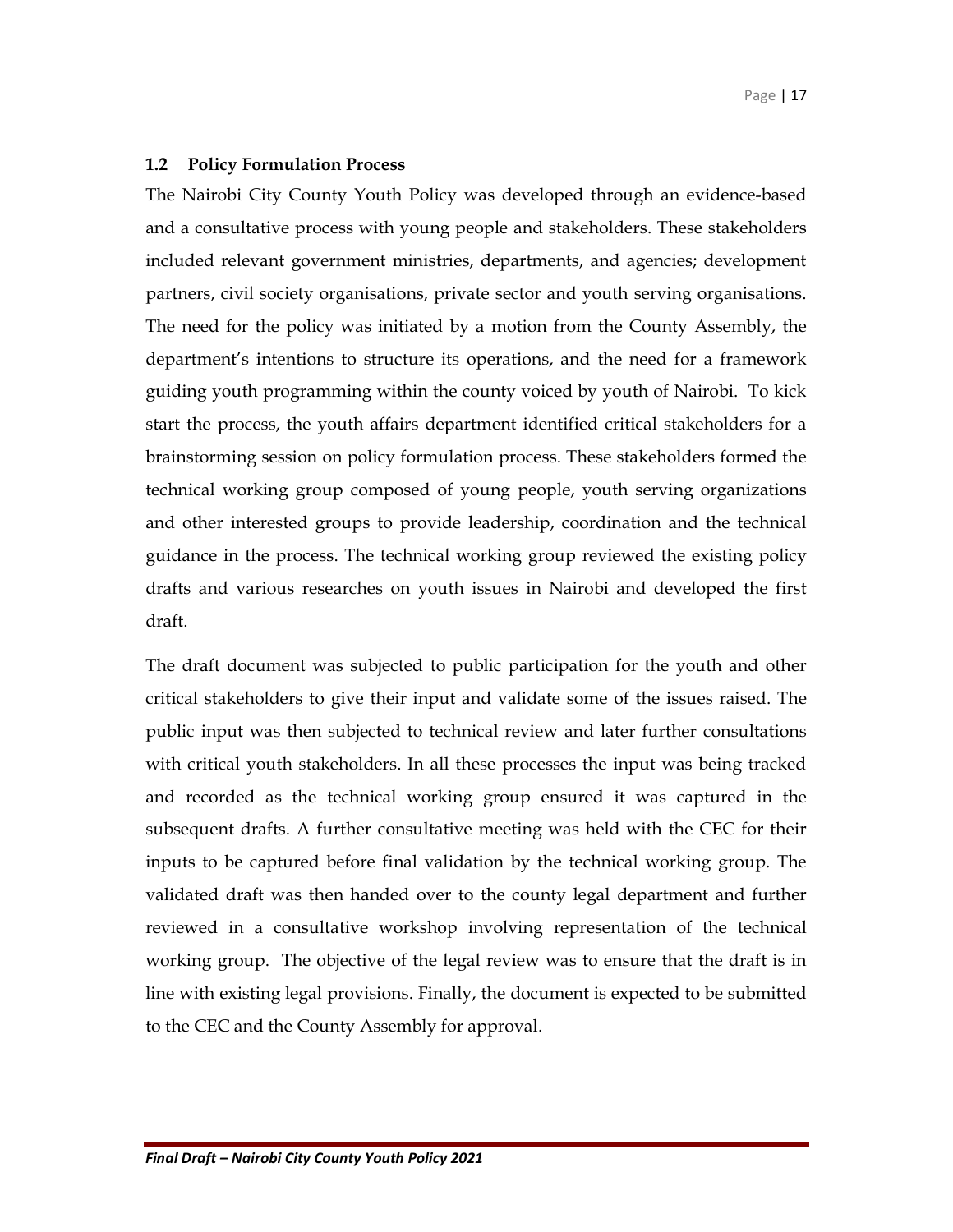## 1.3 Rationale for the Policy

Governments all over the world need different frameworks of engagements with the public. The County Government of Nairobi being cognisant of the large number of youths in Nairobi County and the need to engage with this constituency, saw it fit to develop this policy to guide NCCG's engagement with the youth especially since the future of the county is largely dependent on the preparedness, skills, and qualifications of the youth to move the county and the country forward. The policy thus gives an overarching framework for implementation of youth programs and activities in the county of Nairobi.

Implementation of this policy will rely heavily on partnerships developed and nurtured over time between the NCCG and youth stakeholders present in the county. The policy will thus be a key reference point for both state and non-state actors willing to partner with the county government of Nairobi in execution of youth programs and projects. This will help in aligning youth work implemented by youth stakeholders with the County's programmes and thus avoid duplication of efforts between partners and NCCG, a situation that was the norm in the past.

The policy also provides a mechanism through which the youth of Nairobi can audit the performance of NCCG as far as youth development is concerned and ensure accountability. It is important for the County to be open in its dealing with the youth and this policy provides a monitoring and evaluation framework which Nairobi Youth and other Youth Stakeholders can use to monitor the implementation of youth programmes in the county and even develop a scorecard of the County for the same.

Finally, this policy also provides avenues through which partners and stakeholders interested in youth development in the county can find their niche and support in the implementation of the programs and activities as outlined.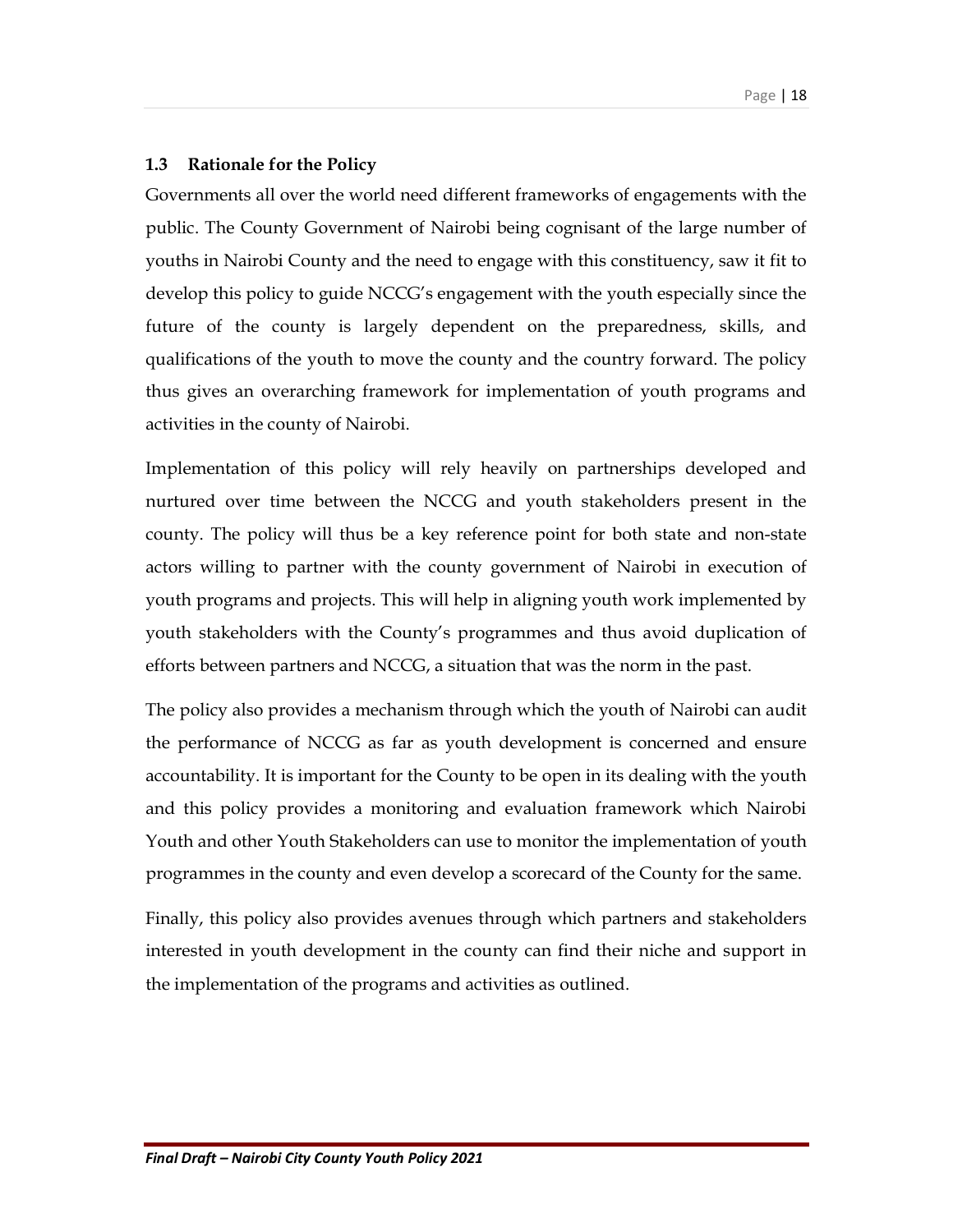The Policy Goal: To promote the holistic empowerment and participation of the youth of Nairobi in socio-economic and political spheres for the County's development.

**The Vision:** To have a society where youth have equal and supportive opportunities to realize their fullest potential by participating in democratic, economic, social, cultural, and religious life without any hindrance.

Main Objective: To mainstream youth issues in all sectors of the County development within the public private sectors and civil society organizations.

Values: The values given emphasis in the policy are Patriotism, respect of cultural belief systems and ethical values, equity and accessibility, gender inclusiveness, participation, integrity, and accountability.

## 1.4 Policy Principles

The key principles guiding the implementation of the Nairobi City County Youth Policy are:

Participation: The views of the youth and their participation in county development must be sought. NCCG and other stakeholders must consciously and consistently involve young people in planning and decision-making processes that affect them and wider society.

Good Governance: NCCG and other stakeholders will demonstrate principles of good governance such as accountability, transparency, and integrity.

Gender Mainstreaming: NCCG and other stakeholders will actively promote gender mainstreaming in the implementation of all policies and programs.

Patriotism: Love for the Country and County should be inculcated as a core value among the youth.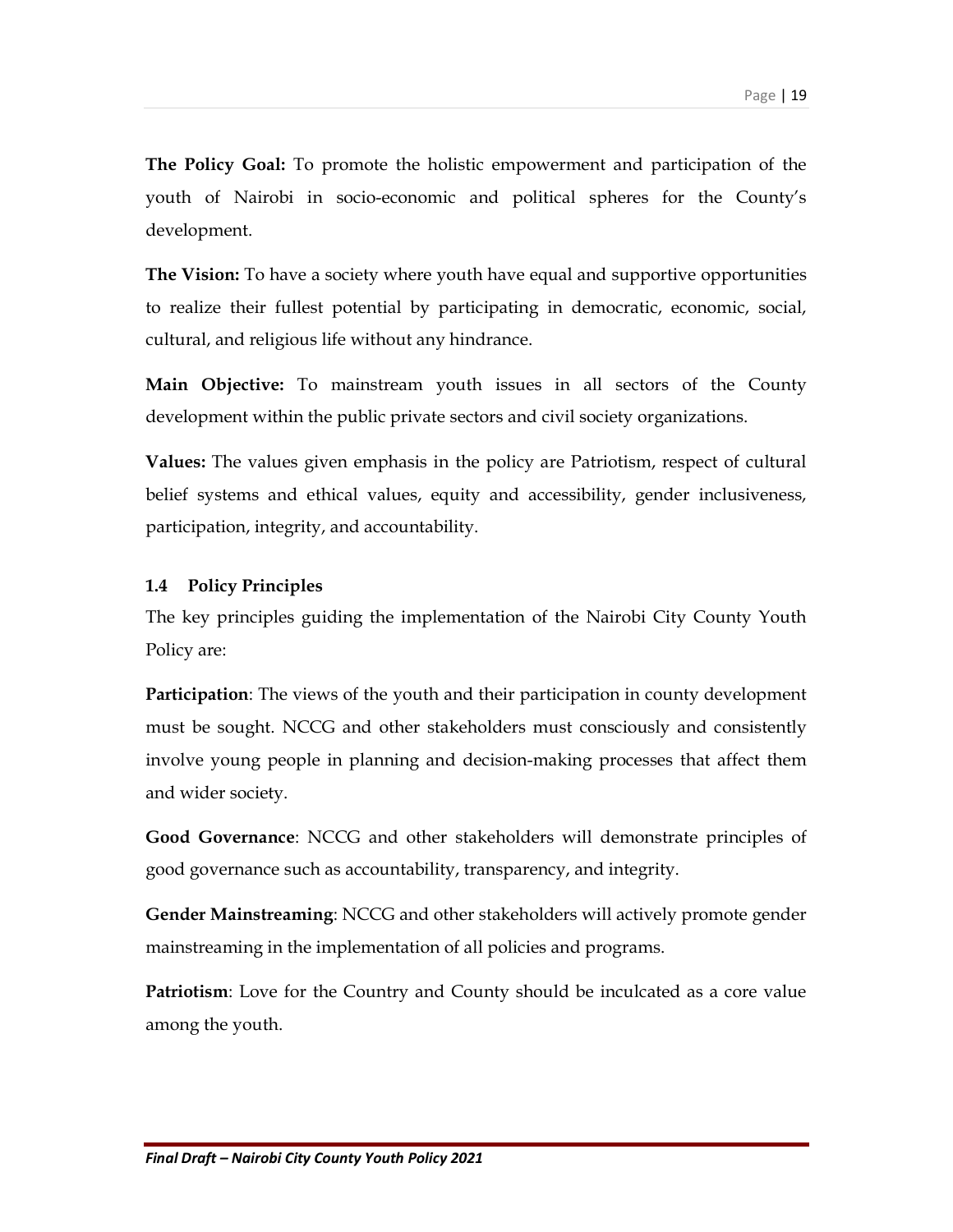Diversity: in designing implementation of the Policy, the diverse background of the young people shall be recognized and respected including their role in the emotional, social, cultural and spiritual development

Empowerment: young people shall be empowered to take control of their own lives and destiny and take full responsibilities of their actions while influencing their own future to trigger positive change

Equality: all youth shall be given equal respect, opportunity, dignity regardless of their experience, ethnic or socio-economic status, physical and mental capacity, sex, age, vulnerabilities, and disabilities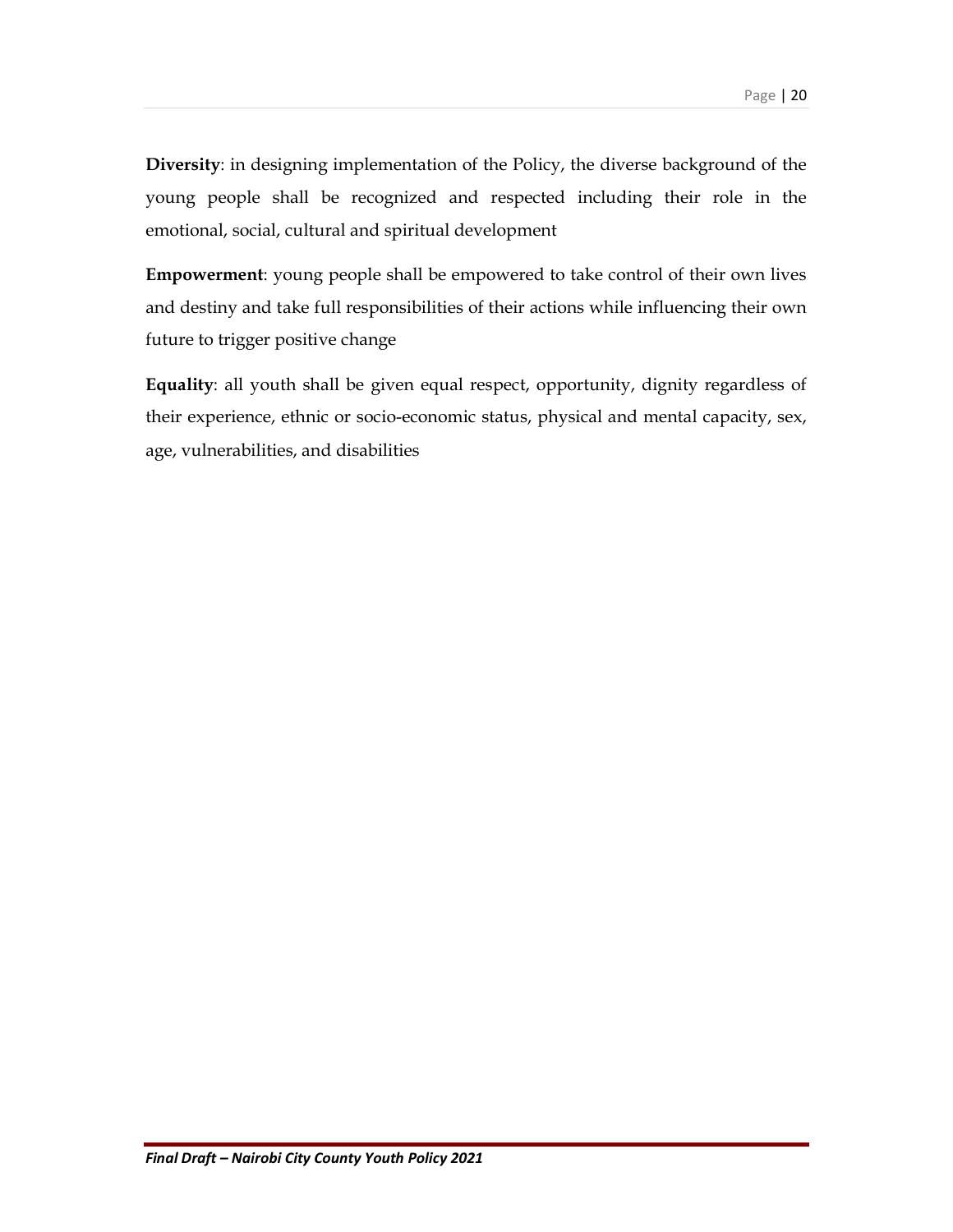## 2 PART TWO: YOUTH SITUATIONAL ANALYSIS

The youth of Kenya are currently estimated at 35% of the total population<sup>1</sup>, representing the highest workforce dividend that needs to be harnessed and optimized. They should be included into the designing, planning, and implementing programmes and policies that affect them.

The responsibility of ensuring that the aspirations and hopes of the youth are met cannot be left in the hands of a single stakeholder. Everyone in the community, both young and old, must play their role.

Specific to Nairobi, some of the emerging social-economic and political issues affecting the youth include: the role of youth in national cohesion, peace building and conflict resolution efforts; youth radicalization, and the growing influence of ICT development.

This County Youth Policy endeavours to address issues affecting the youth by providing broad-based strategies that can be used to give them meaningful opportunities to reach their maximum potential. It provides a broad framework within which all stakeholders, including the private and public sector and civil society, can contribute to youth development. The document goes further to suggest an implementation mechanism.

The National Government and the NCCG have put in place various strategies to address the issues affecting youth in the country. These include passing legislation and developing policies on youth development. The Government has also established a number of institutions to specifically handle youth affairs.

## 2.1 Nairobi County Youth contextual analysis

Kenya has a generally youthful population. According to 2015/2016 Household survey Youth (persons aged 18 - 34) constituted 32 per cent of the population up

 $\overline{a}$ 

<sup>&</sup>lt;sup>1</sup> 2019 Kenya Population and Housing Census.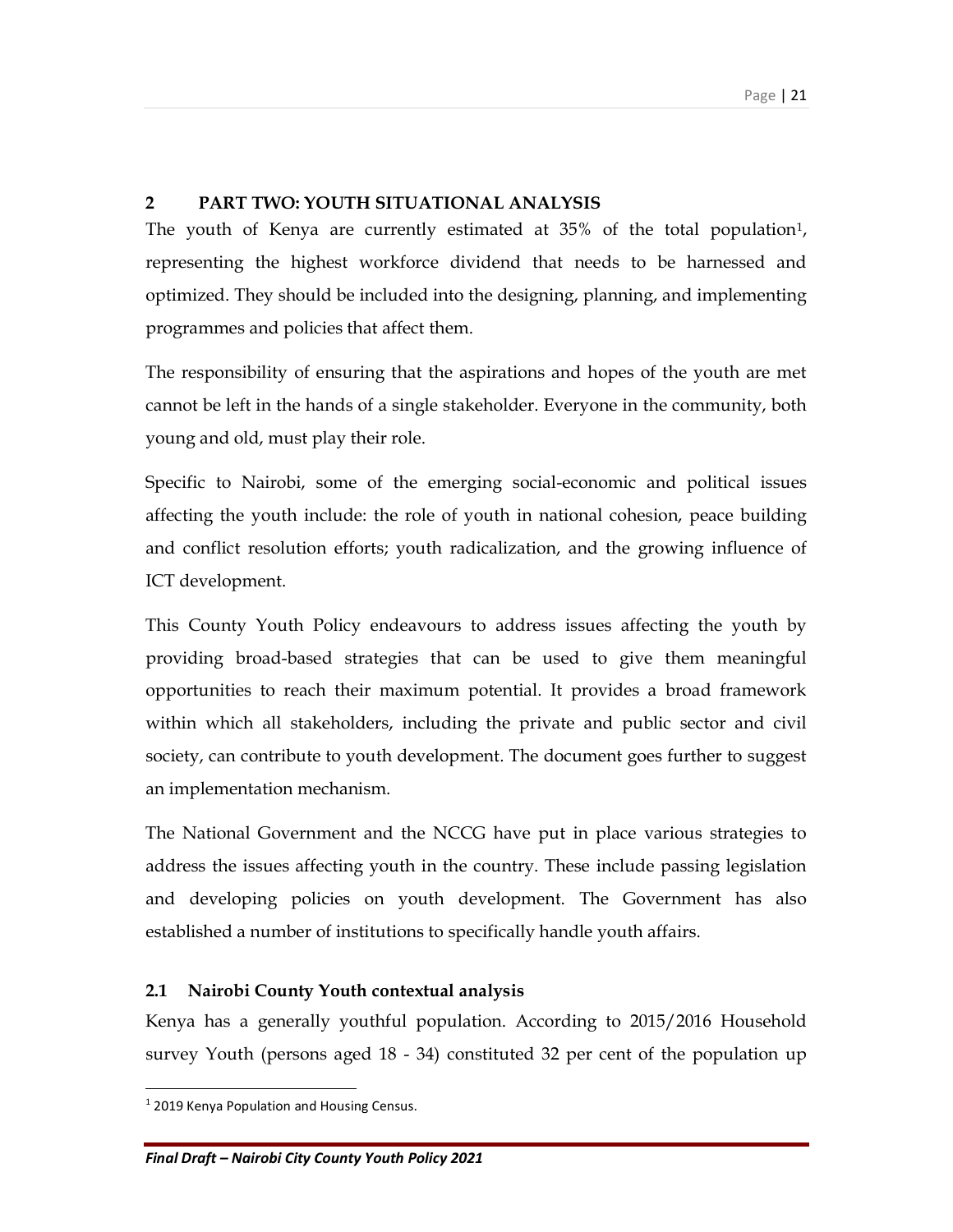from 30.4 per cent in 1969 with 49 per cent being male and 51 per cent female. The youth-adult population ratio increased from 62.7 percent of the adult population in 1979 to 66.7 percent in 2009<sup>2</sup> . According to the 2019 Kenya Population and Housing Census report, Youth (18-34 years of age) were 13,618,462 or 29 percent of Kenya's population of 47.6 million. The males were 6,504,514 while females were 7,113,4273.

Nairobi County has a higher youth population at 49.5 percent compared to the national estimate of 35.4 per cent The high proportion of the youth to adult population signifies that Kenya is facing a youth bulge. The youth bulge presents Kenya with an immense opportunity of harnessing demographic dividend to invest in sustained development efforts to achieve increased economic, social and political development while at the same time presenting risk and threat to the country's social cohesion and stability if not adequately empowered and supported. According to the Kenya National Population and Housing Census 2009, Nairobi had a labour force of 2,148,605 comprising 1,034,009 females and 1,114,596 males. Out of the 2,148,605 persons in the labour force, 1,832,751 were classified as employed while 315,844 were seeking employment. The youthful proportion of the labour force consists of 561,457 males and 648,756 females.

The County Integrated Development Plan (CIDP) 2018-2022 identified youth between ages of 15-29 years as representing 38.75 per cent of the total population in the County and 56.58 per cent of the labour force within the county (County Government of Nairobi, 2018). According to the CIDP 2018 – 2022, the County Government is working to put more investment in place to ensure more employment is created. The Government is also embarking on building more technical training institutes and youth polytechnics to enable the young people to acquire technical, vocational and entrepreneurial skills to enhance their employability.

 $\overline{a}$ 

<sup>&</sup>lt;sup>2</sup> Kenya Demographic and Health Survey (KDHS) 2015/2016.

<sup>&</sup>lt;sup>3</sup> 2019 Kenya Population and Housing Census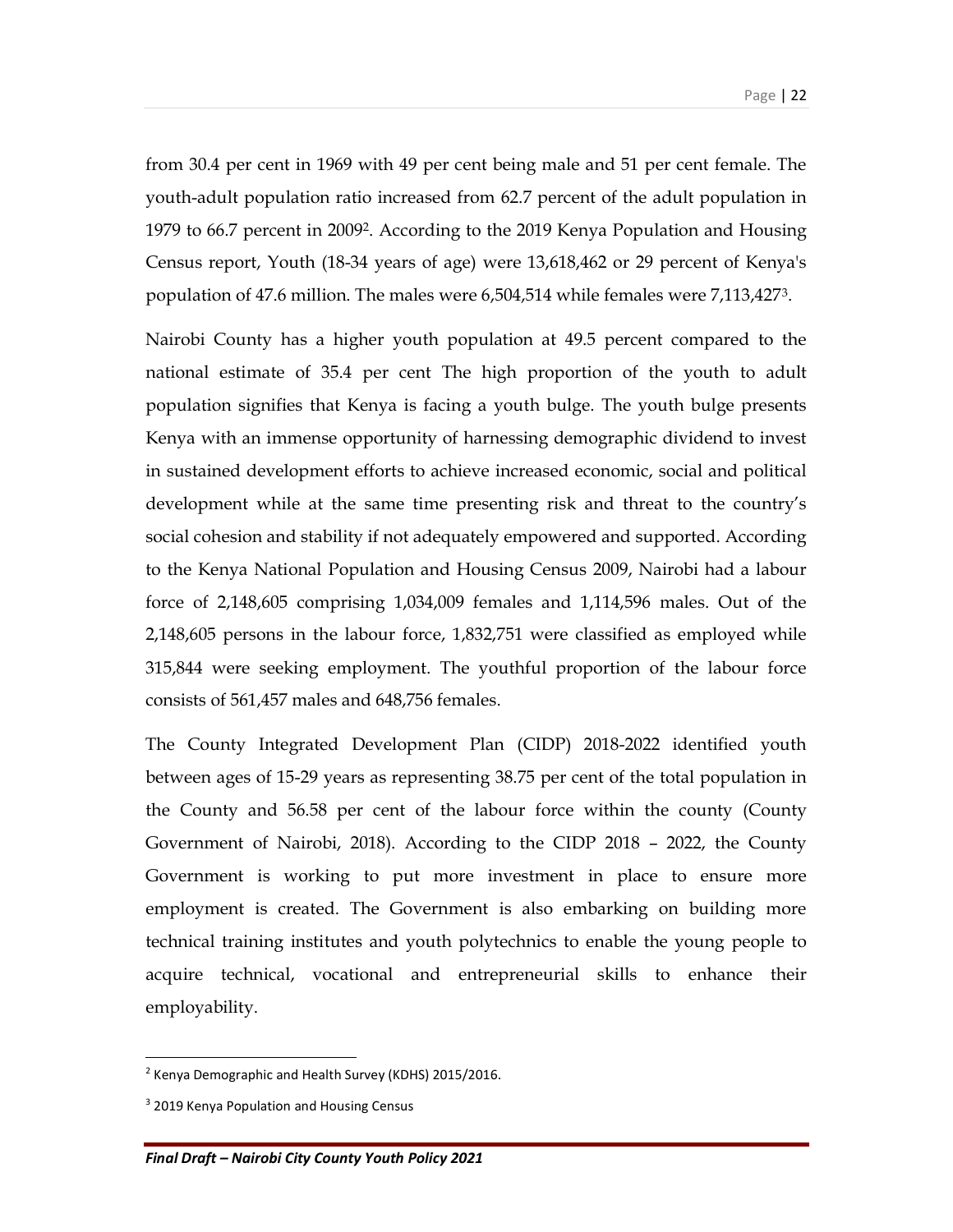#### 2.2 Nairobi Youth challenges and opportunities

The policy categorizes the challenges facing the youth of Nairobi as follows, Labour market, and access to resources, socio-political issues and urban sustainability.

The major challenges under these categories are as follows;

#### LABOUR MARKET

Youth Unemployment: For the youth aged 20-24 years the urban unemployment rate was 19.1 per cent in 2009 and 12.7 percent in 2015/16. The 2019 population and Housing Census show that the unemployment rate for youth aged 18-34 years was 12.1 per cent. Loss of employment was one of the implications of the Covid-19 pandemic experienced in the Country between 2020 and 2021 with higher concentration within Nairobi County and as such the rate is expected to be higher.

**Youth Under-employment:** Some of the working youths are underemployed, on part-time employment, or left idle thereby underutilizing the worker's skills. This poses a risk for the idle youth to engage in deviant behaviours and other social challenges.

Vulnerable Employment: Most employed youth are in vulnerable employment which is characterized by informal working arrangements associated with low productivity, inadequate earnings and difficult working conditions.

High Levels of Youth Inactivity: The economically inactive population includes individuals who are either employed or unemployed. These include the discouraged individuals who are no longer seeking work and are incapacitated. In Nairobi, inactivity is largely associated with homemaking activities (or engagement in household related chores) and affects female youth more than the male youth. The category also includes those not in education, employment, or training (NEET).

Youth Skilled Labour Migration: Many highly skilled young people remain unemployed due to lack of economic capacity to properly address the growing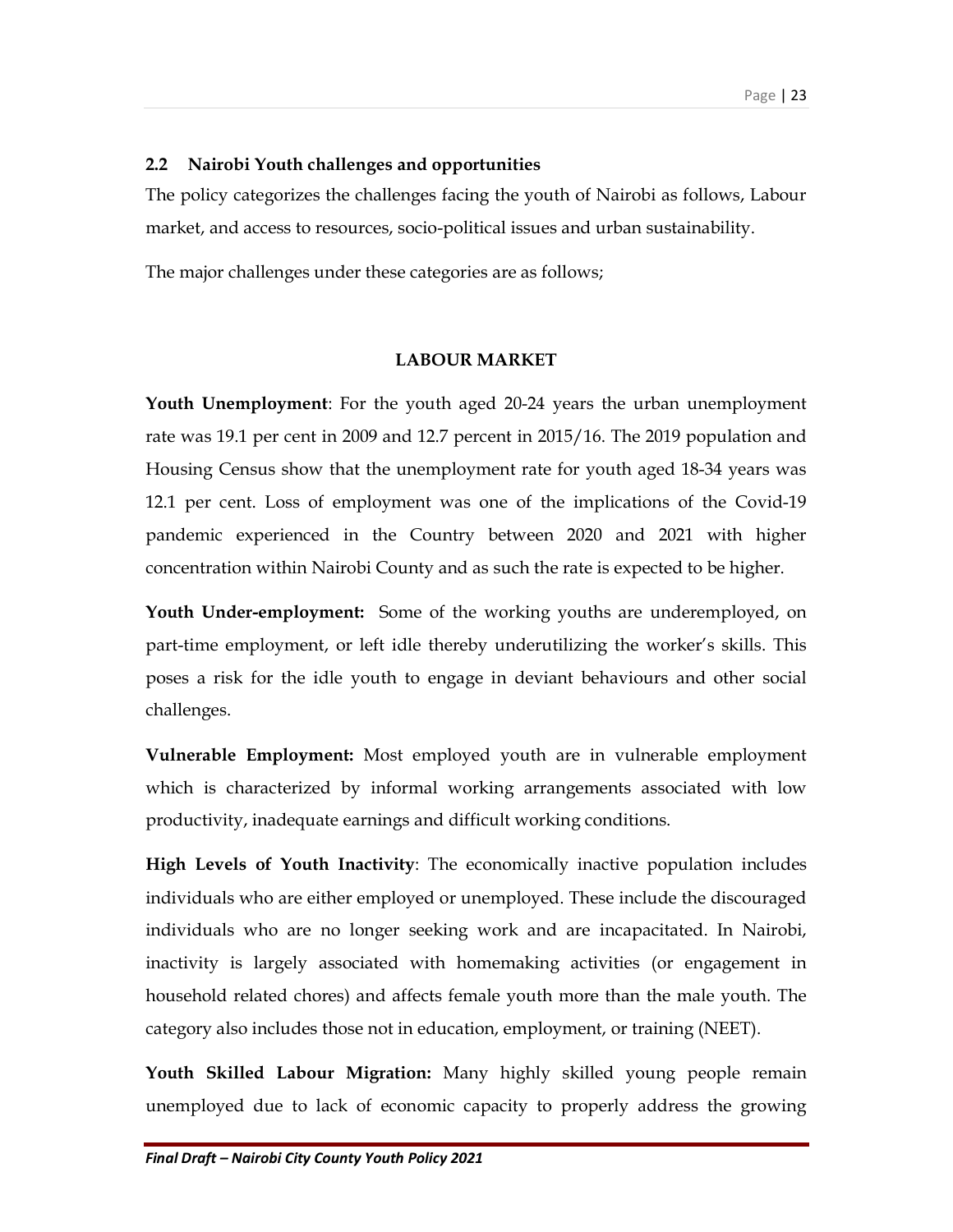youth labour force. Often, they seek jobs abroad and, in some cases, engage in vulnerable activities.

Skills Mismatch: There is a disconnect between the courses offered in the higher institutions of learning and the needs in the job markets. Higher education institutions still offer courses which may not be relevant to the current job market. Even those who offer courses that are practical to the current dynamics, do not properly guide the youth on the career selection and therefore they end up being unemployed for several years even after training.

#### ACCESS TO RESOURCES

Lack of Collateral and Bureaucracy in Accessing Loans: Youth especially those from poor backgrounds have no collateral to get finances from the financial institutions. The bureaucratic ways on the detailed proposals for the Government funds clearly locks away potential youth.

Limited Access to Safe Youth Spaces: Safe public spaces offer the youth a platform for social recreation and interaction. The youth often do not have the financial means or legal standing to own private spaces, and thus are dependent on access to public spaces for a range of activities such as creativity, sports, recreation and talent development However, such spaces are scarce, and where they exist, they are sometimes not accessible and are at risk of being encroached.

Limited Access of Information: The insufficiency of spaces and bureaucracy inhibit the dissemination of information to the youth on available resources and emerging opportunities. Without the information, the youth seldom benefit from the youth programmes.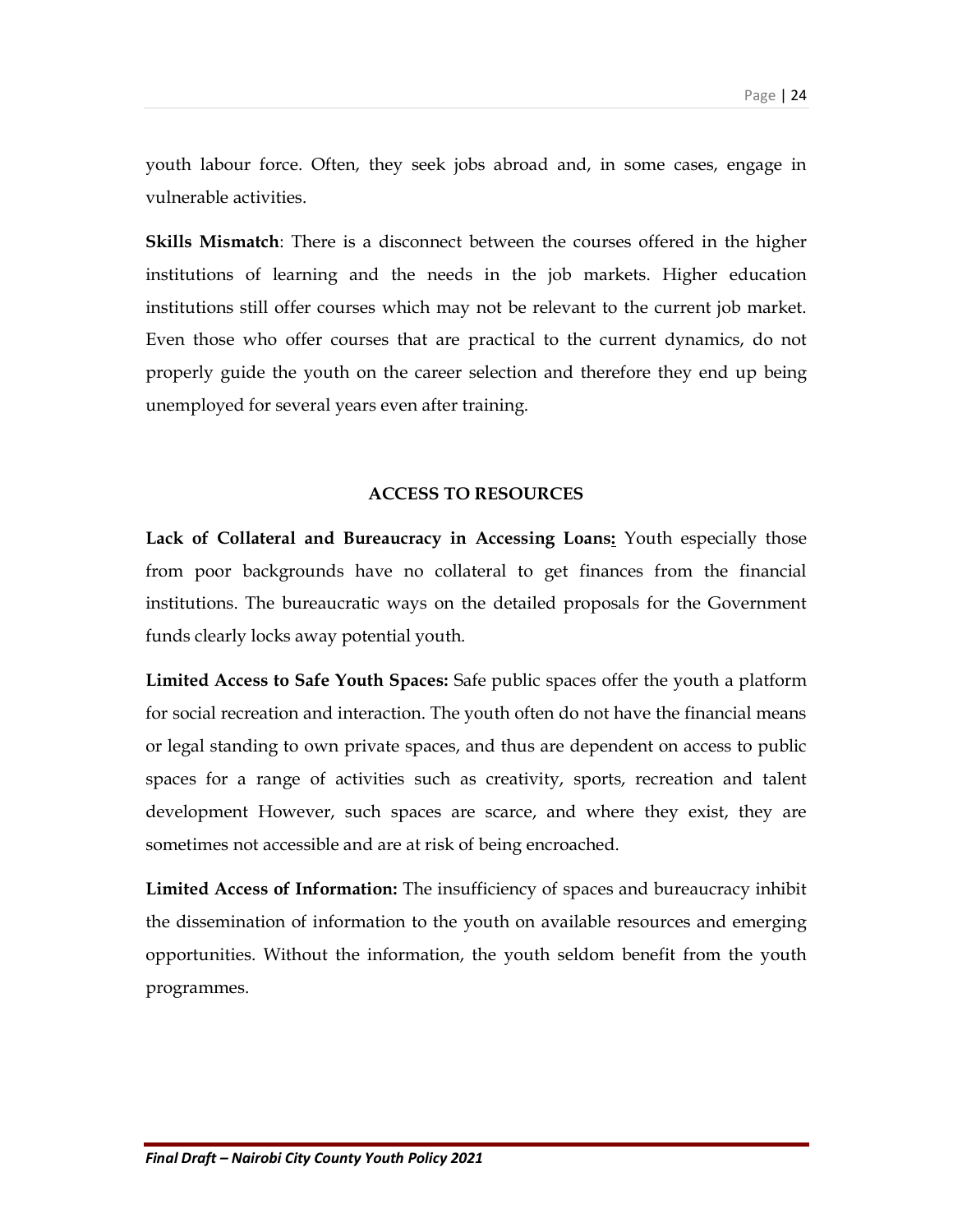#### SOCIO-POLITICAL ISSUES

Limited Participation in Social and Political spheres: Despite the high proportion of youth in the county, youth are the least represented in political and economic spheres due to societal attitudes, socio-cultural and economic barriers, and lack of proper organization, orientation, and empowerment.

Unplanned Pregnancies: The median age at first sexual intercourse in Kenya was 18.2 years for women and 16.6 years for men in 2015/16. This exposes youth to unplanned pregnancies, Sexually Transmitted Infections (STIs), and Reproductive Tract Cancers (RTCs) which often disrupt their participation in education, training and empowerment activities, and raises the risk of morbidity and mortality.

**Health Related Challenges:** Based on the self-reported illness, at any given time, about twenty per cent (19.3 percent) of the Kenyans population is with some sickness and therefore require health services of which 12.5 per cent and 16.1 per cent are aged between 15-24 and 25- 34 years respectively. In 2017, the HIV prevalence rate was 4.8 per cent and new HIV and AIDS infections among the youth constituted 33 percent of the 52,767 new cases.

Crime and Deviant Behaviour: Due to inactivity and negative influence, youth are vulnerable and at a high risk of engaging in crime and joining organized criminal outfits.

Drugs and Substance Abuse: Drugs and substance abuse is rampant and readily available in Nairobi.

Youth Radicalization: Nairobi's very nature as a symbol of modernity and a place of active mobility predisposes the youth and opens chances of interaction with possible and suspected violent extremist individuals and organizations. Nairobi also presents a myriad of predisposing factors, such as real and perceived socio-economic inequalities, to radicalization which leads to violent extremism.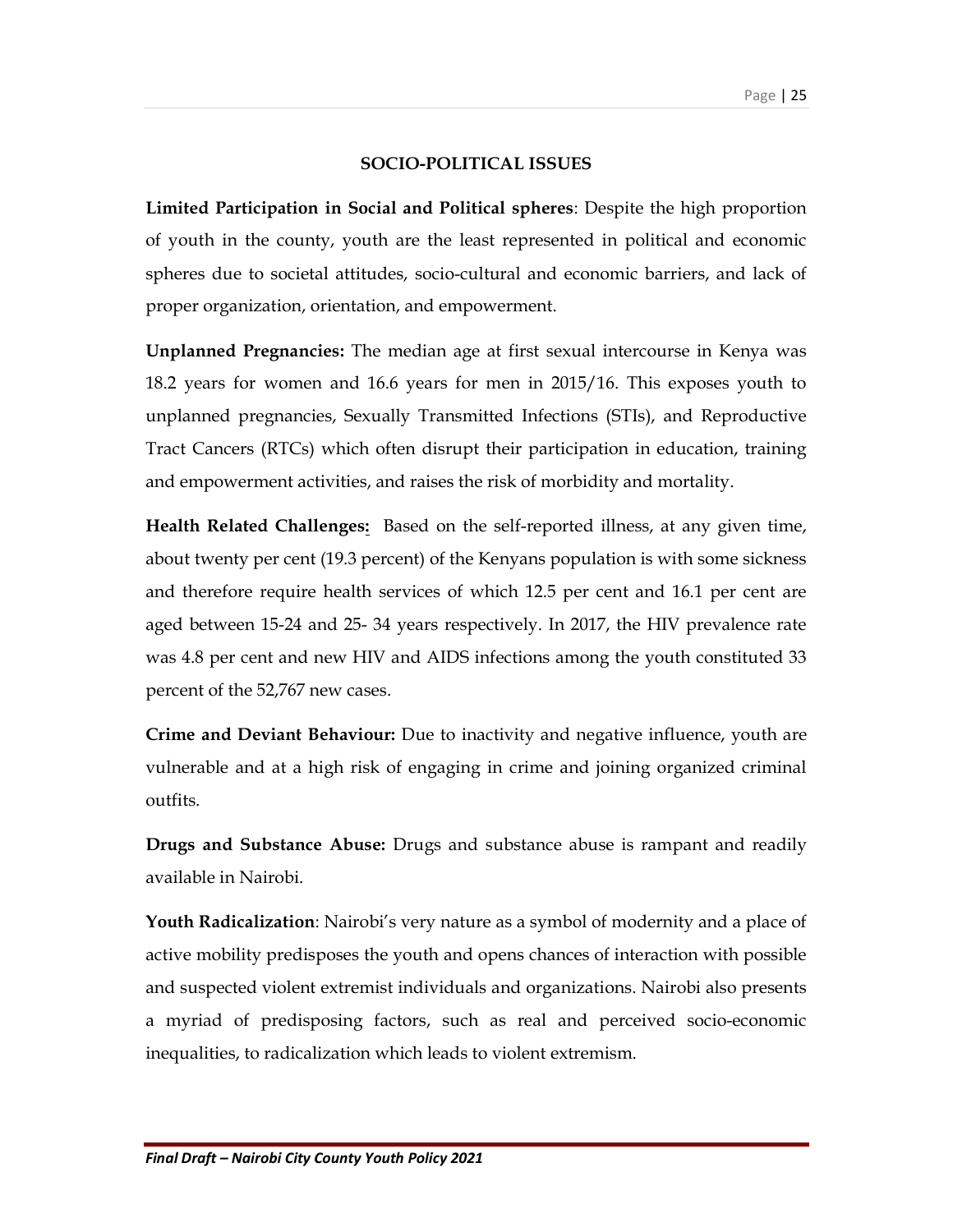Mental Health: With the prevalence of social media and a generation change towards virtual contact instead of physical/face-to-face, the youth have been exposed to vices such as cyber bullying which has brought with it high cases of depression and suicides.

Sexual and Gender Based Violence: Owing to their vulnerability, the youth are exposed to Sexual and Gender-Based Violence (SGBV). According to the Kenya Demographic Health Survey (2014), over 10 per cent of young people aged 19 -35 years have ever experienced sexual violence. The survey further indicates that only 33 percent of young women and 20 percent of young men seek help for such cases.

Climate Change: The National Climate Change Action Plan 2018-2022 recognized that the key factors of the Kenyan economy that is to say tourism, agriculture among others are most vulnerable to the effects of rising temperatures and abnormal weather patterns. With Nairobi being the capital of Kenya, much of these economic factors are centred within the city which vulnerability is further enhanced by urban problems of waste management, sewer systems and storm water management. The youth of Nairobi have the advantages of being in the 'green city under the sun' known for being the only city with a national park but the reality on the grounds screams of problems with pollution from dumpsites, rivers and heavy machinery.

Absence of Social Values: A critical role of values and principles is to bind individuals and institutions in exercising their powers to achieve shared goals. However, the country faces challenges of weak social fabric, weak cohesion, threats from negative ethnicity and corruption. This has adversely affected the youth hence loss of opportunities and poor values.

Limited and Poor Housing: Many youth in Nairobi, especially those who live in informal settlements, do not have access to decent housing, healthy environments, and waste management.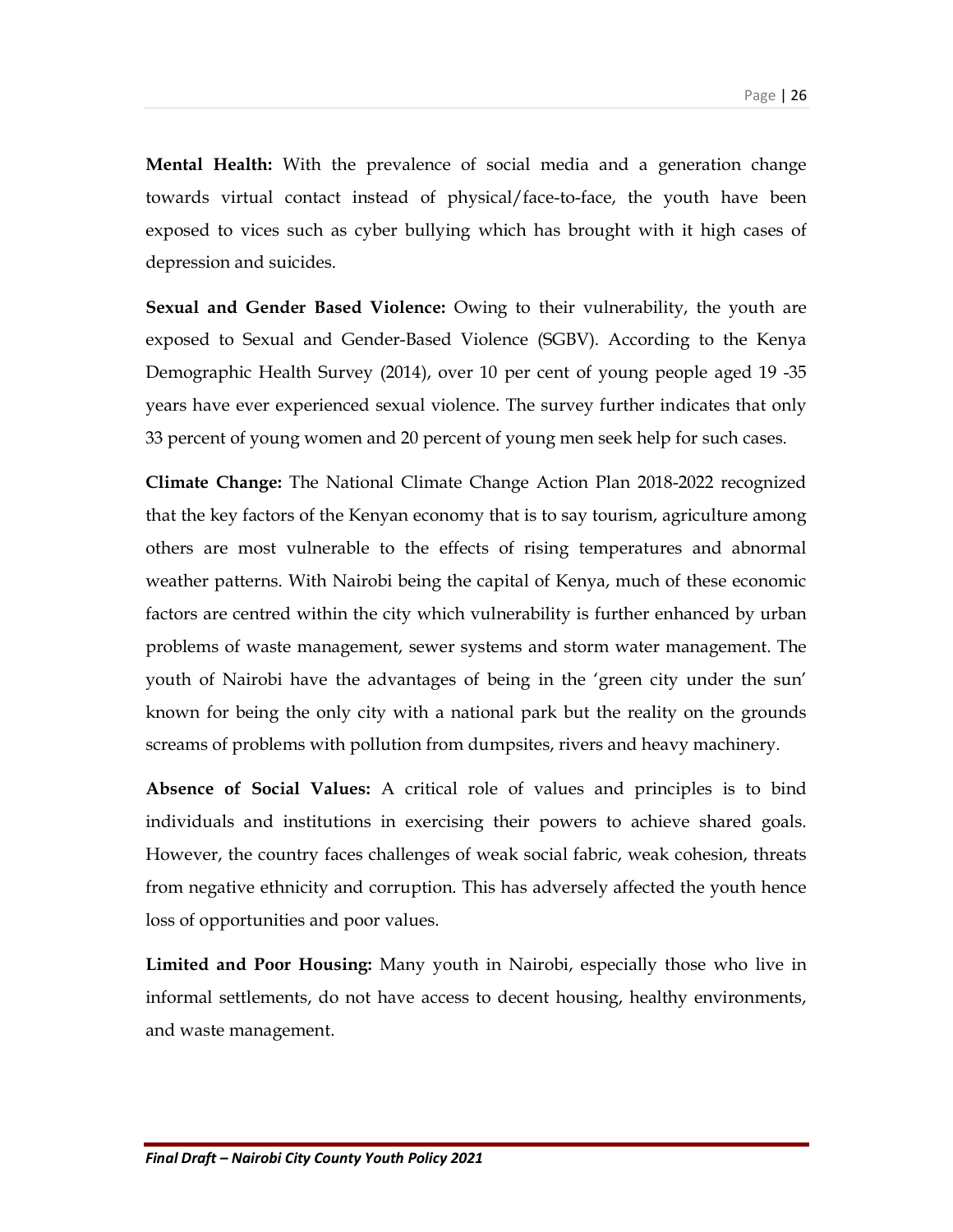## **OPPORTUNITIES**

The policy identifies available opportunities for the youth of Nairobi as follows.

- i. Accessibility of modern infrastructure and technology enabling the space for innovation, industrialization, and value addition.
- ii. Proximity to development services facilitating the access to information and involvement in development issues.
- iii. Access to relevant education and exposure which provides an advantage in skills, creativity, and innovation over youths from other areas.
- iv. Ease of doing business within the city providing a conducive environment for trade.
- v. Readily available human resources owing to the high population of skilled labour.
- vi. Exposure to cultural diversity eliminating the challenges of discrimination and stigmatization based on ethnicity, race, colour or origin.
- vii. Existence of youth- friendly international and national legal, policy and administrative frameworks such as the affirmative action funds.

## 2.3 Target Youth Groups

This policy document is a basis for developing opportunities for all the youth in Nairobi. However, in addressing the needs of the youth, special attention shall be paid to certain groups because of their specific needs. In each of the targeted youth groups, the county Government and organisations working with the youth will be required to give special attention and affirmative action: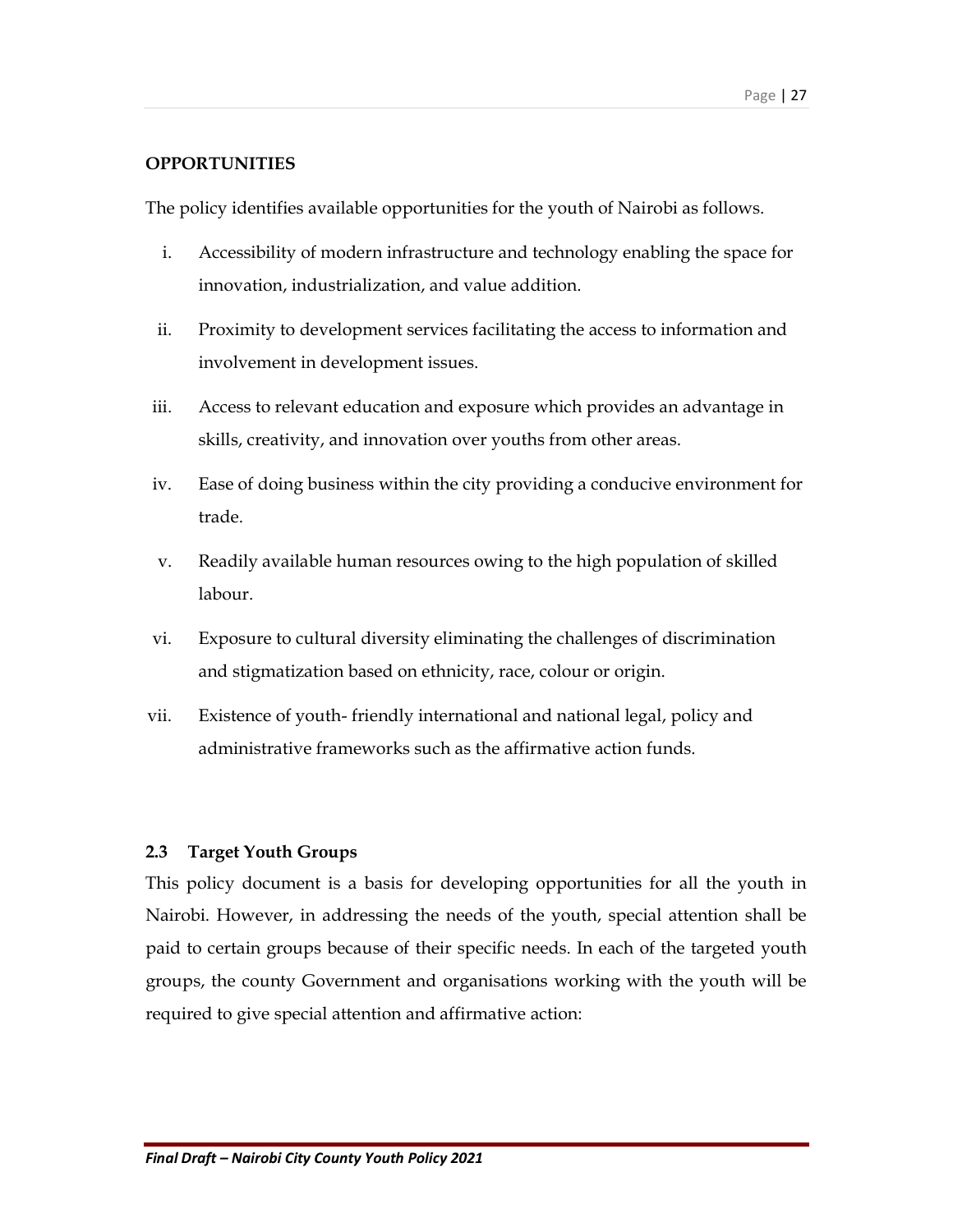# 1. Youth with Disability

For many youths a disability leads to rejection, isolation and discrimination, hindering their psychological, emotional, social and economic development. Youth with disability require specific strategies to ensure they participate fully in society. Special measures will be put in place to ensure that their needs are adequately addressed. The policy adopts a developmental approach to youth with disability where their human rights, participation and inclusiveness are promoted. The policy advocates greater awareness of the issues faced by youth with disabilities.

## 2. Homeless/Street youth

Due to the breakdown of the social fabric, street families have continued to increase in our cities and towns. From street boys and girls, we now have street youth and families. These are people who live and/or work in the streets, many of them due to homelessness. The street youth are especially vulnerable as they lack protection, supervision or direction from responsible adults. The policy advocates reintegration and rehabilitation of street youth in the communities and strengthening of family systems.

## 3. Youth Infected with HIV & AIDS

The youth continue to be the most affected by the HIV and AIDS pandemic. The youth are exposed to HIV and AIDS due to biological, socio-cultural and economic factors. The high rate of teenage pregnancies, abortions, school drop-out and sexually transmitted diseases confirm that the youth are engaging in sex early, increasingly being exposed to HIV and AIDS and sexually transmitted diseases. The policy advocates for community-based care and positive living for this target group.

# 4. Female Youth and Boy Child

The female youth constitute 52% of total youth according to the KNBS. Sexual activity among the youth begins quite early in their life. Over 44% of girls between 15-19 years old have had sexual intercourse. Sex at this age has adverse effects on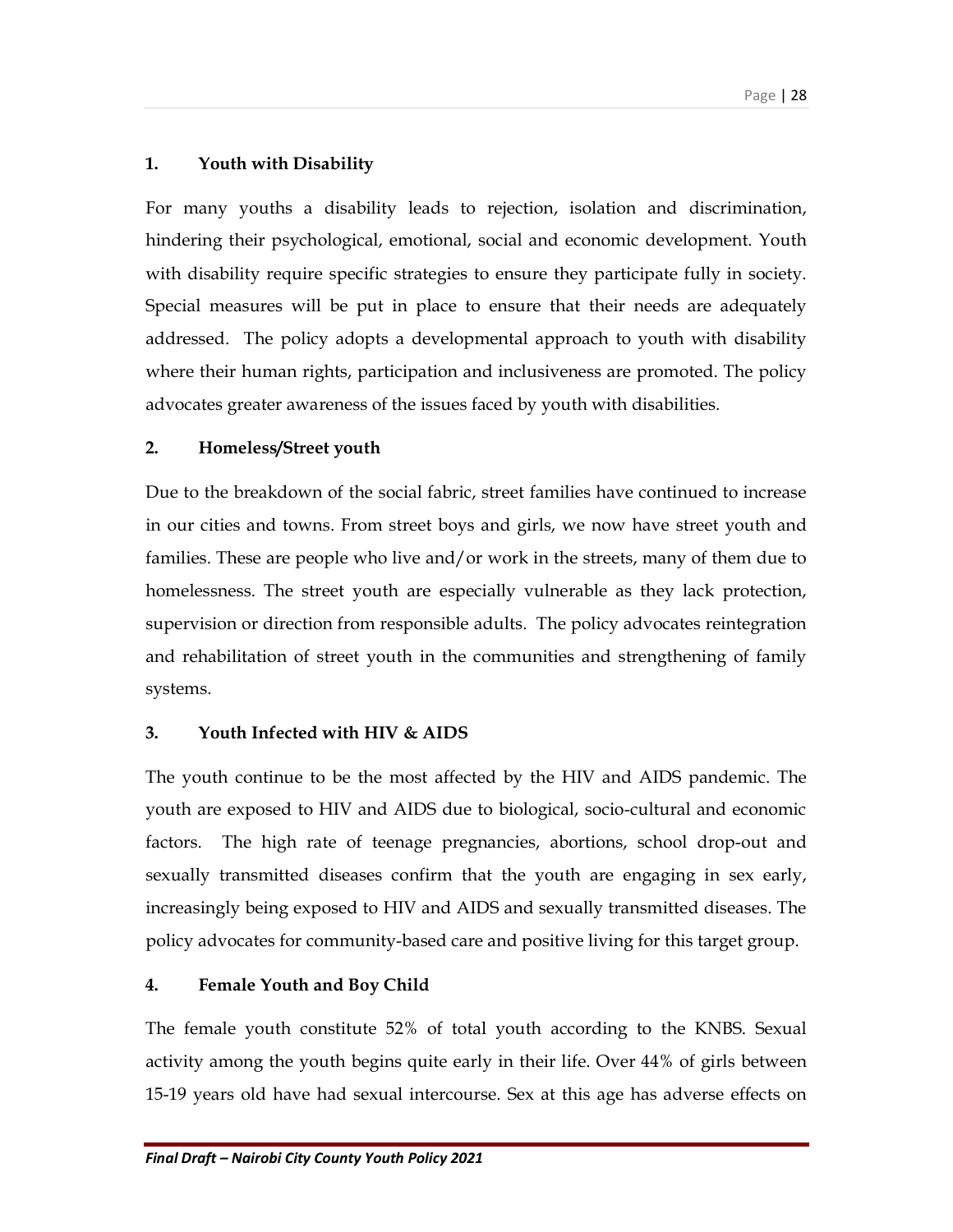health, besides other socio-economic consequences. Studies have shown that most adolescent pregnancies (around 90%) are unplanned. High levels of unprotected sexual activity exposes the female youth to the risk of contracting STIs, including HIV and AIDS.

The lower level of education for girls, coupled with retrogressive social and cultural practices such as female genital mutilation (FGM) and forced early marriages, put the female youth at a disadvantage. These factors have led to low participation and representation of youth in decision-making. Traditional gender roles overburden the female youth, limiting their opportunities for progression and self-development.

Young men lack strong support systems, role modelling and mentorship. Research conducted by the National Gender and Equality Commission found that the overfocus on the girl child through selective programmes and interventions was pushing the young men to lose confidence and develop low self-esteem. The impact of the boy child being excluded in the gender equality agenda is likely to manifest itself in increased conflicts with the law, increase in crime leading to violence, truancy and Drug and substance abuse.

The policy therefore identifies policy interventions that are focused on empowerment of both young men and young women.

## 5. The Unemployed and Underemployed Youth

Unemployment brings along with its social ills such as crime, alcohol, and drug abuse, as well as radicalization and violent extremism. Both the Government and non-governmental agencies must address this problem. The unemployed youth should be provided with empowerment opportunities, in addition to access to services, support programmes and opportunities for further training.

## 6. Youth with Underlying Conditions

There is a noted increasing number of youths under treatment within the city. Mental illness has also been on the rise over the years due to economic and social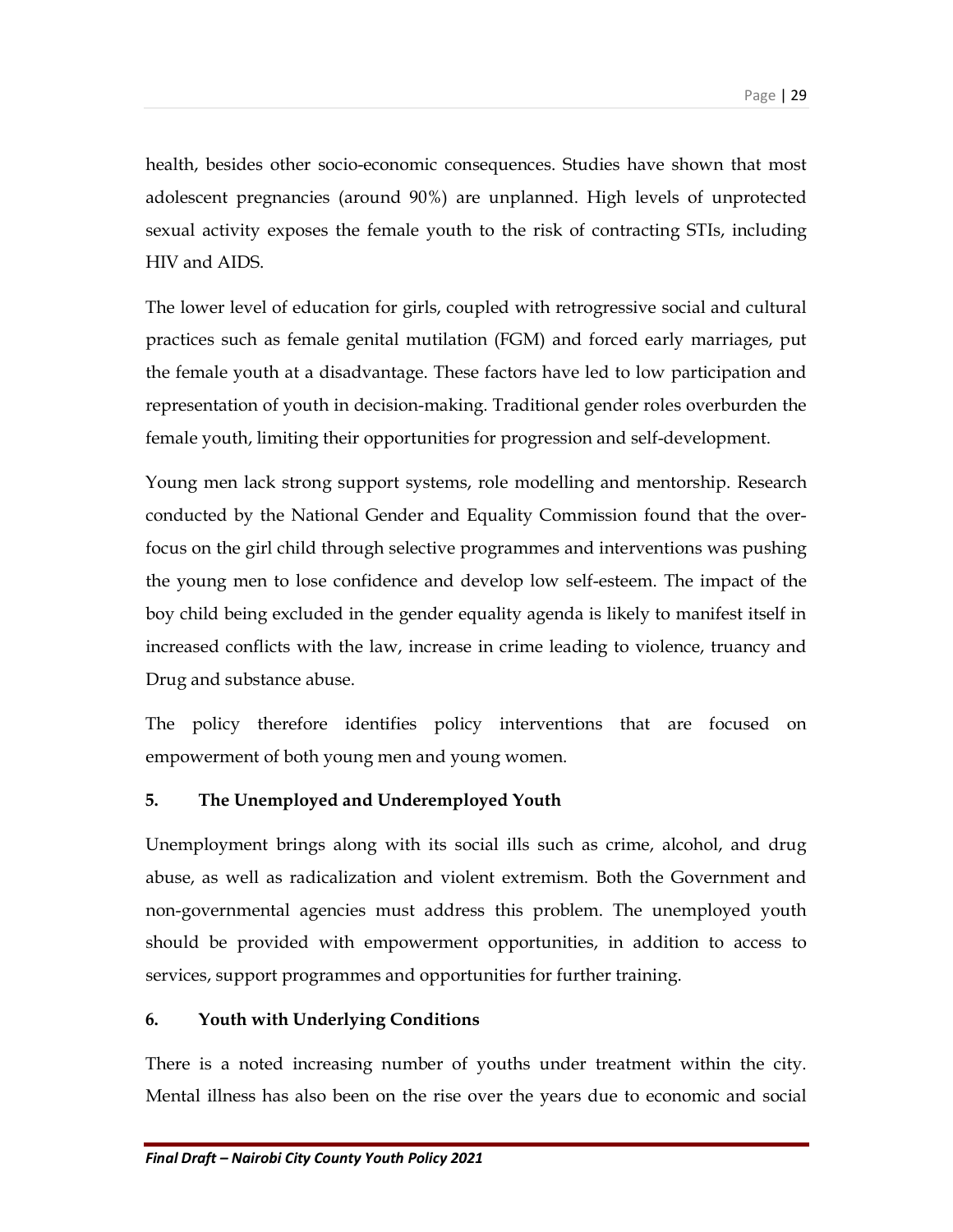issues that are unbearable. Therefore, NCCG will have a special focus on this group that will include youth with underlying health conditions such as mental illness and Non-Communicable Diseases.

## 7. Youth in Conflict Situations

Nairobi acts as a transition of refugees to safer zones. They are placed within the city for some time as their documentation is processed. Therefore, they use the existing social amenities like any other youth.

## 2.4 Policy Mandate and Institutional Arrangement

The Policy adopts its mandate from other reference mandates such as:

## (a) Global Context

The World Programme of Action for Youth identifies ten priority areas that aim at improving the situation and well-being of young people. According to priority 10 of the programme, full and effective participation of youth in the life of society and in decision making should be promoted in design and building of future progress. Hence this initiative seeks to promote the total participation of young people in economic development, as well as minimize the obstacles that affect their full contribution to society.

## (b) Regional Context

With the havoc of Africa's and present situation catapulted by extreme and abject poverty, Africa has just awoken from its abyss and has realized the need for youth contribution as a prerequisite of development. Political structures such as the Africa Union are currently focusing on participation of Africa's young people in the realization of development goals. New development frameworks such as The New Partnership for Africa's Development (NEPAD) emphasize public, especially youth involvement in poverty eradication. In the strategic framework for youth, NEPAD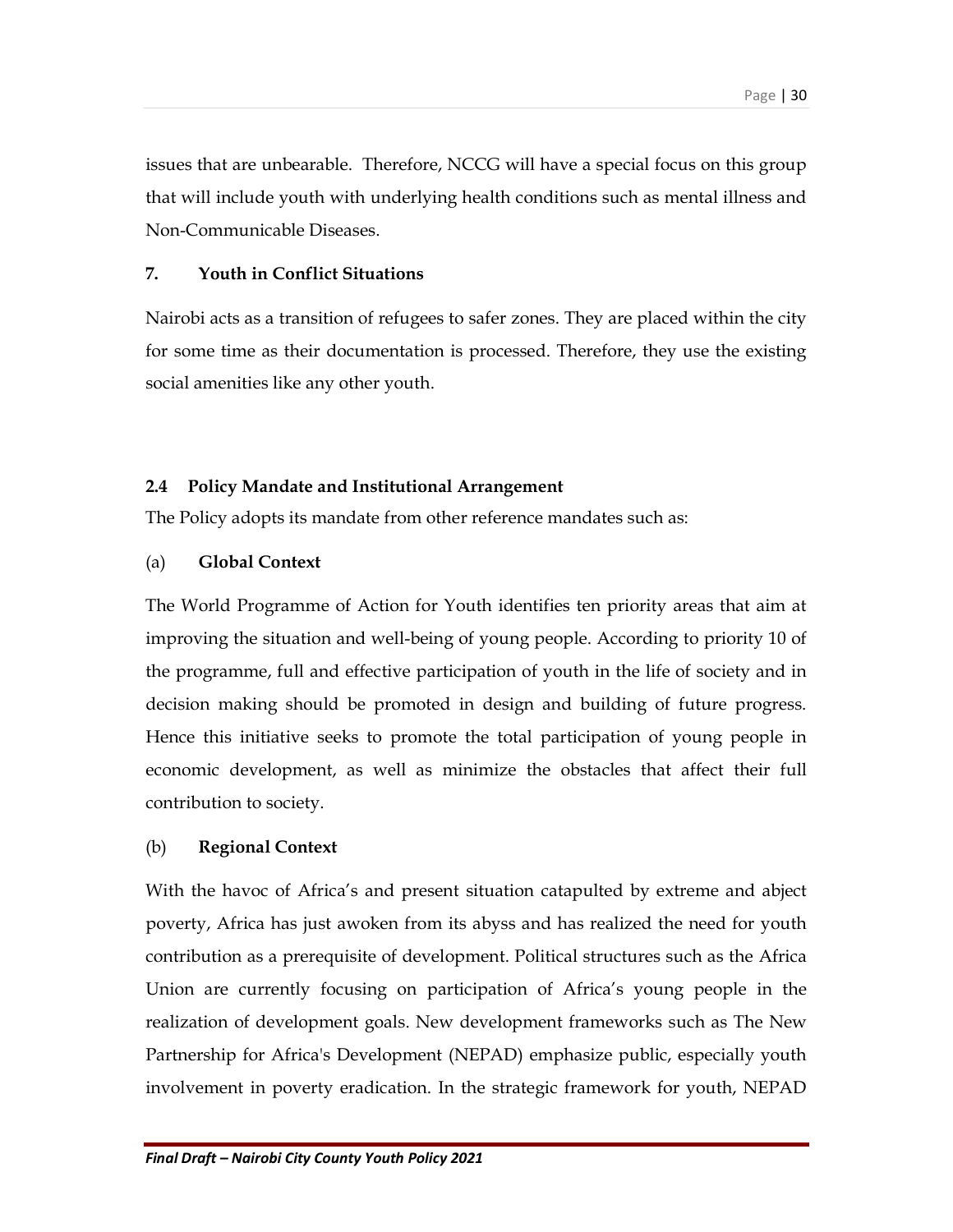affirms the importance of participation by young people in economic policymaking, programme design, and implementation structures that affect not only young people, but also society at large. Therefore, this initiative can be seen in the light of promotion of youth employment creation efforts.

#### (c) National Context

The Kenya Youth Development Policy advocates about involving the youth in planning, implementation, and evaluation of programmes that affect and that gives them a sense of belonging and ownership. This results in sustainability and success of such programmes. To achieve this, it further suggests that youth should be involved at all levels of governance and in decision-making processes. Ensure that affirmative action for youth participation is in place at every level including the political, social and economic realms. This initiative is therefore borne to complement the national youth policy through participation of young people in the country's economic development while assuring them of possible and practical opportunities.

#### Policy Mandate

The policy derives its mandate from article 55 of the Constitution of Kenya 2010. This policy proposes that NCCG shall establish a fully-fledged Department of Youth Affairs which shall ensure that youth issues are mainstreamed across all sectoral plans and oversee the overall coordination, implementation, monitoring and evaluation of the Youth Policy. The Department of Youth Affairs shall also play a key role in development of necessary legal and institutional framework for effective implementation of the policy.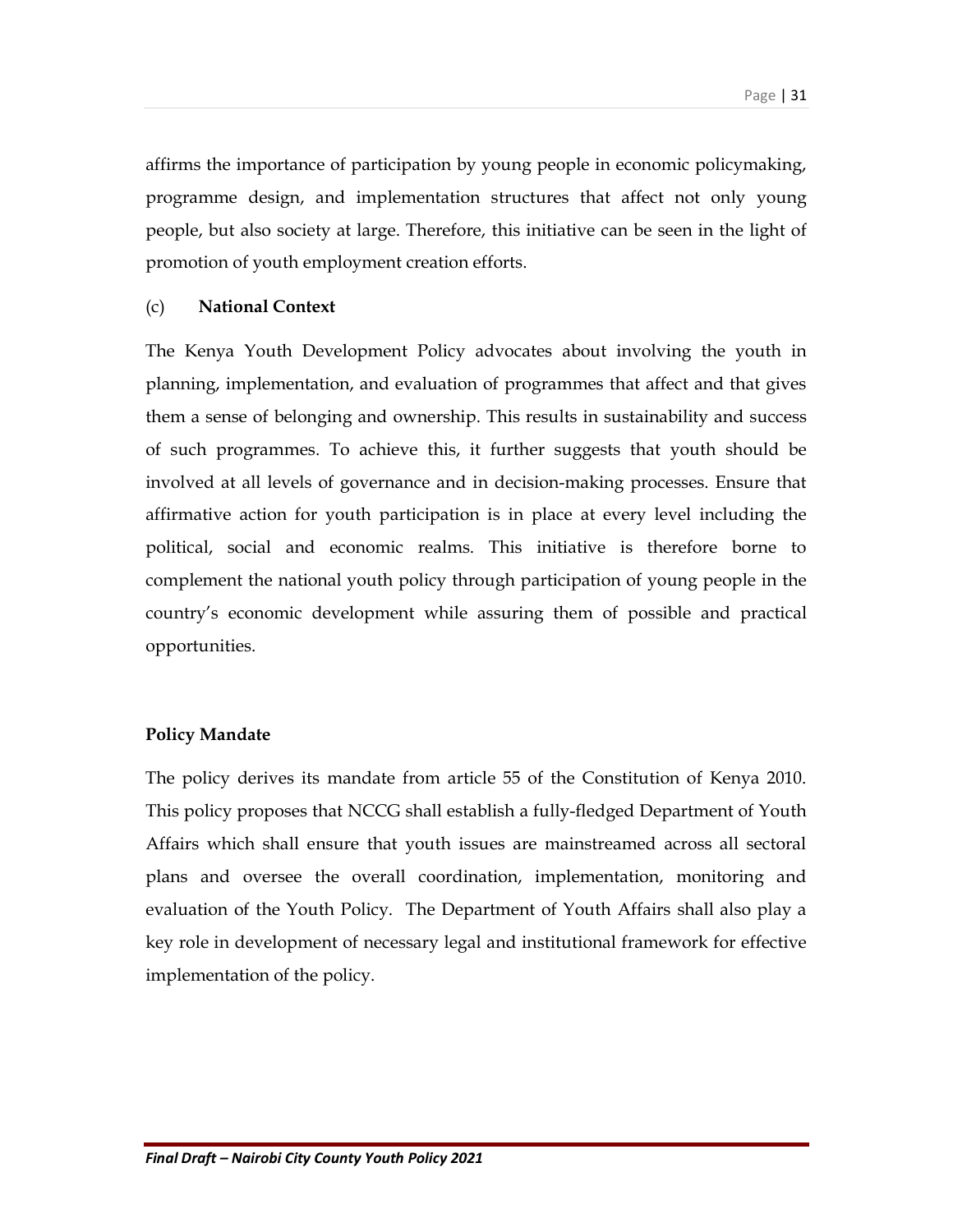## 2.5 Rights and Obligations

## Rights of Youth

The Policy recognizes youth-hood as a period of transition and vulnerability when the youth must undergo learning, going to work, staying healthy and safe, forming families, and exercising citizenship. It also recognizes the importance of youth to enjoy their youthfulness respectful of social status, ethnic origin and sex. These rights as stipulated in Chapter 4 of The Kenyan Constitution 2010 in Articles 10, 27, 55, 100 which are:

- i. Good Health
- ii. Right to life
- iii. Quality Education
- iv. Marriage at the legal age of consent
- v. Freedom of speech, expression and association
- vi. Protection from social, economic and political manipulation.
- vii. Seek decent and fulfilling employment
- viii. Adequate shelter, food clothing and basic services
	- ix. Protection from harmful conditions, cultural practices and exploitation.
	- x. Ownership, secure tenure and protection of property
	- xi. Participate in making decisions that affect their lives
- xii. Protection from abuse, sexual exploitation, and trafficking

## Responsibilities of the Youth

The Policy seeks not only to safeguard the rights of the youth, but also help them to understand and fulfil their responsibilities for the development of society. Towards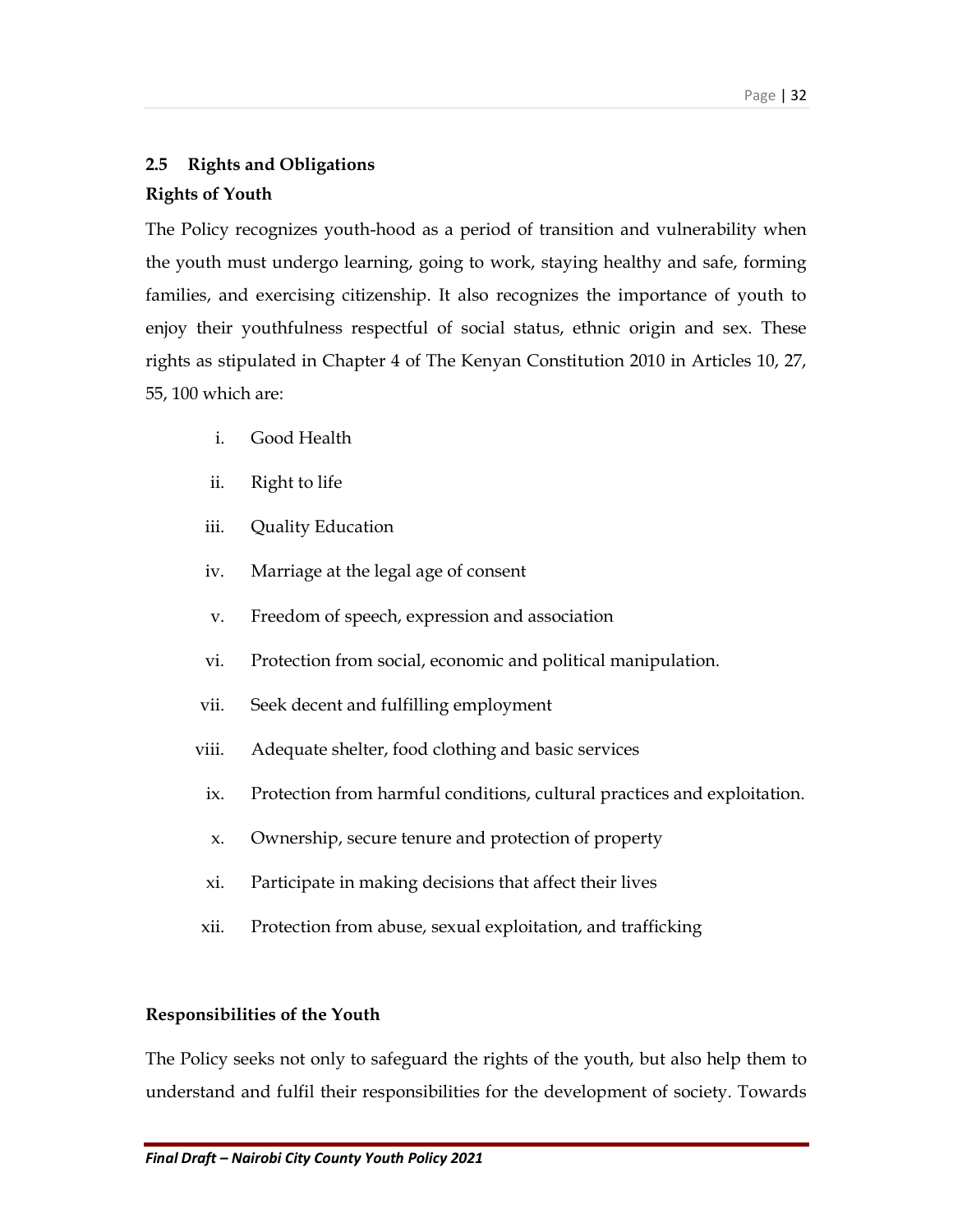this goal, the responsibilities and obligations of the youth have been identified as follows:

- i. Be Patriotic and loyal to Kenya and promote the country's well being
- ii. Contribute to socioeconomic development at all levels, including through volunteerism
- iii. Create and promote respect for humanity, sustain peaceful coexistence, national unity and stability
- iv. Protect the environment
- v. Help to support and protect those who are disadvantaged and vulnerable
- vi. Promote democracy and the rule of the law
- vii. Take advantage of available education and training opportunities
- viii. Develop a positive attitude towards work and entrepreneurship
	- ix. Lead healthy lifestyles and shun harmful/negative habits like gambling, misuse of social media, drugs use and substance abuse
	- x. Avoid indulging in careless and irresponsible sex and risky sexual behaviour

#### Responsibilities of Parents, Guardians and Caregivers

The strong family ties inherited from our traditional societies, which called for mutual respect between the various age groups, have weakened. As a result, signs of rebellion are visible among several youths. The policy spells out obligations for parents and guardians. Parents shall

i. Promote responsible parenting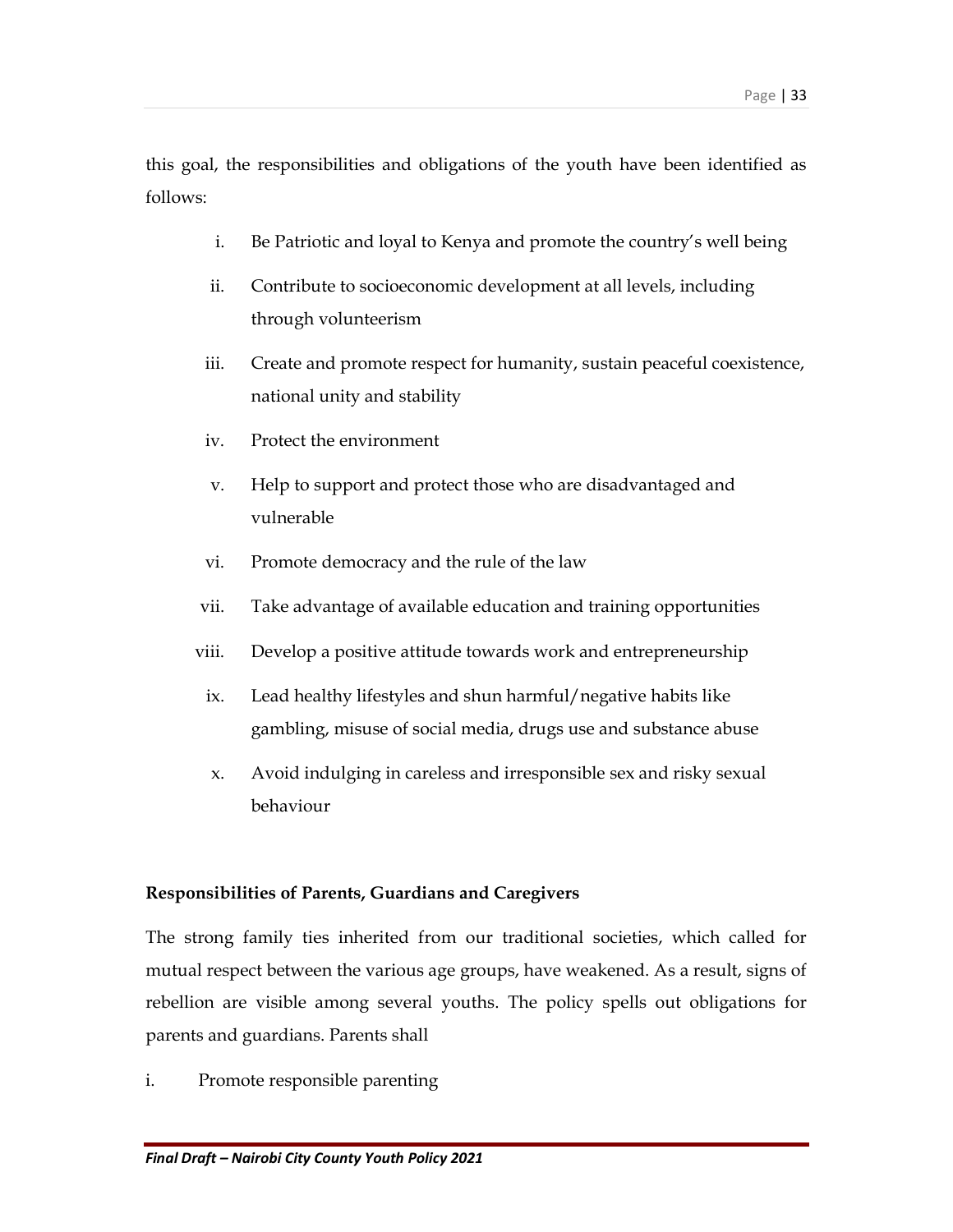- ii. Provide positive role models for the youth
- iii. Meet basic and material needs of the youth
- iv. Provide guidance and counselling to the youth against harmful habits and practices including gambling, misuse of social media, irresponsible sexual behaviour, drugs and substance abuse
- v. Train and socialize the youth into different skills
- vi. Provide financial support for youth projects
- vii. Offer room for youth participation at all levels
- viii. Assist the youth to realize their goals and full potential

#### Obligations of the Nairobi City County Government

It is the obligation of the Government to ensure that all its citizens are served to their expectation. It should carefully plan and be involved in developing the youth to be responsible and available to contribute to the current and future nation-building efforts. NCCG shall -

- i. Be the lead agent in supporting the implementation of the youth policy. This support should cover all the envisage initiatives and programmes including creation of sufficient employment opportunities for the youth, education and training and setting up friendly health facilities and rehabilitation centres
- ii. Create mechanisms and opportunities for involvement of youth in internship and volunteerism
- iii. Provide quality vocational education and skills development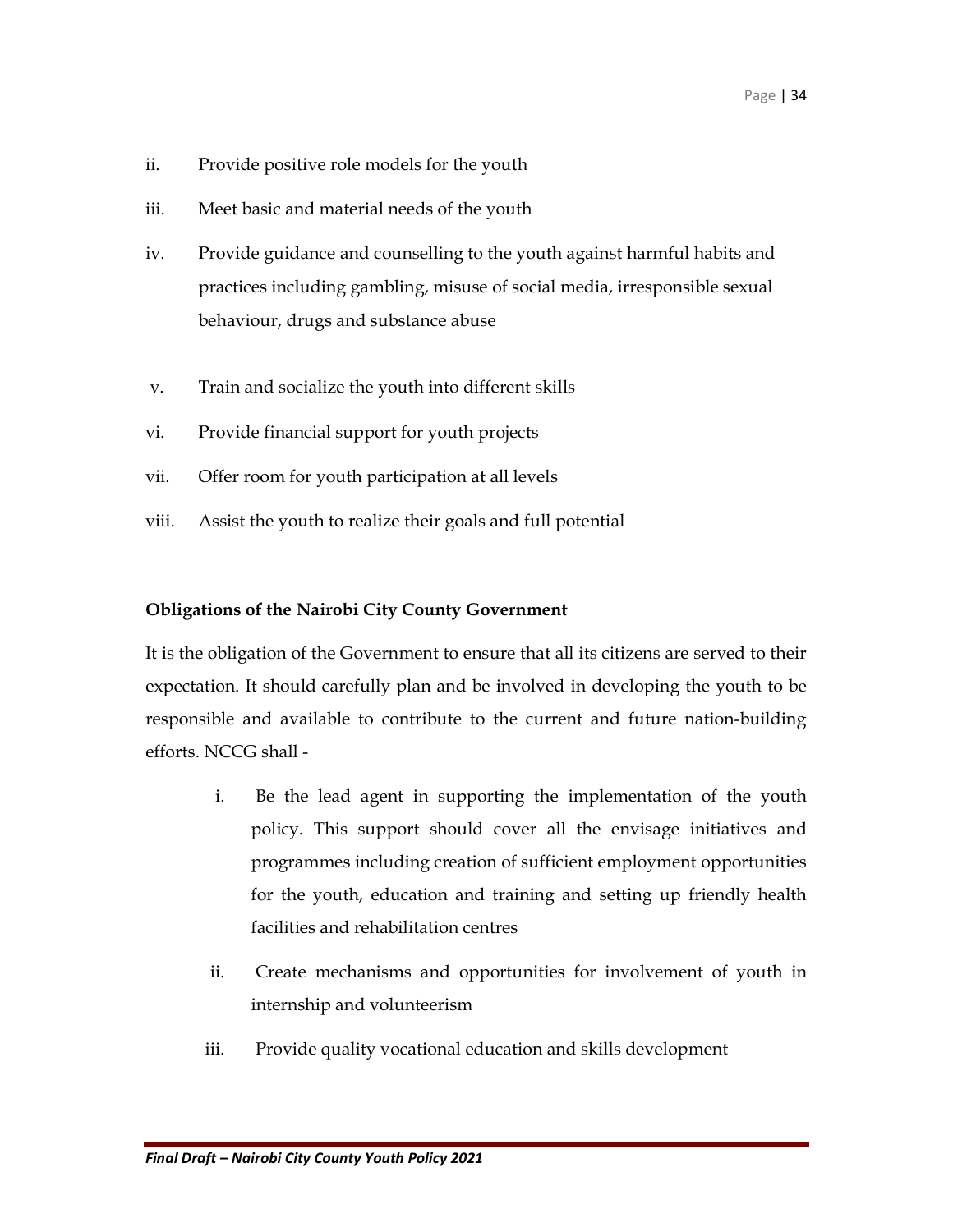- iv. Provide the necessary framework for youth to fulfil their responsibilities
- v. Ensure that the youth enjoy their rights
- vi. Ensure the youth in conflict situations are mainstreamed into county youth initiatives
- vii. Assist the youth to access subsidized loans to enhance and improve the economic and entrepreneurial development potential through Government Affirmative Action Programs and Initiatives
- viii. Put in place mechanisms for provision of psychosocial interventions and initiatives to address issues of social disorder, substance abuse, family -relationship problems, depression, anxiety, social abuse, violence among the youth.
	- ix. Improve access to secure tenure to those in informal settlements.
	- x. Provide an enabling environment for Private sector to create employment opportunities for youth

#### Responsibilities of the Private Sector

The private sector may work with Nairobi City County Government in:

- i. Job creation and employment of the youth,
- ii. Engage in entrepreneurial development,
- iii. Internship, Apprenticeship and Mentorship
- iv. Provision of information
- v. Transfer of technology and skills.
- vi. Collaborate and partner with NCCG and other private partners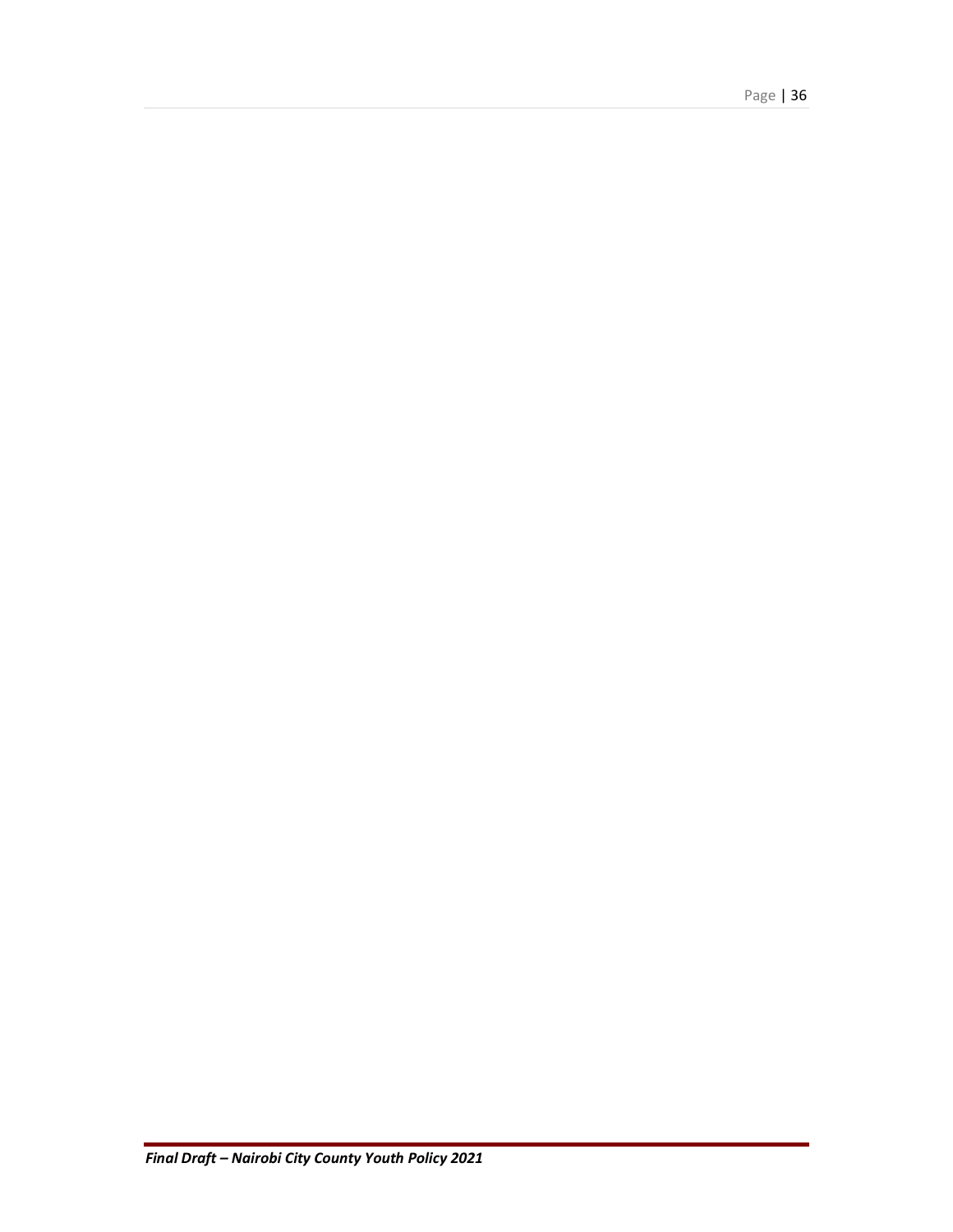#### 3 PART THREE: POLICY PRIORITY AREA

#### 3.1 Skills Development and Employment

The increasing youth population offers the county an opportunity to turn the demographic dividend into jobs and economic growth by developing appropriate skills through quality and relevant job-market specific training opportunities.

#### Policy Concern

Mismatch of skills and labour demands, coupled with uncoordinated efforts to address youth unemployment and underemployment creates a need for concerted efforts to understand youth dynamics amidst socio-economic spheres, the key players and the value of collaboration, networking and partnerships.

#### Policy Statement

The Nairobi City County Government seeks to create an enabling environment for youth in Nairobi to achieve economic self-reliance through skill development and decent employment.

#### Policy Interventions

The Policy provides the following interventions for creating decent employment for youth in Nairobi:

- i. Mainstream industry relevant competency-based education and training
- ii. Strengthen and increase Vocational Training Centres (VTCs)
- iii. Develop and implement a labour market information system to provide youth with real time information on employment opportunities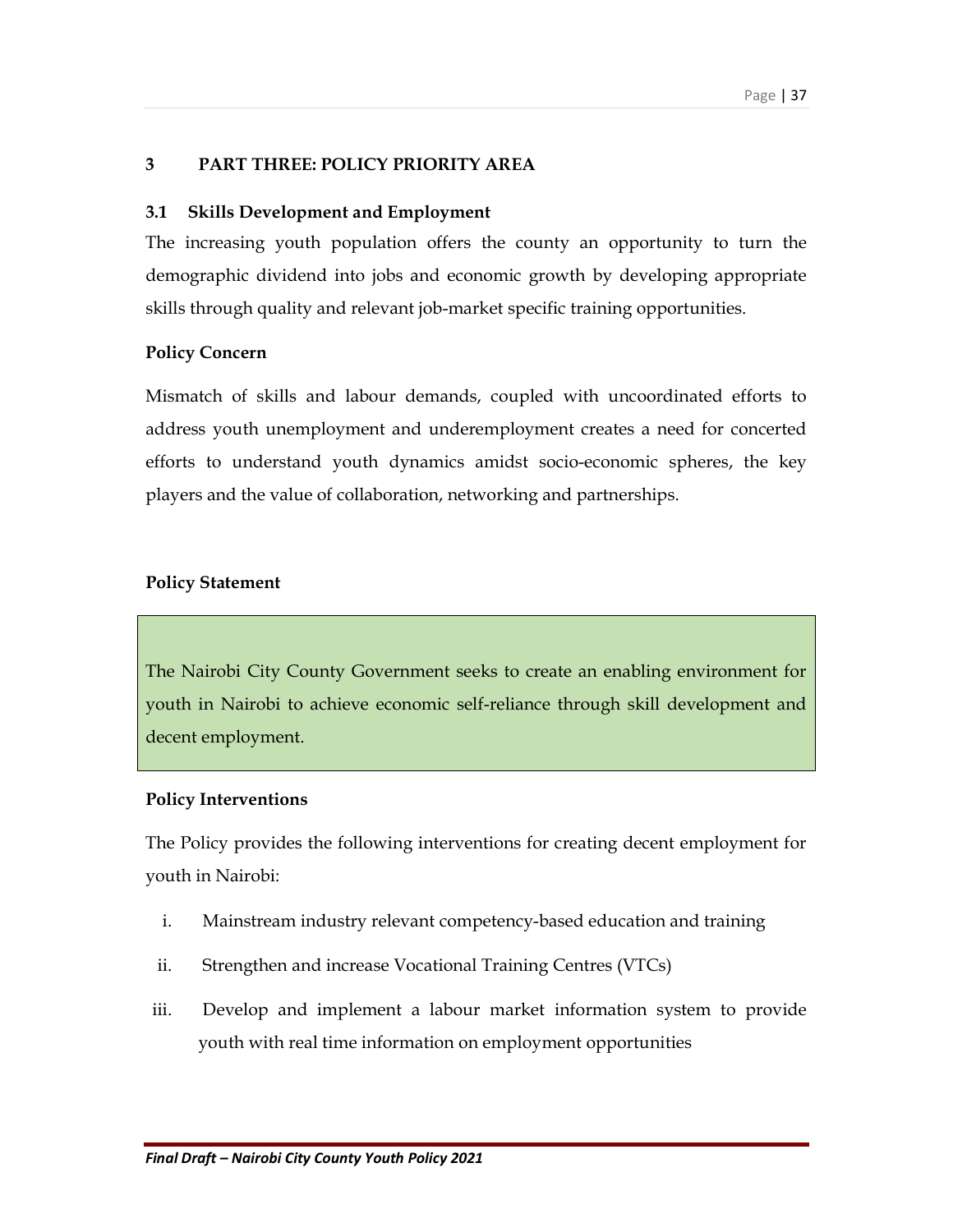- iv. Recognize structured work exposure opportunities as relevant work experience in the labour market
- v. Invest in shared infrastructure between industry and learning institutions with a capacity building programme for lecturers, tutors and instructors
- vi. Streamline internships and apprenticeship opportunities in public and private sectors within Nairobi County in collaboration with relevant authorities
- vii. Establish and equip One Stop Youth information centres at sub-county level with relevant infrastructure as Employment Placement Centres to cater for youth competencies and skills

### 3.2 Enterprise Development Initiatives

With the high levels of unemployment, the youth can be encouraged to venture into enterprises as a source of livelihood and ultimately creating employment.

#### Policy Concern

Enterprise development is a promising choice for sustainable livelihoods for youth in Nairobi. Yet, an entrepreneurship ecosystem conducive for youth to start, grow, and sustain their businesses is still lacking. Youth businesses collapse in the initial stages or are never launched at all due to lack of start-up capital, lack of market information, lack business development services, inefficiencies in AGPO.

#### Policy Statement

The county government shall put in place measures to support youth enterprise development through capacity enhancement, funding, linkages, and facilitation. .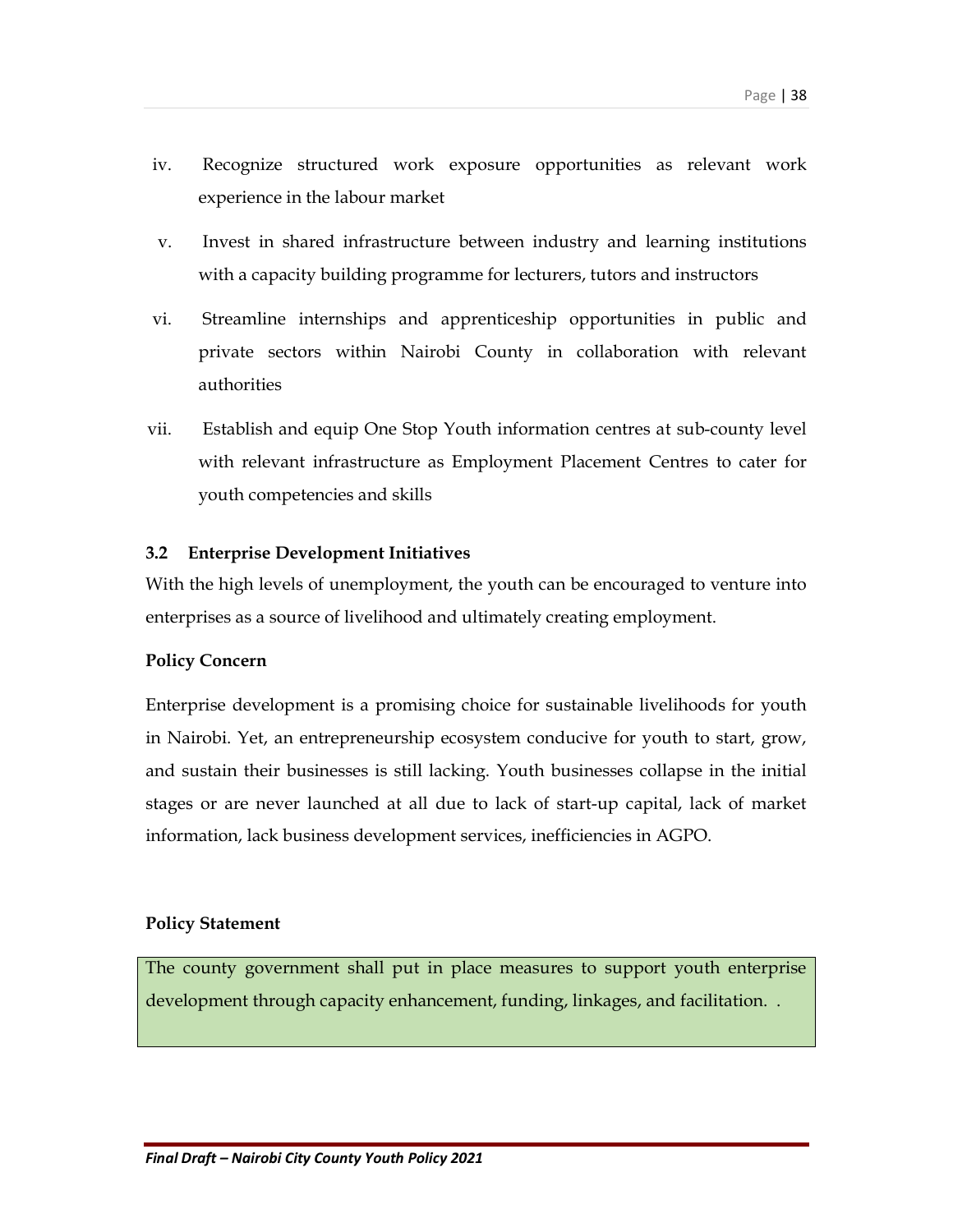## Policy Interventions

Based on the challenges faced by the youth in this area, the Policy provides the following Intervention:

- i. Establish a County Youth Revolving Enterprise Fund accessible at sub-county level
- ii. Build capacity of youth in enterprise to design, launch and grow sustainable enterprises
- iii. Conduct Annual Youth Market Fairs to showcase youth innovations and products
- iv. Create market linkages for youth enterprises
- v. Ensure fair implementation of AGPO within Nairobi City County
- vi. Review and subsidise business licensing fees for youth enterprises

## 3.3 Health and Wellbeing

A healthy county is a wealthy county. Implementation of this policy is largely dependent on the healthy status of the youth. It is important for the county therefore to prioritise health issues of the youth both at the curative and preventive levels.

## Policy Concern

Today, Health has become a major issue among the youth of Nairobi. Apart from the traditional health problems like tuberculosis, sexually transmitted diseases, spread of HIV, new challenges like cancer, access to reproductive health, noncommunicable diseases and drug abuse have become issues of major concern. Mental health is increasingly becoming a common problem among the youth. Depression, anxiety, propensity to suicide, psychosis and substance abuse are mentioned by medical experts as factors relating to youth mental health problems.

#### Policy Statement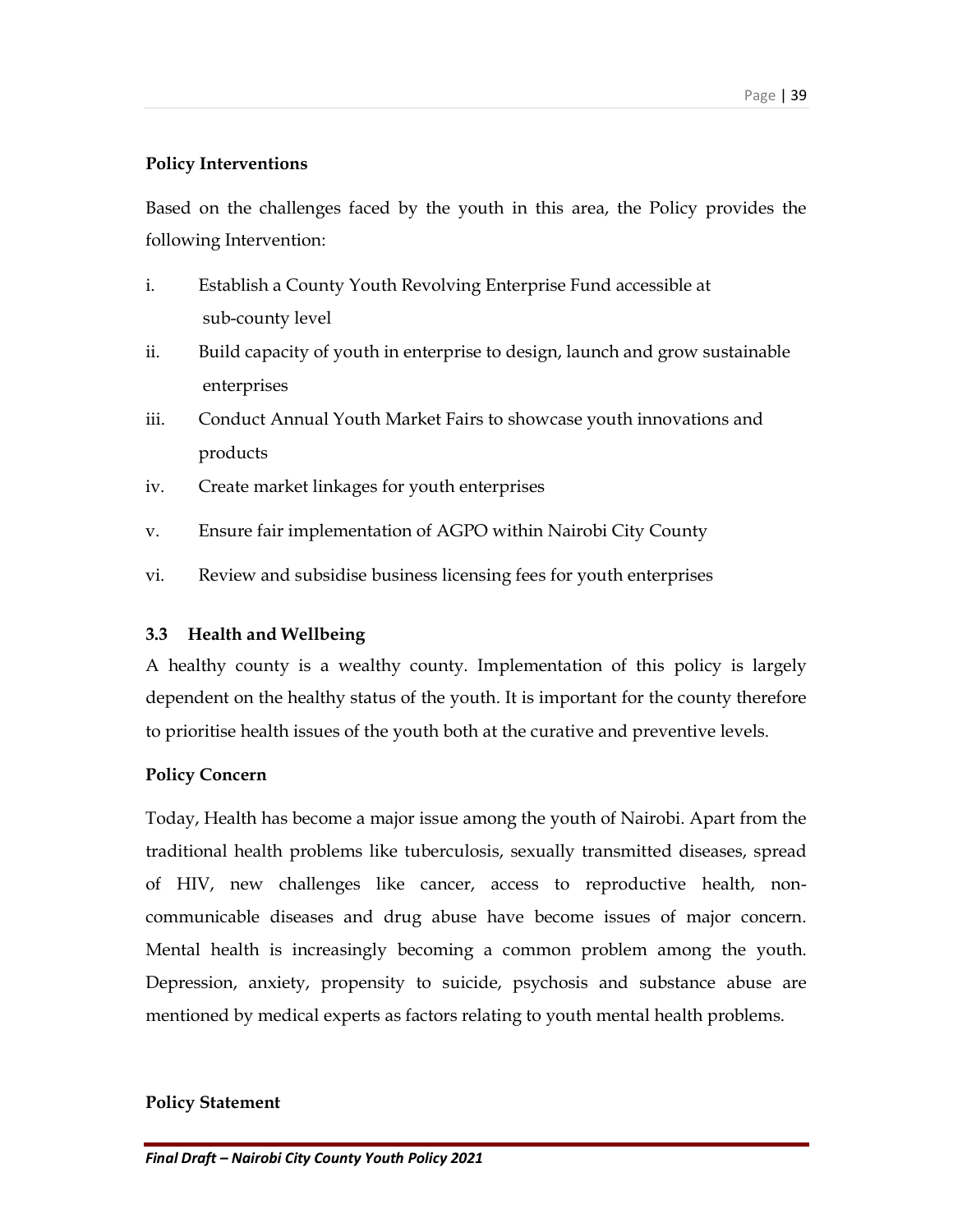The County Government of Nairobi shall develop appropriate programmes to mitigate health challenges facing the youth including Sexual and Reproductive Health, Non-communicable diseases and access to Youth Friendly Services.

#### Policy Interventions

This Policy proposes the following interventions;

- i. Capacity building of peer educators
- ii. Awareness creations and early screening
- iii. Strengthening food security and nutrition management systems
- iv. Provision of adequate responsive youth friendly services
- v. Create awareness on Non-communicable diseases and mental health challenges
- vi. Develop systems and mechanisms to support Youth with Disabilities in Nairobi County

#### 3.4 Environment Management for Sustainable Development

Cities occupy just 3% of the earth's land but account for 60 - 80 % of energy consumption and at least 70% of carbon emissions. Nairobi is no exception and thus the need for safeguarding the environment and actioning for sustainable development.

#### Policy Concerns

Nairobi County recognises the need for a sustainable environment. Issues to do with pollution of Nairobi River, Solid Waste Management, air pollution, congestions within the informal settlements, greening of the town and protections of City Forest requires considerations.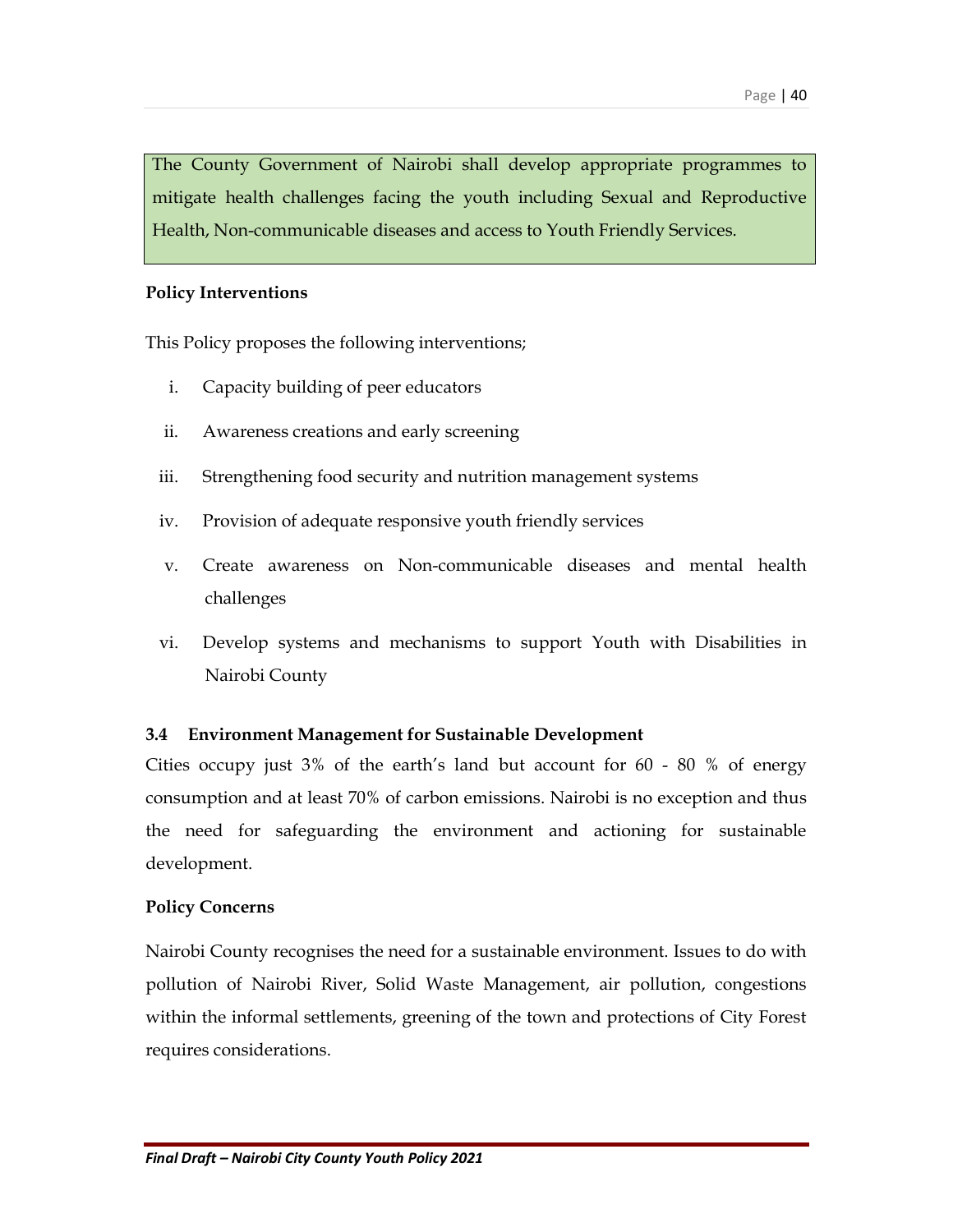## Policy statement

The Nairobi City County Government shall ensure there are mechanisms that support youth engagement in the development, protection, conservation of the natural resources and environment while engaging in eco-entrepreneurship / green jobs.

The Policy therefore acknowledges the critical role the environment plays and encourages NCCG to take leadership in creating partnerships and networks, including the youth, to scale up and strengthen environmental programmes in the country. Some actions that will be taken to achieve this are:

- i. Build capacities of youth on green energy, waste management and general environmental conservation/ management
- ii. Develop and implement the human resource training strategy in green processes and technologies
- iii. Invest in the conversion of waste to wealth initiatives
- iv. Re-launch and implement the 1 million tree planting campaigns with youth taking an active role
- v. Identify high potential value chains in green energy, waste management and alternative prudent natural resources utilization
- vi. Educate and support youth to take advantage of green jobs and carbon credit opportunities
- vii. Empower youth as environment ambassadors across the county

## 3.5 Patriotism and Volunteerism

The Capital City of a country is the epitome of the image of its people. Given that the National Government and the County Governments are mandated to work in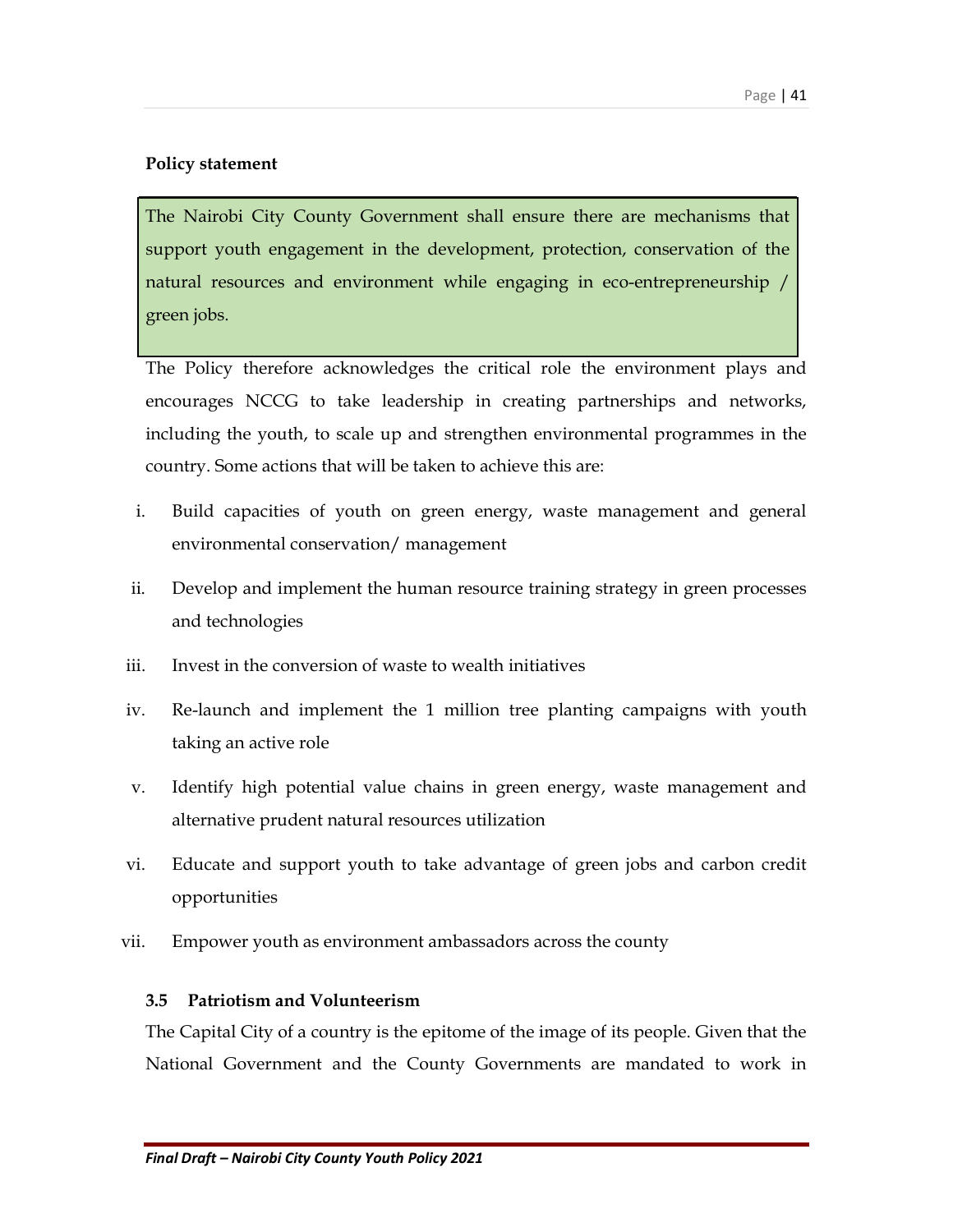cooperation, there is a need for NCCG to customise the National volunteerism policy for implementation in Nairobi County.

#### Policy Concern

Youth have the energy, skills and time that can be harnessed to support national socio-economic and political development through volunteerism opportunities. In such opportunities, the youth find a rare chance to make a difference in the lives of their fellow citizens.

#### Policy Statement

The County Government of Nairobi shall put in place measures that encourage patriotism by developing a Nairobi City County youth volunteerism strategy paper.

#### Policy Interventions

This is an initiative that the Policy strongly advocates for and hence encourages all stakeholders to undertake the following actions to embed the culture of volunteerism among the youth:

- i. Customise the National Volunteerism policy through a strategic paper
- ii. Establish a Nairobi County Youth Service
- iii. Provide a youth volunteerism framework in the county
- iv. Facilitate all stakeholder ownership and support for youth volunteerism
- v. Educate youth on the value of patriotism, national cohesion and volunteerism
- vi. Mainstream youth volunteerism in all sectors of County Government
- vii. Enhance Youth volunteerism in community and neighbourhood associations
- viii. Establish a mechanism for monitoring, evaluating and recognizing the youth who successfully accomplish their roles within the volunteerism programmes.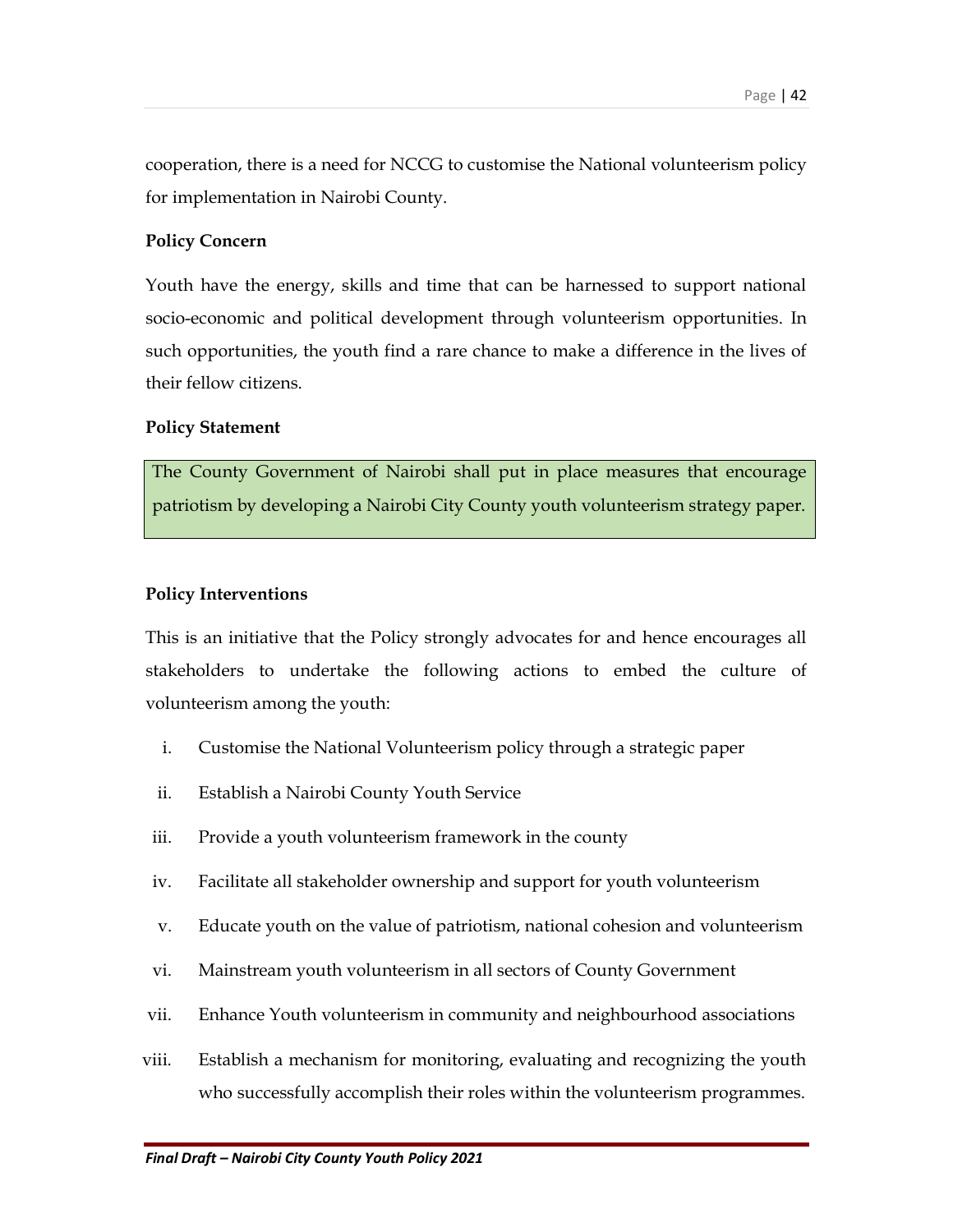## 3.6 Leadership, Participation and Representation

Effective participation of the youth in leadership and governance is necessary for the realization of the County Integrated plans, Big Four Agenda and Vision 2030 aspirations. In addition, the county Government in partnership with key stakeholders have an obligation to provide a supportive environment where youth leadership abilities can be nurtured, ideals of volunteerism and community service upheld, and national values entrenched among the youth.

## Policy Concerns

Youth inclusion and engagement is one challenge that many Governments and other decision-making organs including NCCG will have to contend with. In many situations involving youth development that ordinarily should be driven by the youth, the opposite is true. This scenario has therefore made it necessary for the inclusion of affirmative action plans to get the youth to be part of decision-making processes. This policy will therefore make deliberate attempts at bridging the gaps of youth inclusion, participation and engagement in the implementation of this policy.

## Policy Statement

The County Government of Nairobi shall establish the Nairobi City County Youth Advisory Committee to provide advisory services to the County on youth participation and representation.

## Policy Interventions

## Establishment of a Youth Advisory Committee:

County government shall establish a Nairobi County Youth Advisory Committee. The committee shall be composed of a minimum of 9 and a maximum of 15 members representing different sectors namely; Nairobi County Assembly Youth Caucus, CECM in-charge of Youth, Consortium of Youth Serving Organisations, National Council for Persons with Disabilities, National Youth Council, Volunteer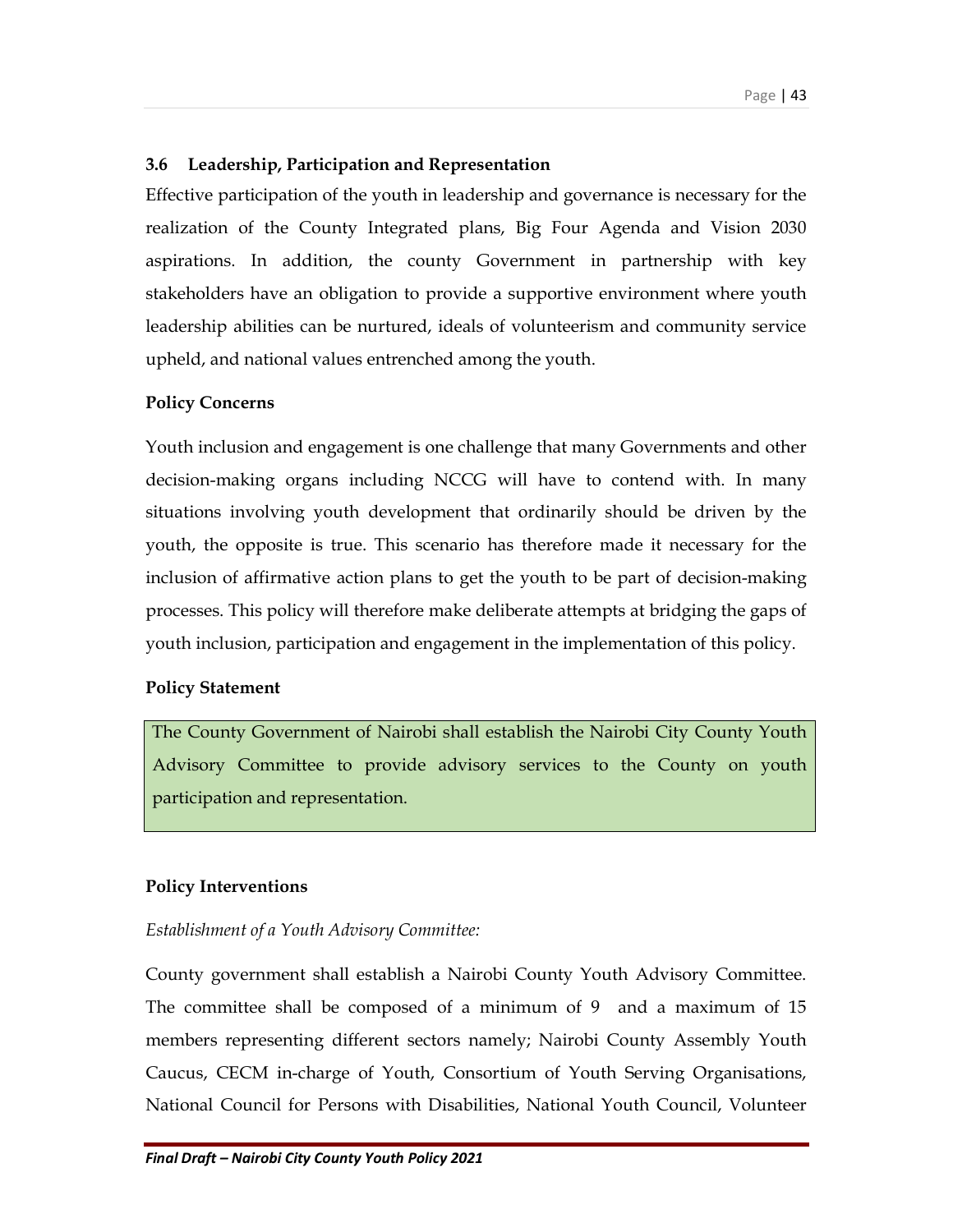Involving Organisations , Kenya Private Sector Alliance (KEPSA), National Agency for Campaign Against Drug Abuse Authority(NACADA) , two representative from Youth groups in the grassroot areas, Creative Economy Working Group among others.

## Functions of the committee:

- i. The committee shall give advice to NCCG on Youth issues.
- ii. The committee shall support the oversight for implementation of the Youth Policy
- iii. The committee shall advise on resource mobilisation for youth programmes
- iv. The committee shall promote research and development
- v. The committee shall advocate for youth issues and ensure they are mainstreamed in all County Functions including Policy Making & Budgeting Processes
- vi. The committee shall provide mechanisms for youth representation in the county afffairs

This Policy also acknowledges that there are several youth serving and youth led organizations in the county that are championing the youth agenda and must be included actively in collaborative networks with county Government in realizing the objectives of youth empowerment and development programmes.

## 3.7 Safe Spaces for Youth

A space occupied by youth that is co-governed by the youth with rules and norms set by young people. A safe space shall be one that enables young people to explore and nurture their unique, creative talents and natural endowments in an atmosphere in which they receive guidance, encouragement and affirmation for them to selfactualise as productive, self-reliant members of society.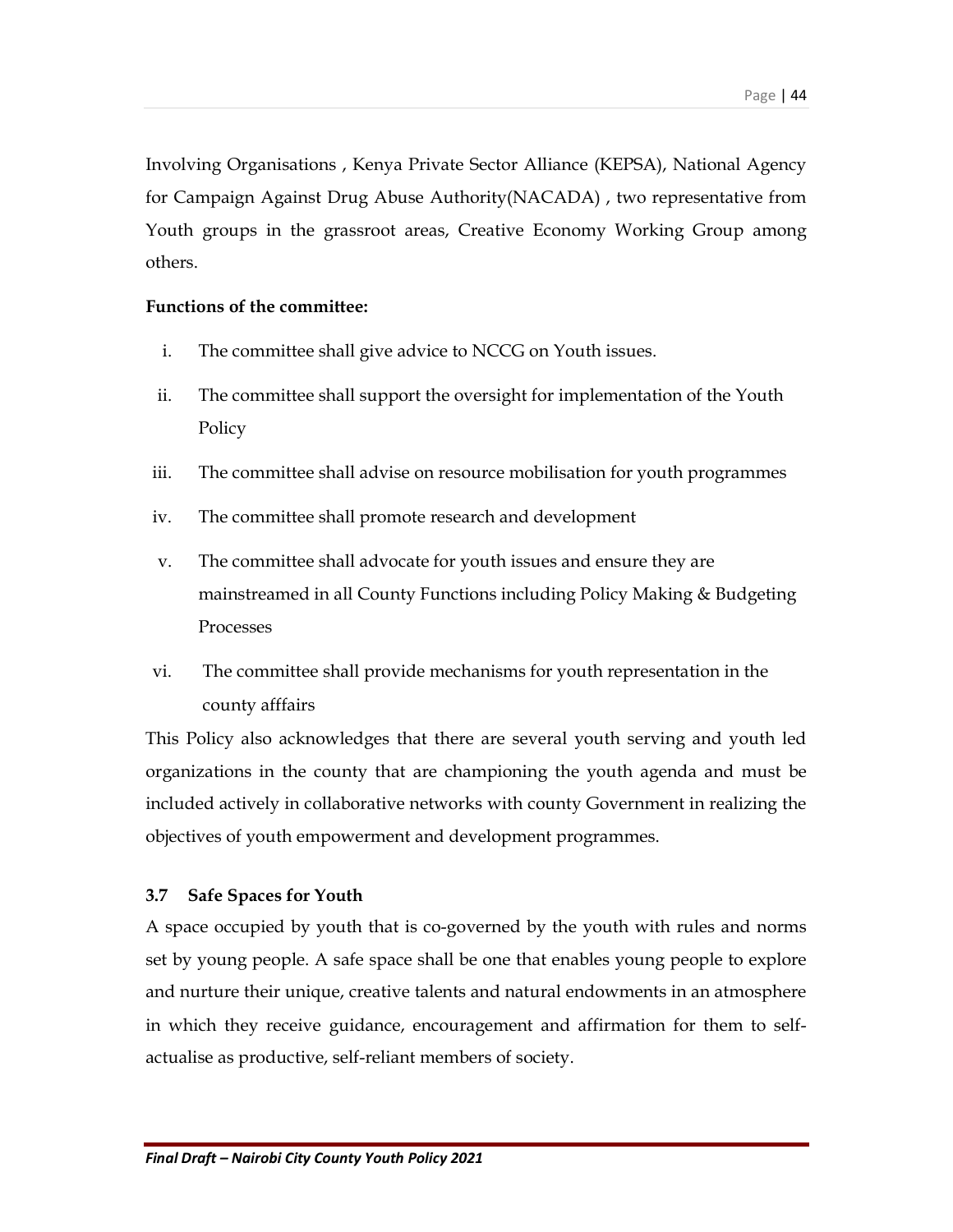## Policy Concern

Safe public spaces offer the youth a platform for learning, recreation, networking and social interaction. The youth often do not have the financial means nor legal standing to own private spaces, or the technical know-how to manage them. They are therefore dependent on access to public spaces for a range of activities such as talent development and creative expression, sports, recreation and more. However, such spaces are scarce, and where they exist, they are often inaccessible to them, and at risk of being encroached.

Platforms should be created where youth of Nairobi will have safe and protected spaces. It is important that the County Government creates an enabling environment where key stakeholders are incentivised to provide safe spaces for the youth of Nairobi.

## Policy Statement

The Nairobi City County Government shall ensure appropriate mechanisms enabling the identification, reclamation, establishment, development and protection of safe spaces for the youth of Nairobi.

In this regard, the Policy will ensure:

- i. Develop mechanism for identification and reclaiming encroached public spaces for the youth
- ii. Protect safe spaces where the youth of Nairobi generate, nurture, develop, showcase their ideas, engage in skills building and networking.
- iii. Build strategic partnerships with the state and non-state actors to enhance the operation, maintenance and continuous improvement of these spaces and ensure they are youth friendly.
- iv. Establish, rehabilitate, and equip youth safe spaces in all Sub-counties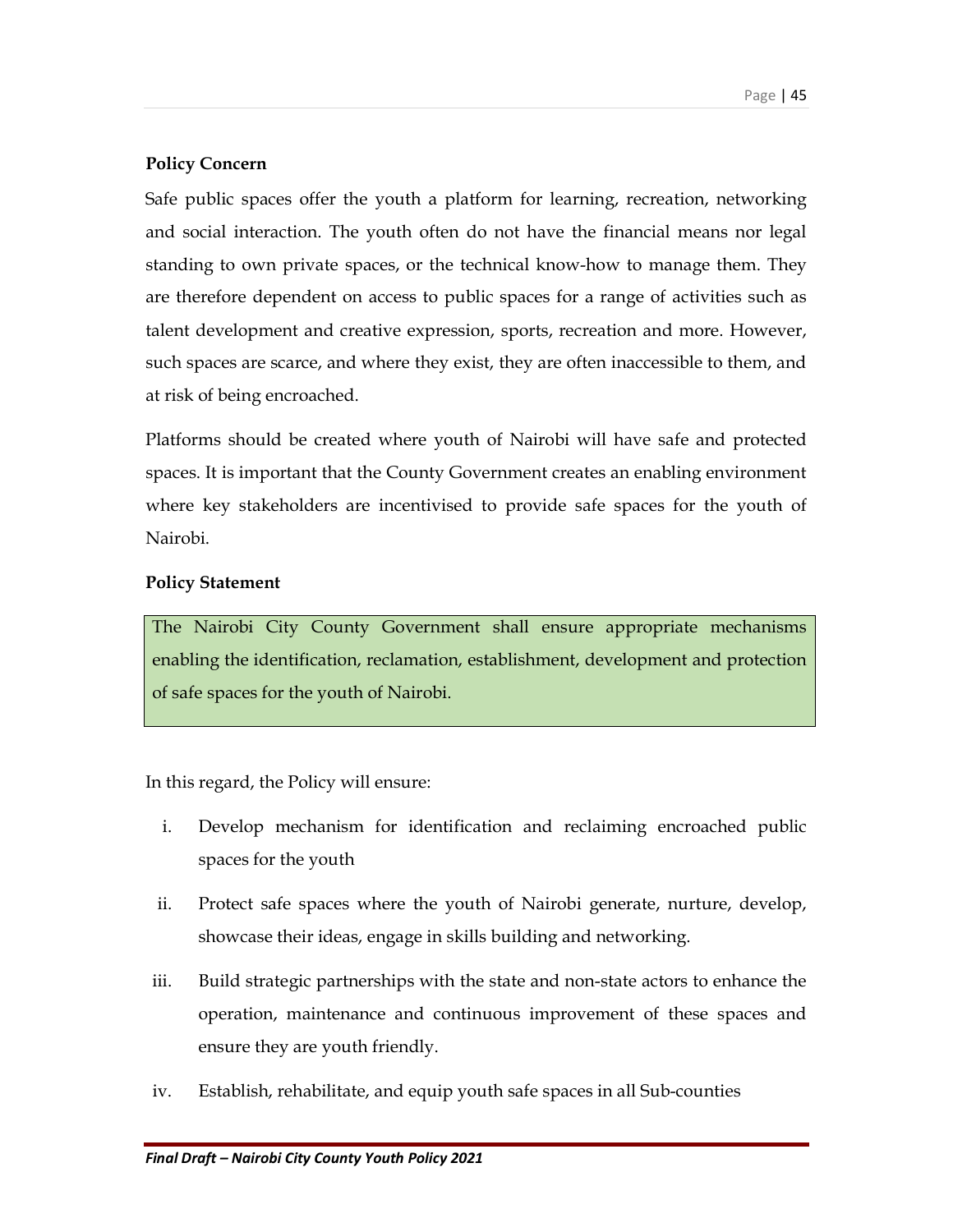## 3.8 Identification and Development of Talent and Creativity

The youth possess a wealth of creativity and the energy which, when properly harnessed, have the potential to enable generation of meaningful, dignified incomes. By mainstreaming the engagement of youth and their creativity in all spheres of county development, the county would be providing opportunities for their meaningful contribution, participation and exercising their civic duty, while ensuring the self-actualization and fulfilment of the individual.

The Creative and Cultural Industries are those industries that have their origin in individual creativity, skill, and talent, and which have a potential for wealth and job creation through the generation and exploitation of intellectual property and demonstration of unique ability.

#### Policy Concern

The creative economy in Nairobi has potential which is yet to be optimally harnessed. The youth of Nairobi have talent which needs to be nurtured and encouraged, platforms should be created where youth of Nairobi will have safe and protected spaces where they can express and showcase their creativity. It is important that the County Government in concert with stakeholders provide this conducive environment for harnessing the creative talent and potential inherent in the youth of Nairobi. The adoption, promotion and protection of the creative and cultural industries should be mainstreamed across all aspects of county development.

#### Policy Statement

The Nairobi City County Government shall ensure appropriate mechanisms enabling the identification, development, showcasing and commercialization of skills and talent in youth participating in the creative and cultural industry.

In this regard, the Policy will ensure: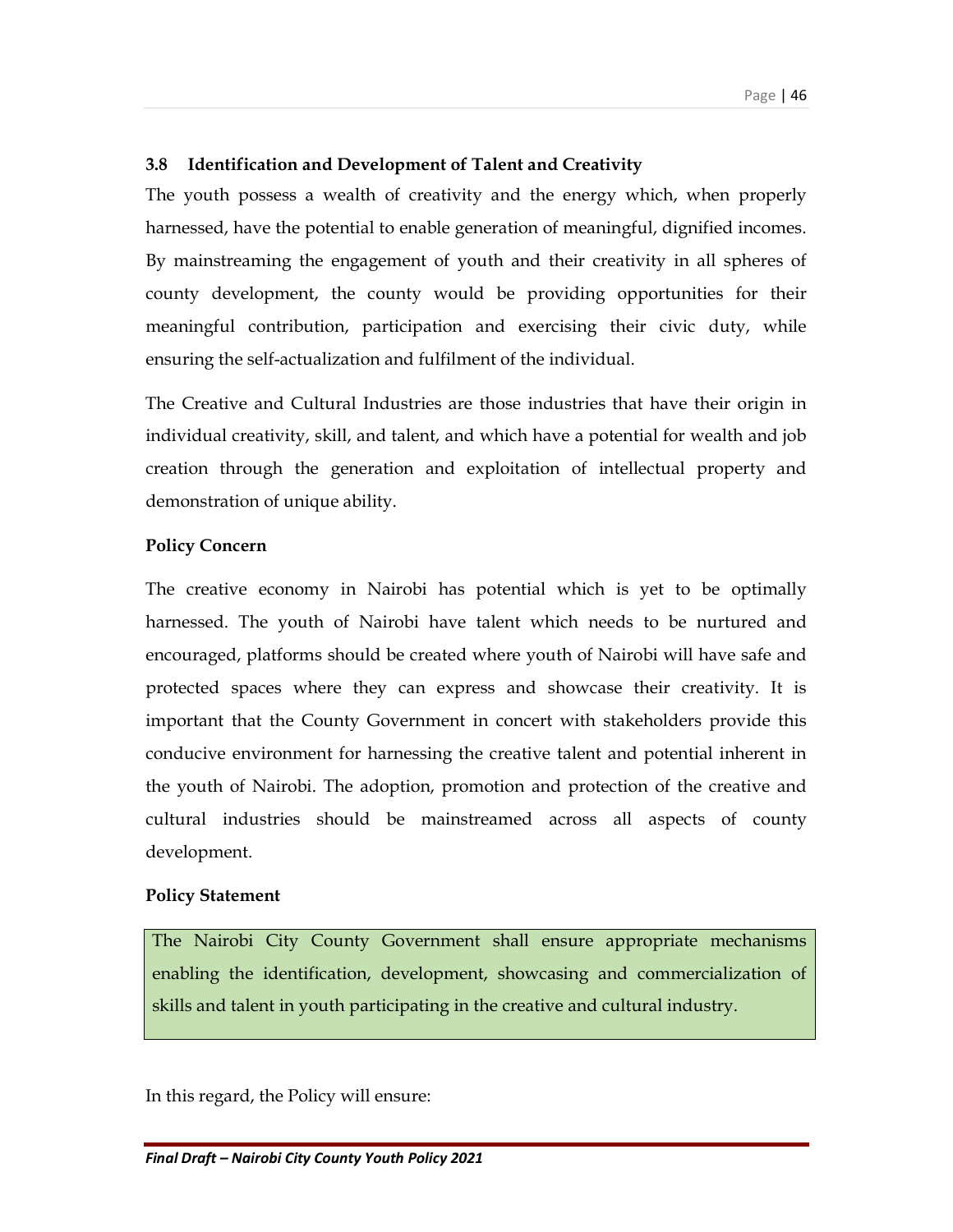- i. Develop a strategy for youth talent identification and nurturing.
- ii. Develop mechanism for monetization and commercialization of artistic and sports talents.
- iii. Establish tax incentives and waivers for the players in the talents, arts and sports industry.
- iv. Protect safe spaces where the youth of Nairobi generate, nurture, develop, showcase their ideas and engage in skills building and networking.
- v. Create a database on the participants in the creative sector to facilitate networking, referral, and data-driven interventions.
- vi. Build strategic partnerships with the state and non-state actors like the private sector, civil society, media among others to create a vibrant ecosystem for creativity to enable a thriving creative and cultural industry.
- vii. Establish, rehabilitate, and equip creative talent hubs in all Sub-counties.
- viii. Sensitize on the value of talent and talent development.
	- ix. Establish a comprehensive talent scouting system in all sub- counties for continuous identification of talent.
	- x. Liaison with stakeholders in talent identification and development.
	- xi. Capacities build creatives on property and intellectual rights.

#### 3.9 ICT and Innovation

Science and Technology is undoubtedly the engine for economic growth. Some of the innovations and inventions of Kenyan youth, such as MPESA, have earned the country a top ranking as an ICT hub in the Region and internationally.

#### Policy Concern

With the on-going revolution in the ICT sector, many opportunities are available for the youth and many youths possess modern technological skills to enable them to set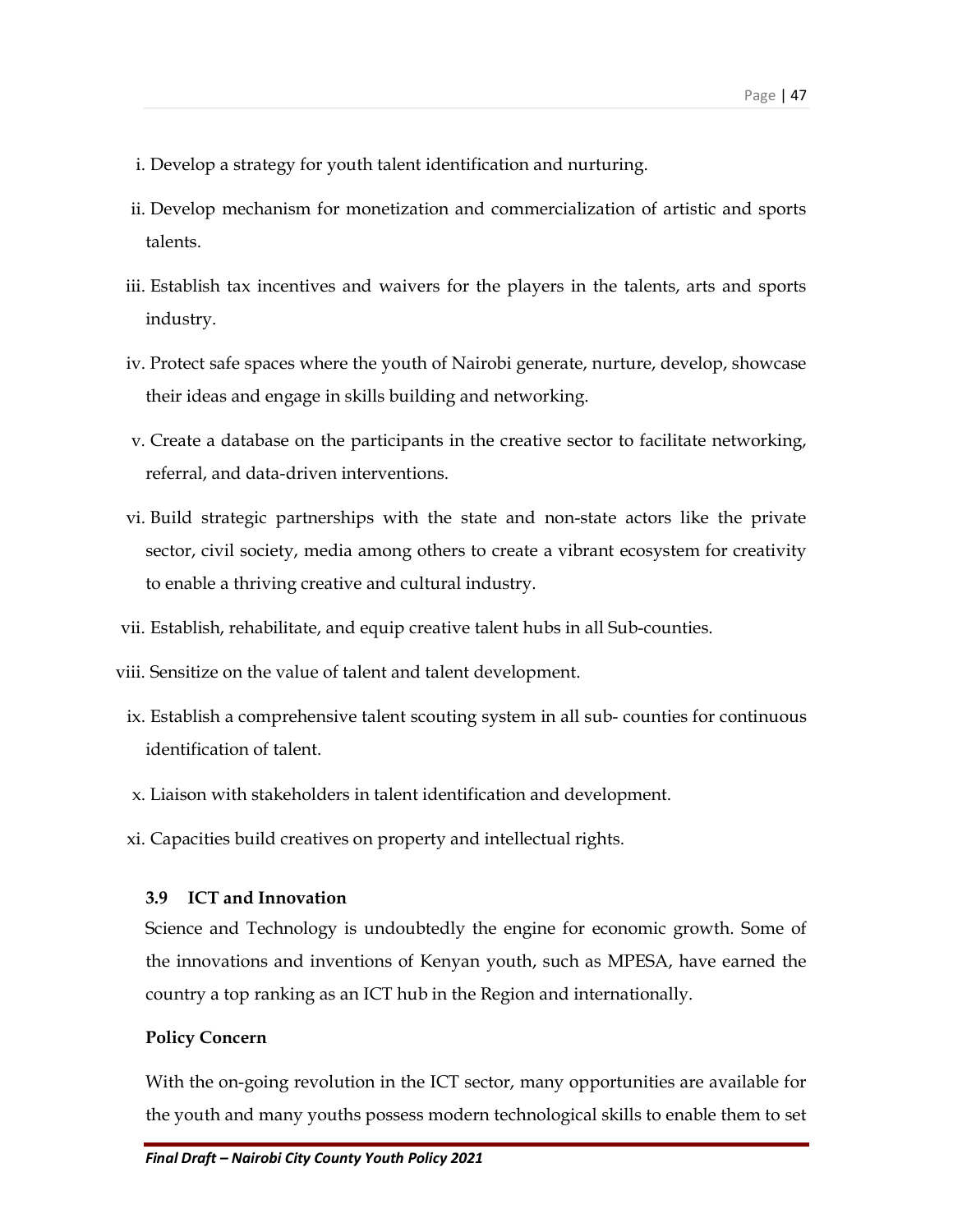up ICT-enabled businesses. The increasing interest in the concept of business processing outsourcing that comes with the ICT revolution presents even more opportunities for youth employment.

#### Policy Statement

The Nairobi City County Government shall put in place mechanisms to support youth innovation and engagement in ICT.

The Policy ensures creation of a conducive environment for youth to access ICT through effective infrastructure, knowledge and skills, through the following commitments:

- i. Develop and expand ICT Infrastructure
- ii. Capacity build youth in ICT
- iii. Develop resource centres, youth desks and libraries for youth to access information and relevant educational materials
- iv. Develop incubation and mentor youth with ICT skills to start businesses and venture in related enterprises.
- v. Promote and enhance awareness on intellectual property rights among the youth of Nairobi
- vi. Leveraging ICT for civic education and public participation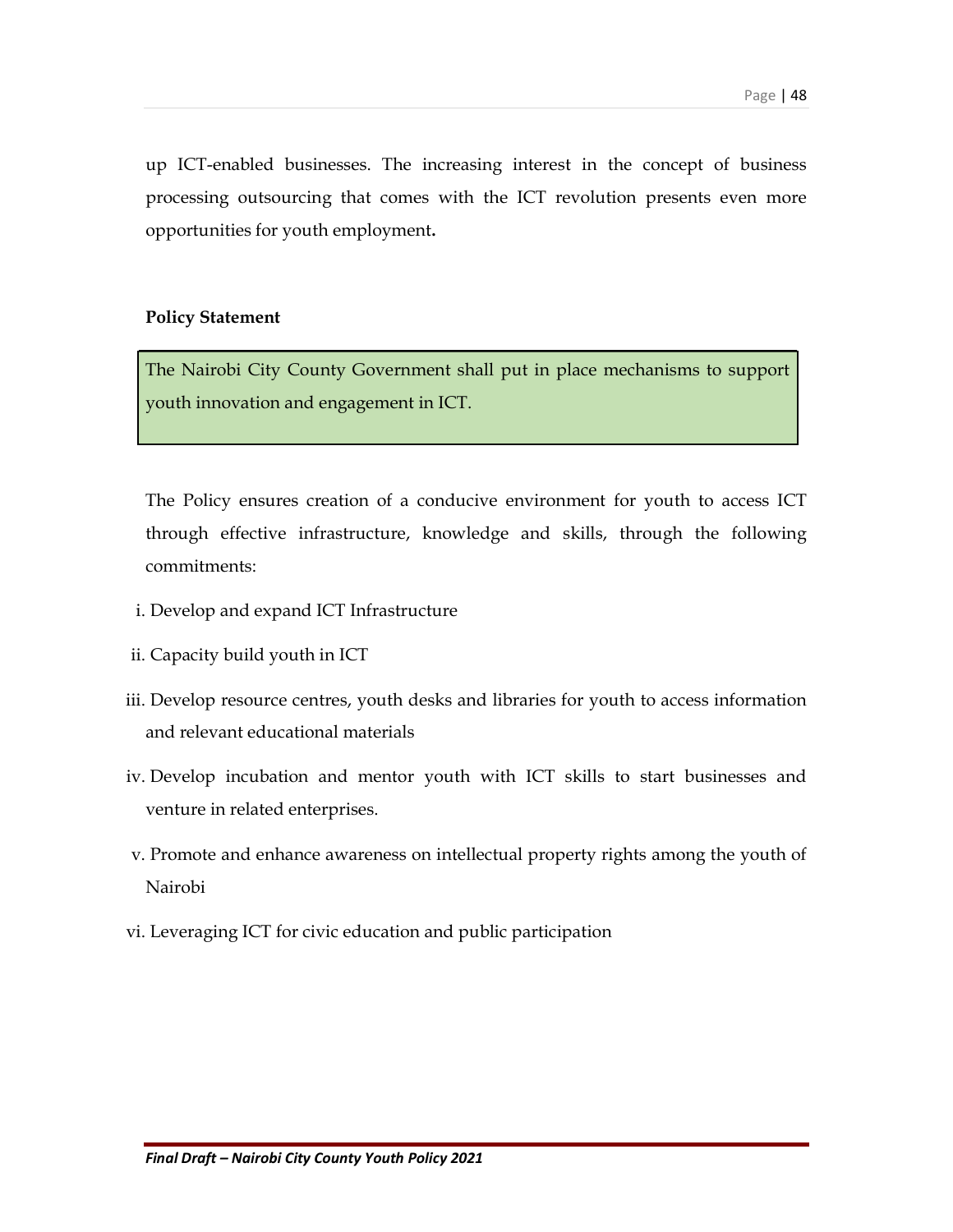# 3.10 Drugs and Substance Abuse Policy Concerns

Drug and Substance Abuse is a growing social challenge among the youth today. The Kenya government has recognised the seriousness of the drug problem and initiated the National Campaign against Drug Abuse (NACADA) in early 2001.The problem is caused by a variety of reasons, some which include: peer pressure; pressure from academics and unemployment; poor parenting; easy accessibility to drugs, alcohol and prescription medications like codeine and diazepam; poor parenting; lack of responsible role models in society; and negative social media influence.

### Policy Statement

The Nairobi City County Government shall develop appropriate programmes to prevent, mitigate, against drug and substance abuse, treat and rehabilitate to restore the wellbeing of youth who are affected.

The Policy therefore encourages adoption of the following interventions to mitigate against the negative effects of abuse and misuse of drugs:

- i. Support productive socio-economic activities for the youth
- ii. Provide capacity programs on effective parental guidance and role modelling
- iii. Create awareness for youth on the dangers of drugs abuse, addiction and alcoholism
- iv. Build the capacity of families, communities, and caregivers to provide support systems
- v. Strengthen regulatory and enforcement mechanisms to control alcohol, drug and other substances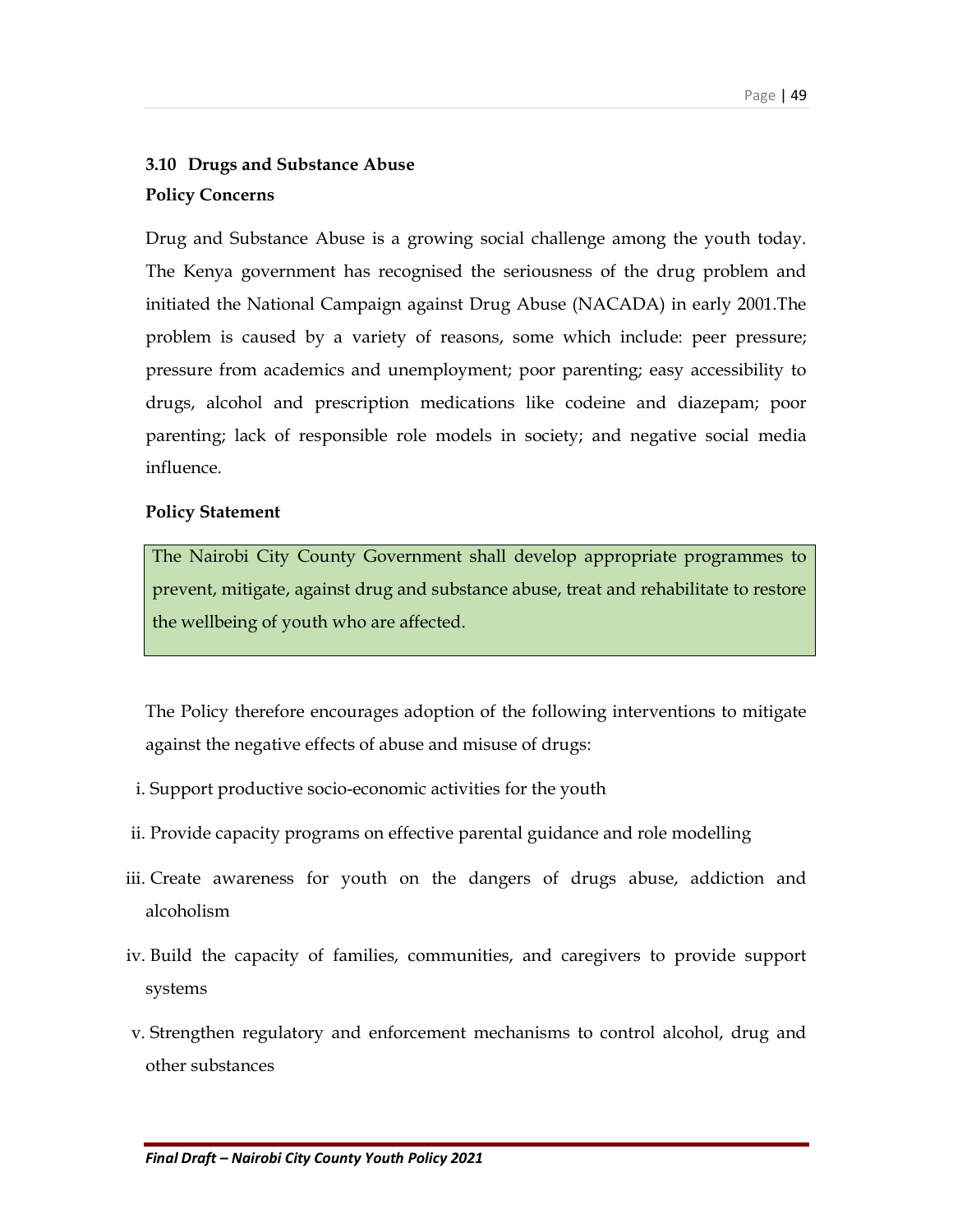- vi. Establish and enhance Counselling units in the youth friendly centres manned by youth peer educators and counsellors; and strengthen engagement between existing institutions
- vii. Creation and enhance Youth rehabilitation and treatment centres in the sub-counties while involving drug abuse survivors as mentors in the community for an easier reintegration of ex-addicts and users in collaboration with the department of youth affairs.
- viii. Design and implement livelihood skills programs and exit strategies for addiction survivors
	- ix. Ensure that rehabilitation centres are accessible to persons with disabilities.

### 3.11 Crime and Peace Building

Young people are the key drivers in maintenance and promotion of peace and security in any given jurisdiction. There is a need to increase, as appropriate, the youth's political, financial, technical and logistical support that takes into account the needs and participation of youth in peace efforts, in conflict and post conflicts situations including those undertaken by relevant actors at the county level.

#### Policy Concern

Increased incidences of crime across the county are becoming a matter of grave concern. Of even greater concern, however, is the growing number of youths who are taking to crime, especially in the informal settlements. Probable causes of this increase in youth's involvement in criminal activities include high poverty levels, idleness and disillusionment occasioned by increased unemployment rates despite more youth having access to education. Peer pressure and use of drugs add to the long list of causes of youth crime.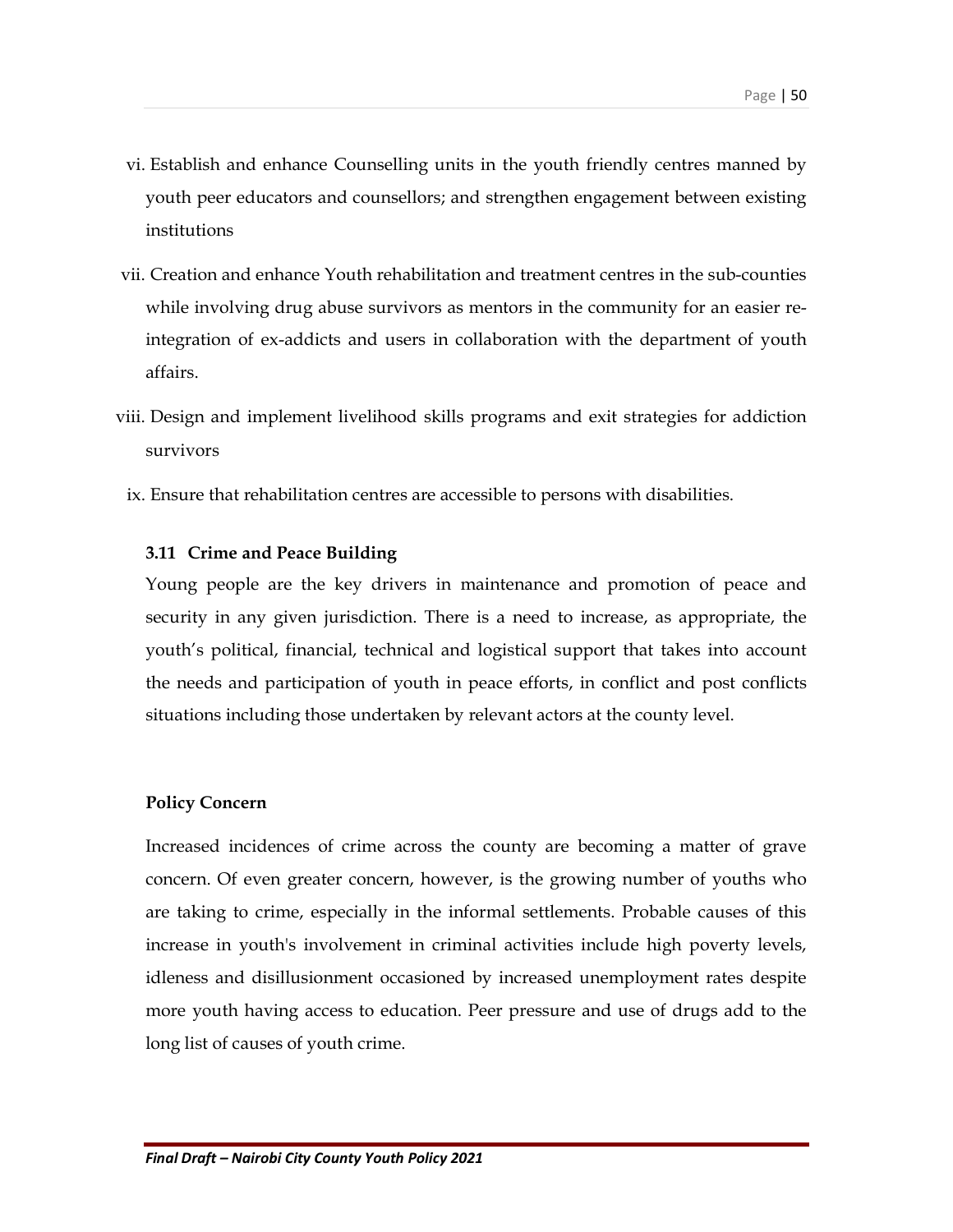## Policy Statement

The County Government of Nairobi may work with multi-agency, families and communities to engage the youth in promoting peace and secure crime free neighbourhoods

The Policy therefore encourages the following interventions to prevent crime and promote peace building in the county:

- i. Educating the youth on abiding by the Law and good neighbourliness such as the enhancement of Neighbourhood Association, County Peace Committees etc.
- ii. Integrate youth in community driven safety programs
- iii. Design and implement programs to address gender based violence
- iv. Involve youth in collaboration with the National Government in peace building, conflict prevention and reconciliation initiatives
- v. Design and implement livelihood skills programs for youth.
- vi. Design and implement programs to promote intergenerational dialogue, societal and national values.
- vii. Budgetary allocation for more youth focused research on peace and crime prevention by the Nairobi City County.

#### 3.12 Radicalization and Prevention of Violent Extremism

Kenya has been beset by terrorism since 1998, and it is now the biggest security threat facing the nation. Most of these attacks have been executed in Nairobi County due to its strategic location as the Capital City of Kenya; its high-volume infrastructure and installations that also include government offices, Embassies and High Commissions and equipment.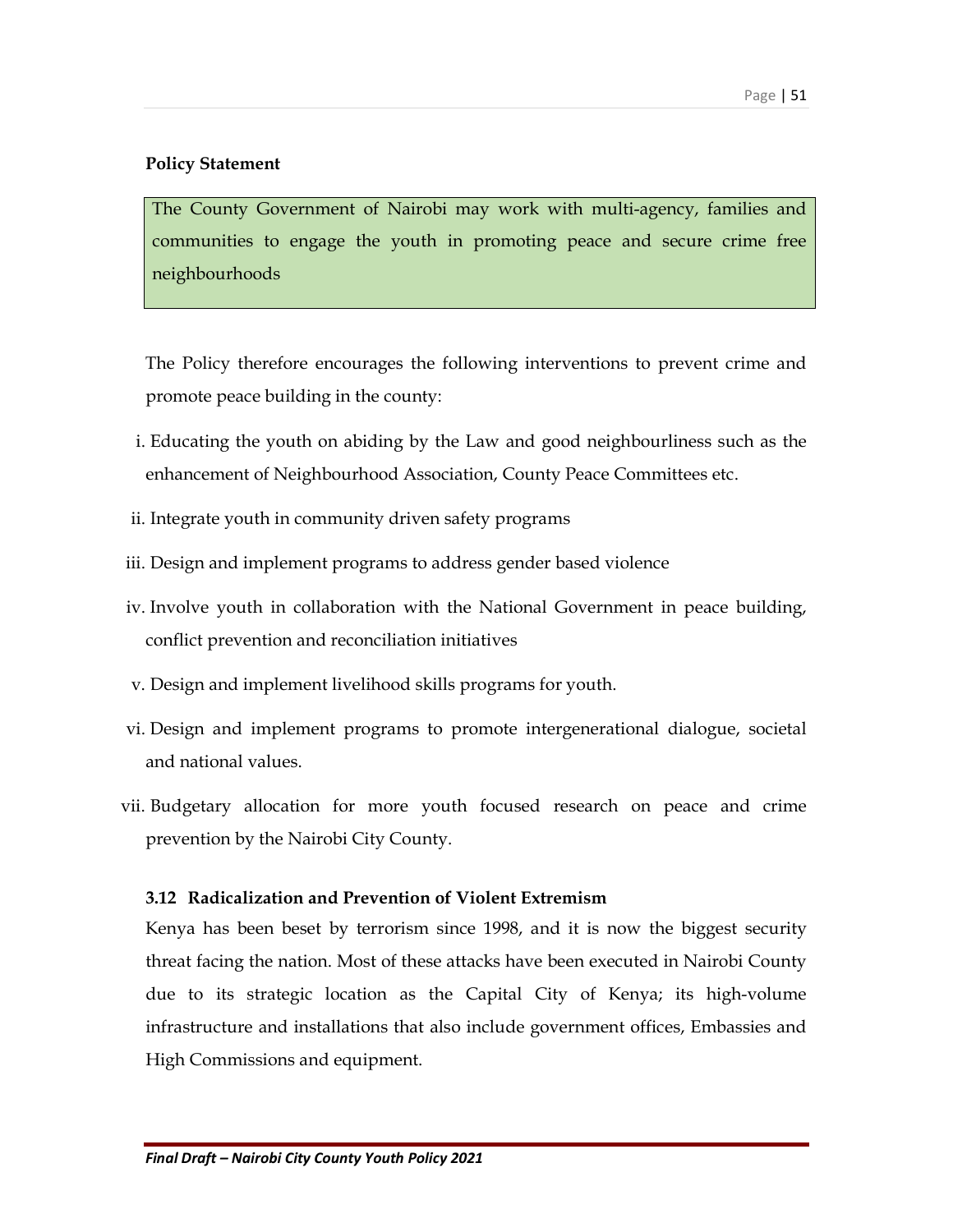## Policy Concern

The County also has a high number of informal settlements that present a breeding ground and recruitment haven for violent extremism organizations. Due to high unemployment rates, cultural orientation and limited livelihood options, Nairobi youth play a significant part in conflict, making up the majority of frontline fighters, also because they have limited space to make their voices heard in the political sphere. Access to justice, especially with the long history of perceived political and economic injustices in the County are a key factor in the underlying causes of conflict. Although the Constitution of Kenya (2010) enshrines the right of all citizens to seek redress using the justice system, in reality, this is hindered by a number of factors including the lack of infrastructure, the high costs associated with the process, poor information about the system, as well the length of time it takes for resolution of cases. The poor and marginalized segments of the population in Kenya and largely in Nairobi, (with 5.4 M people during the day and 3.7 during the night), are particularly affected by these factors. Nairobi City County has put in place an Action Plan drawn from the National Strategy to Counter Violent Extremism (NSCVE) and following a Presidential Executive Order that all County Governments put in place a plan to prevent and counter violent extremism within their contexts.

#### Policy Statement

The Nairobi City County Government shall collaborate and cooperate with National Government agencies to promote National Values and Principles and create safe spaces for use by the youth of Nairobi in order to address and tackle the causes of radicalisation and violent extremist views in an effort to reduce the pool of radicalised youth and implement action plans and strategies on PCVE.

To counter such challenges, the following strategies are being proposed: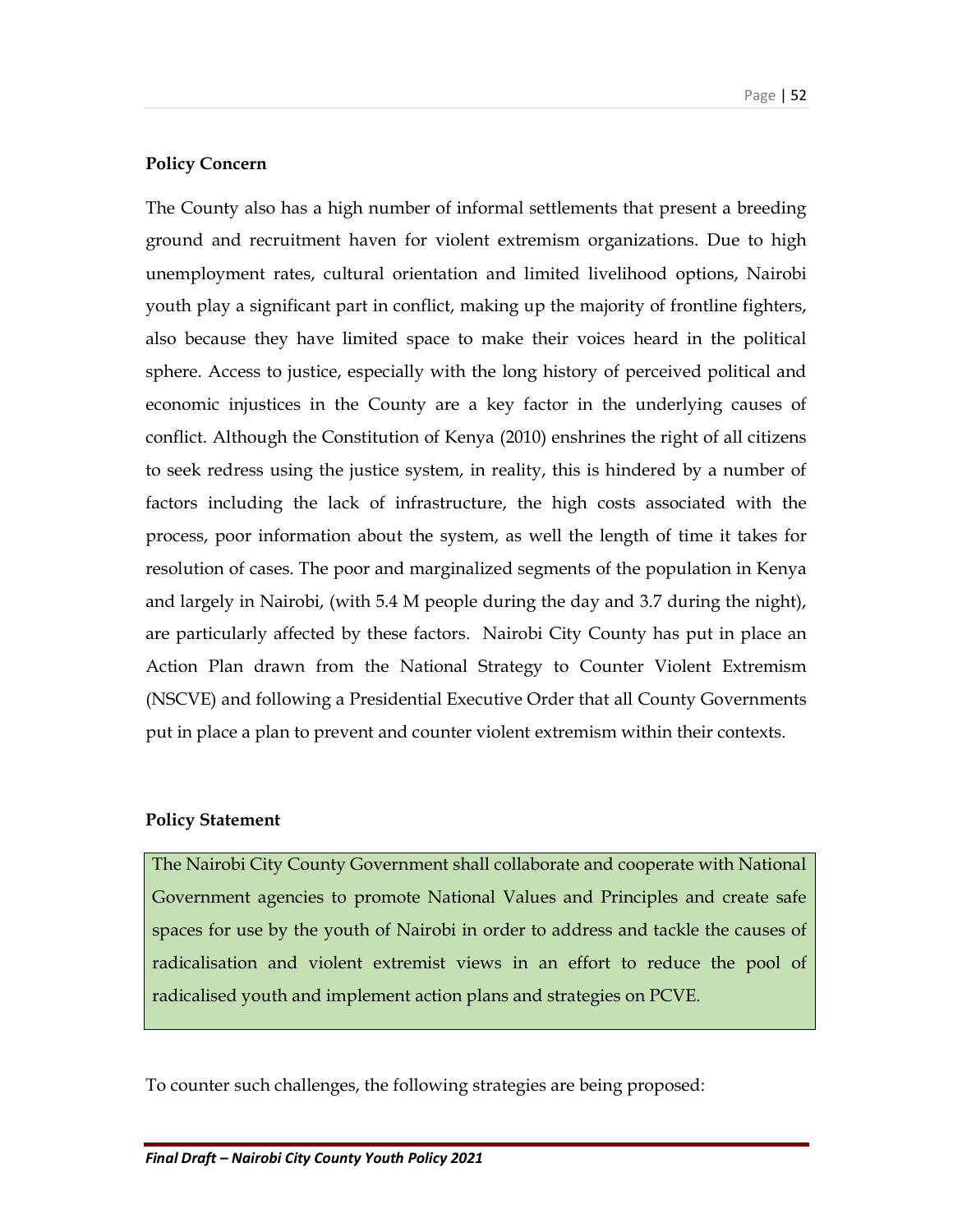- i. Enhance ease of access to, capitalization on and protection of livelihood options for at-risk groups to reduce their vulnerability to Violent Extremism and radicalization in Nairobi County
- ii. Reduce vulnerability of youth, county officers and support staff in County institutions by identifying early warnings signs and response to violent extremism
- iii. Create linkages between law enforcement agencies and community structures for effective Prevention measures in Nairobi County.
- iv. Promote national values to counter divisive and antagonistic narratives and ideologies that steer violent extremism and radicalization from all avenues among most at-risk groups while providing alternative narratives and ideologies
- v. Promote inclusive and participatory governance, to address rampant political and socio-economic grievances caused by incitement of at risk groups.
- vi. Embrace sports and cultural events as tools of fostering diversity, tolerance, and inclusiveness to prevent radicalization and recruitment of youth by extremist groups.
- vii. Mainstream and implement the Nairobi City County Action Plan on prevention of violent extremism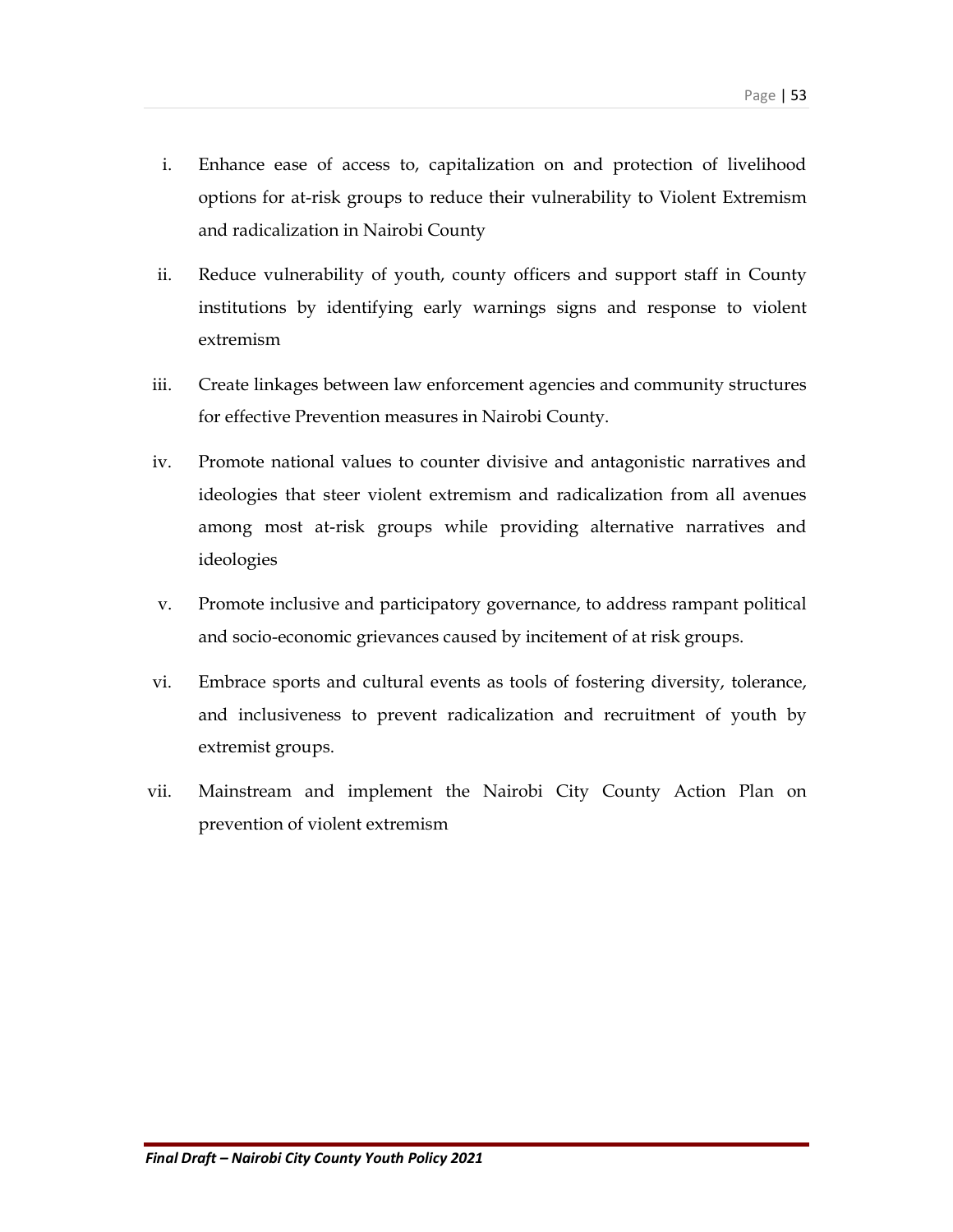## 4 PART FOUR: IMPLEMENTATION FRAMEWORK

The Policy implementation mechanism will be operationalized through an action plan detailing policy priorities, key actions, indicators, timelines, responsibility, and estimated budget per year.

## Policy statement on Youth programs and activities funding

The County Government of Nairobi shall allocate a significant portion of its annual budget to the programs and activities within the Department of Youth to be implemented at the ward level in accordance with the Policy Implementation Matrix.

## 4.1 Institutional Framework for Policy Implementation

- 4.2 The following structures and institutions will support the implementation of this policy;
	- 1. The CECM in charge of youth docket shall be the coordinating body/office
	- 2. County Department of Youth Affairs be responsible for day to day operations
	- 3. County Youth Advisory Committee to provide advisory support to NCCG on matters pertaining to Youth
	- 4. Creation of a Sub-Sector implementation committee

## Youth Mainstreaming Statement

The policy directs the CECM responsible for youth affairs to develop framework for collective actions and coordination of strategies for youth mainstreaming across County sectors, Government institutions, Civil Society, and Private Sector. It further directs the CECM to compile and provide an annual youth status report.